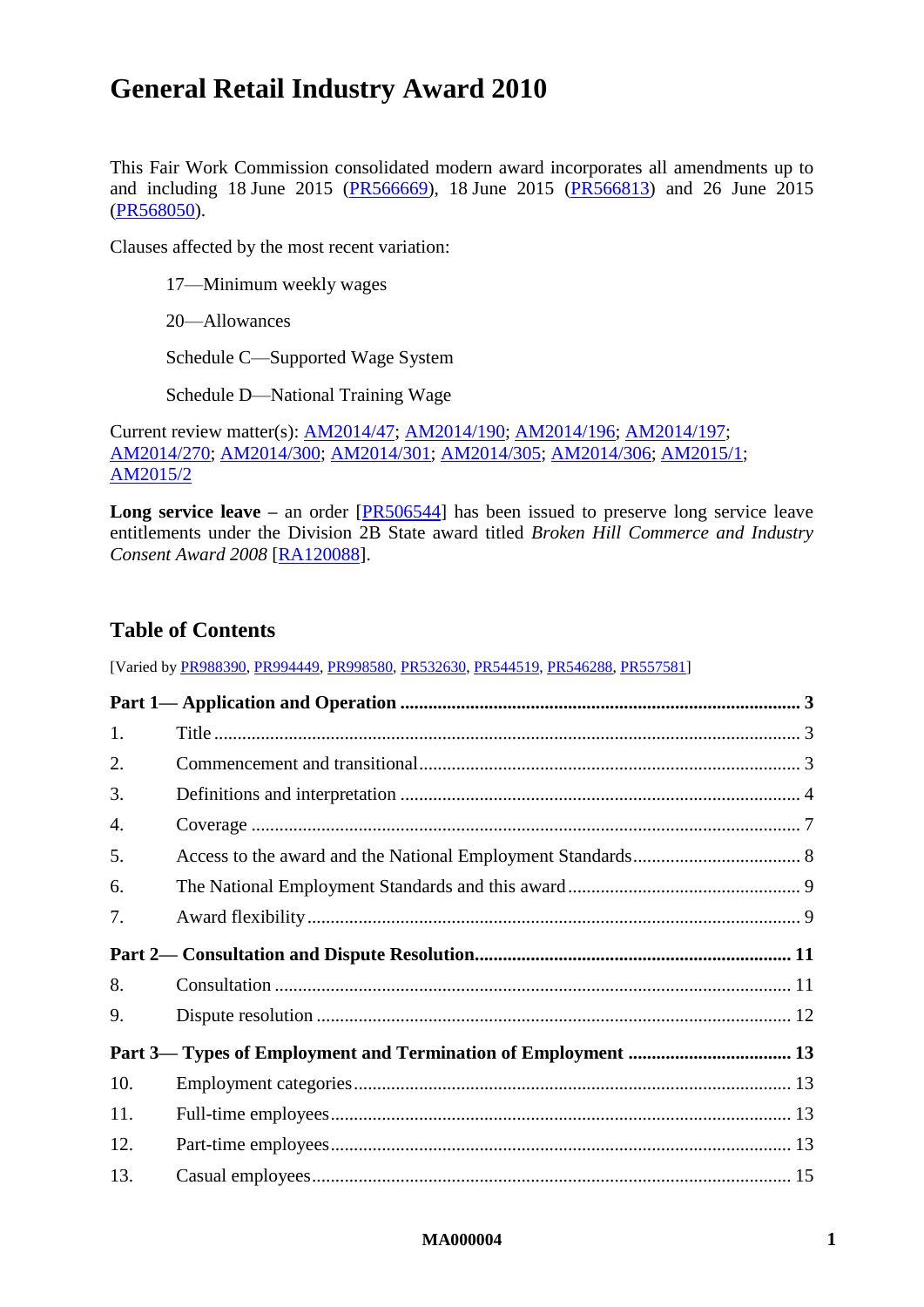### **General Retail Industry Award 2010**

| 14. |  |  |
|-----|--|--|
| 15. |  |  |
|     |  |  |
| 16. |  |  |
| 17. |  |  |
| 18. |  |  |
| 19. |  |  |
| 20. |  |  |
| 21. |  |  |
| 22. |  |  |
| 23. |  |  |
| 24. |  |  |
| 25. |  |  |
| 26. |  |  |
|     |  |  |
| 27. |  |  |
| 28. |  |  |
| 29. |  |  |
| 30. |  |  |
| 31. |  |  |
|     |  |  |
| 32. |  |  |
| 33. |  |  |
| 34. |  |  |
| 35. |  |  |
|     |  |  |
|     |  |  |
|     |  |  |
|     |  |  |
|     |  |  |
|     |  |  |
|     |  |  |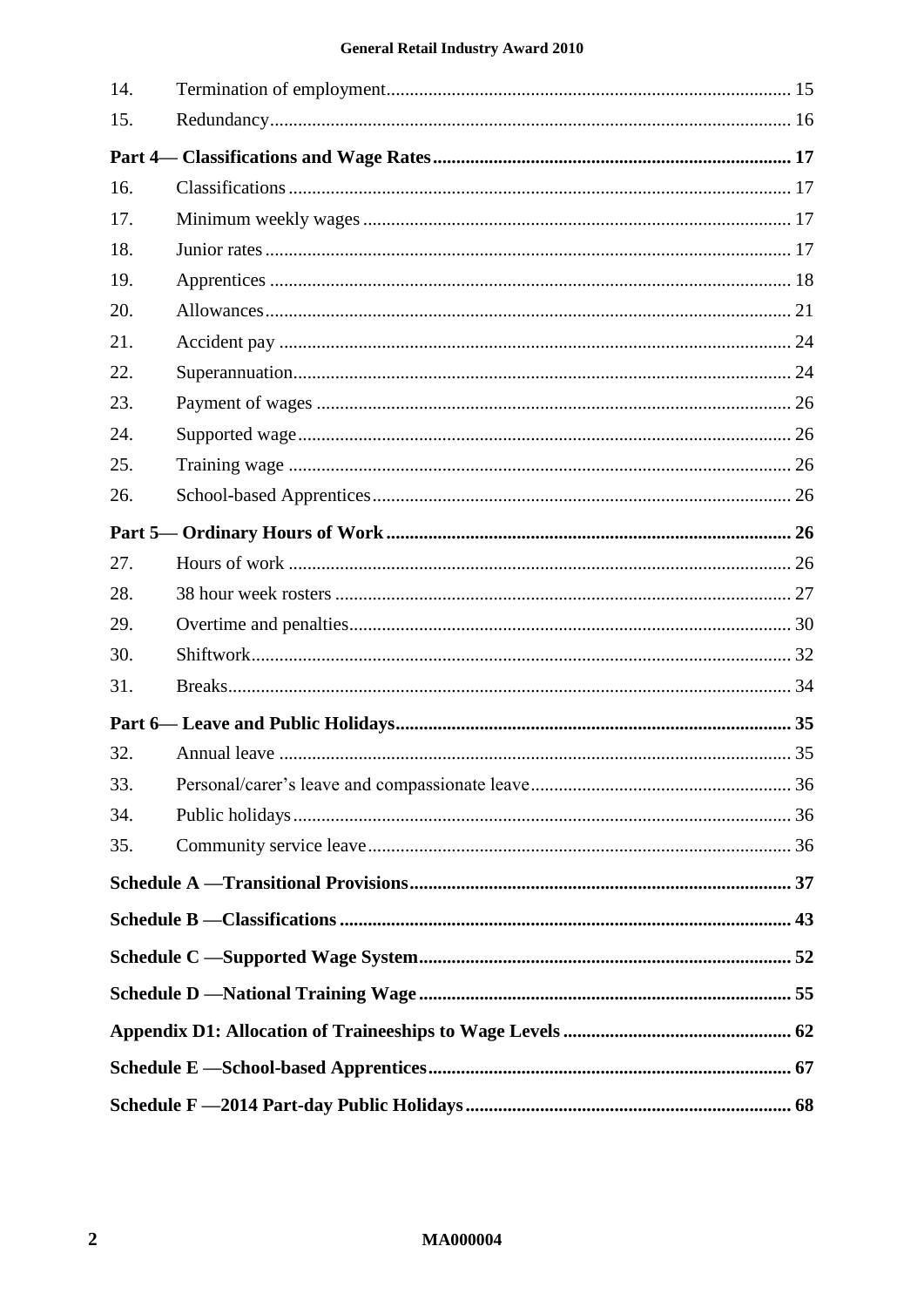# <span id="page-2-1"></span><span id="page-2-0"></span>**Part 1—Application and Operation**

### **1. Title**

<span id="page-2-2"></span>This award is the *General Retail Industry Award 2010*.

### **2. Commencement and transitional**

[Varied b[y PR988390,](http://www.fwc.gov.au/awardsandorders/html/PR988390.htm) [PR542124\]](http://www.fwc.gov.au/awardsandorders/html/PR542124.htm)

- **2.1** This award commences on 1 January 2010.
- **2.2** The monetary obligations imposed on employers by this award may be absorbed into overaward payments. Nothing in this award requires an employer to maintain or increase any overaward payment.
- **2.3** This award contains transitional arrangements which specify when particular parts of the award come into effect. Some of the transitional arrangements are in clauses in the main part of the award. There are also transitional arrangements in [Schedule A.](#page-36-1) The arrangements in [Schedule A](#page-36-1) deal with:
	- minimum wages and piecework rates
	- casual or part-time loadings
	- Saturday, Sunday, public holiday, evening or other penalties
	- shift allowances/penalties.
- [2.4 varied by  $PR542124$  ppc 04Dec13]
- **2.4** Neither the making of this award nor the operation of any transitional arrangements is intended to result in a reduction in the take-home pay of employees covered by the award. On application by or on behalf of an employee who suffers a reduction in take-home pay as a result of the making of this award or the operation of any transitional arrangements, the Fair Work Commission may make any order it considers appropriate to remedy the situation.
- [2.5 varied by [PR542124](http://www.fwc.gov.au/awardsandorders/html/PR542124.htm) ppc 04Dec13]
- **2.5** The Fair Work Commission may review the transitional arrangements in this award and make a determination varying the award.

[2.6 varied by [PR542124](http://www.fwc.gov.au/awardsandorders/html/PR542124.htm) ppc 04Dec13]

- **2.6** The Fair Work Commission may review the transitional arrangements:
	- **(a)** on its own initiative; or
	- **(b)** on application by an employer, employee, organisation or outworker entity covered by the modern award; or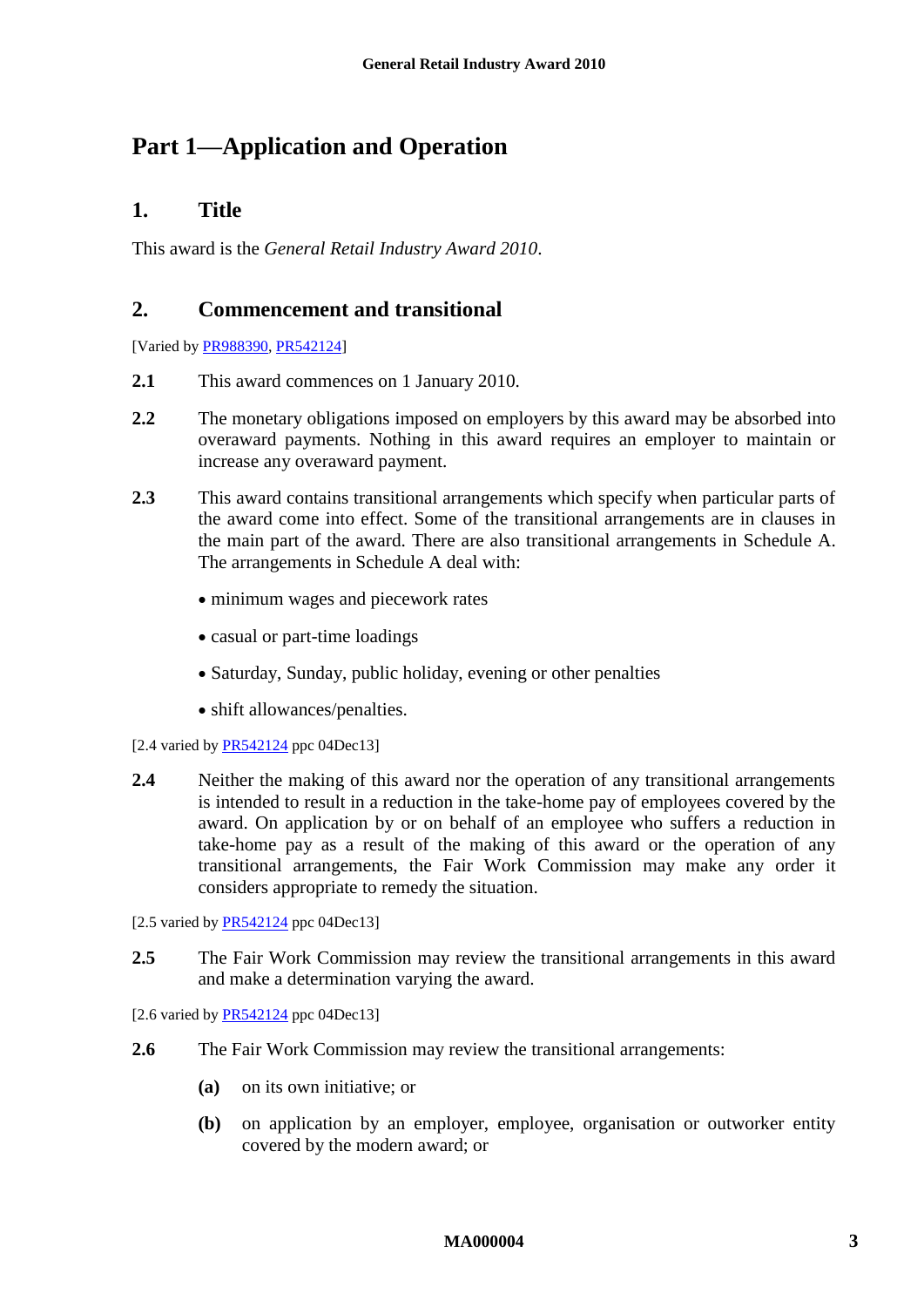- **(c)** on application by an organisation that is entitled to represent the industrial interests of one or more employers or employees that are covered by the modern award; or
- **(d)** in relation to outworker arrangements, on application by an organisation that is entitled to represent the industrial interests of one or more outworkers to whom the arrangements relate.

### <span id="page-3-0"></span>**3. Definitions and interpretation**

[Varied by [PR992088,](http://www.fwc.gov.au/alldocuments/PR992088.htm) [PR992124,](http://www.fwc.gov.au/alldocuments/PR992124.htm) [PR992724,](http://www.fwc.gov.au/awardsandorders/html/PR992724.htm) [PR994449,](http://www.fwc.gov.au/awardsandorders/html/PR994449.htm) [PR997207,](http://www.fwc.gov.au/awardsandorders/html/PR997207.htm) [PR997772,](http://www.fwc.gov.au/awardsandorders/html/PR997772.htm) [PR503607,](http://www.fwc.gov.au/awardsandorders/html/PR503607.htm) [PR540640,](http://www.fwc.gov.au/awardsandorders/html/PR540640.htm) [PR544243,](http://www.fwc.gov.au/awardsandorders/html/PR544243.htm) [PR545959\]](http://www.fwc.gov.au/awardsandorders/html/PR545959.htm)

**3.1** In this award, unless the contrary intention appears:

[Definition of **Act** substituted by [PR994449](http://www.fwc.gov.au/awardsandorders/html/PR994449.htm) from 01Jan10]

**Act** means the *Fair Work Act 2009* (Cth)

[Definition of **adult apprentice** inserted by [PR544243](http://www.fwc.gov.au/awardsandorders/html/PR544243.htm) ppc 01Jan14]

**adult apprentice** means an apprentice who is 21 years of age or over at the commencement of their apprenticeship

[Definition of **agreement-based transitional instrument** inserted by [PR994449](http://www.fwc.gov.au/awardsandorders/html/PR994449.htm) from 01Jan10]

**agreement-based transitional instrument** has the meaning in the *Fair Work (Transitional Provisions and Consequential Amendments) Act 2009* (Cth)

[Definition of **award-based transitional instrument** inserted by [PR994449](http://www.fwc.gov.au/awardsandorders/html/PR994449.htm) from 01Jan10]

**award-based transitional instrument** has the meaning in the *Fair Work (Transitional Provisions and Consequential Amendments) Act 2009* (Cth)

[Definition of **Commission** deleted b[y PR994449](http://www.fwc.gov.au/awardsandorders/html/PR994449.htm) from 01Jan10]

**community pharmacy** means any business conducted by the employer in premises:

- **(i)** that are registered under the relevant State or Territory legislation for the regulation of pharmacies; or
- **(ii)** are located in a State or Territory where no legislation operates to provide for the registration of pharmacies;

and

- that are established either in whole or in part for the compounding or dispensing of prescriptions or vending any medicines or drugs; and
- where other goods may be sold by retail

[Definition of **default fund employee** inserted b[y PR545959](http://www.fwc.gov.au/awardsandorders/html/PR545959.htm) ppc 01Jan14]

**default fund employee** means an employee who has no chosen fund within the meaning of the *Superannuation Guarantee (Administration) Act 1992* (Cth)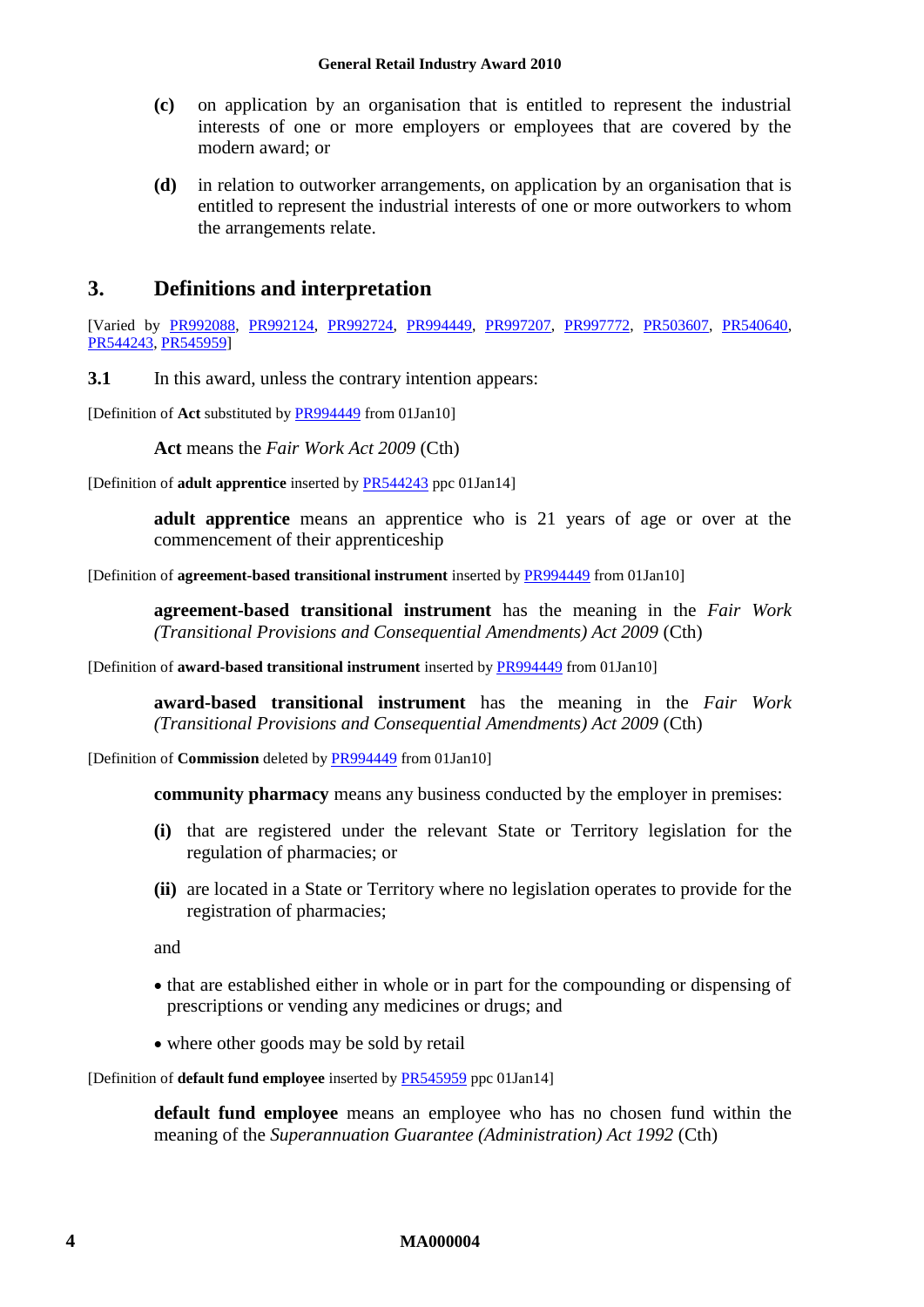#### **General Retail Industry Award 2010**

[Definition of **defined benefit member** inserted b[y PR545959](http://www.fwc.gov.au/awardsandorders/html/PR545959.htm) ppc 01Jan14]

**defined benefit member** has the meaning given by the *Superannuation Guarantee (Administration) Act 1992* (Cth)

[Definition of **Division 2B State award** inserted by [PR503607](http://www.fwa.gov.au/awardsandorders/html/PR503607.htm) ppc 01Jan11]

**Division 2B State award** has the meaning in Schedule 3A of the *Fair Work (Transitional Provisions and Consequential Amendments) Act 2009* (Cth)

[Definition of **Division 2B State employment agreement** inserted by [PR503607](http://www.fwc.gov.au/awardsandorders/html/PR503607.htm) ppc 01Jan11]

**Division 2B State employment agreement** has the meaning in Schedule 3A of the *Fair Work (Transitional Provisions and Consequential Amendments) Act 2009* (Cth)

[Definition of **employee** substituted b[y PR994449,](http://www.fwc.gov.au/awardsandorders/html/PR994449.htm) [PR997772](http://www.fwc.gov.au/awardsandorders/html/PR997772.htm) from 01Jan10]

**employee** means national system employee within the meaning of the Act

[Definition of **employer** substituted b[y PR994449,](http://www.fwc.gov.au/awardsandorders/html/PR994449.htm) [PR997772](http://www.fwc.gov.au/awardsandorders/html/PR997772.htm) from 01Jan10]

**employer** means national system employer within the meaning of the Act

[Definition of **enterprise award** deleted by [PR994449](http://www.fwc.gov.au/awardsandorders/html/PR994449.htm) from 01Jan10]

[Definition of **enterprise award-based instrument** inserted b[y PR994449](http://www.fwc.gov.au/awardsandorders/html/PR994449.htm) from 01Jan10]

**enterprise award**-**based instrument** has the meaning in the *Fair Work (Transitional Provisions and Consequential Amendments) Act 2009* (Cth)

[Definition of **exempt public sector superannuation scheme** inserted b[y PR545959](http://www.fwc.gov.au/awardsandorders/html/PR545959.htm) ppc 01Jan14]

**exempt public sector superannuation scheme** has the meaning given by the *Superannuation Industry (Supervision) Act 1993* (Cth)

**fast food operations** means taking orders for and/or preparation and/or sale and/or delivery of:

- meals, snacks and/or beverages, which are sold to the public primarily to be consumed away from the point of sale; and/or
- take away foods and beverages packaged sold or served in such a manner as to allow their being taken from the point of sale to be consumed elsewhere should the customer so decide; and/or
- food and/or beverages in food courts and/or in shopping centres and/or in retail complexes, excluding coffee shops, cafes, bars and restaurants providing primarily a sit down service inside the catering establishment

[Definition of **general retail industry** varied by [PR992724](http://www.fwc.gov.au/awardsandorders/html/PR992724.htm) ppc 29Jan10, [PR997207](http://www.fwc.gov.au/awardsandorders/html/PR997207.htm) from 01Jan10, [PR540640](http://www.fwc.gov.au/awardsandorders/html/PR540640.htm) ppc 23Aug13]

**general retail industry** means the sale or hire of goods or services to final consumers for personal, household or business consumption including:

- food retailing, supermarkets, grocery stores;
- department stores, clothing and soft goods retailing;
- furniture, houseware and appliance retailing;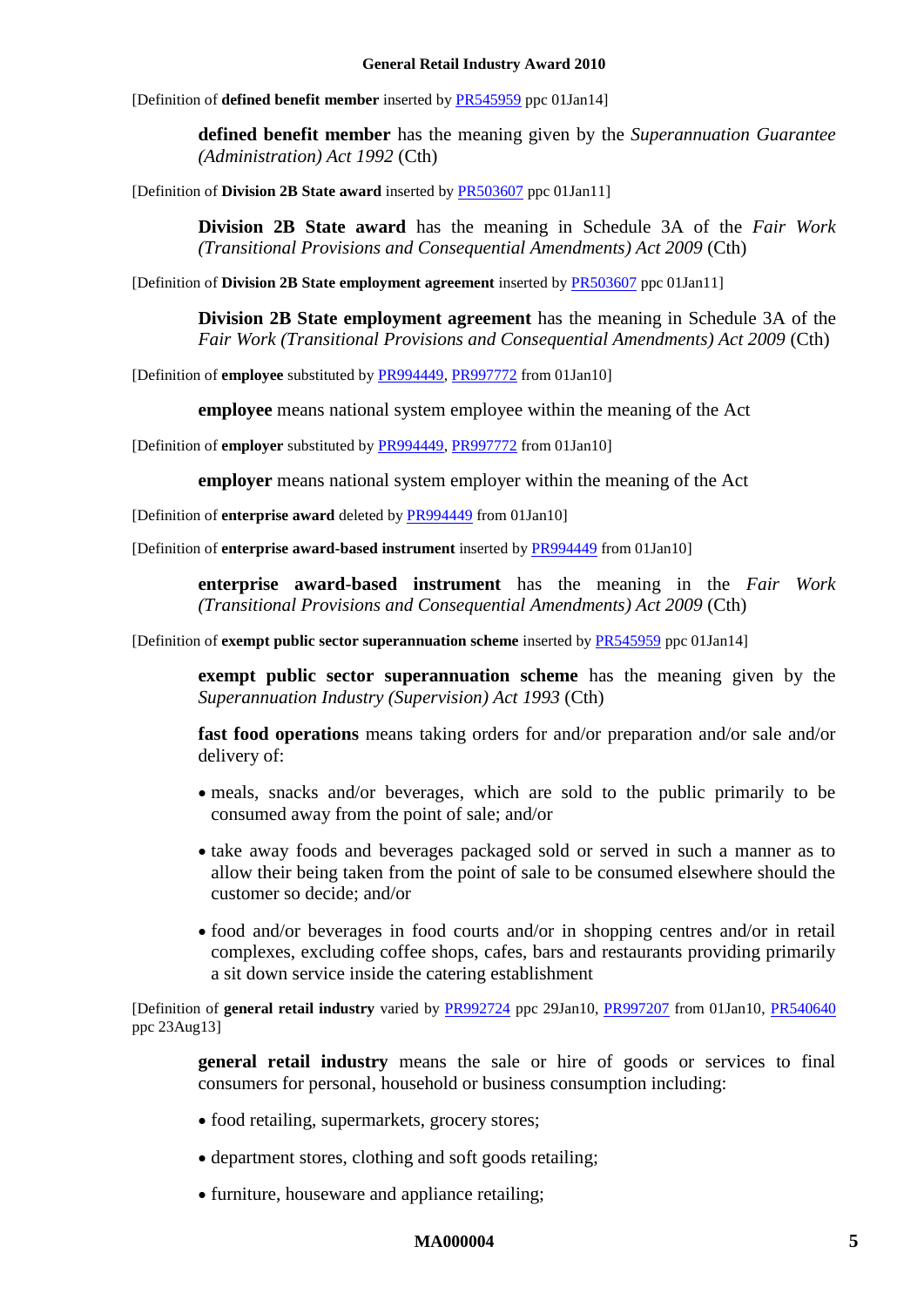- recreational goods retailing;
- personal and household goods retailing;
- household equipment repair services;
- bakery shops, where the predominant activity is baking products for sale on the premises;

and includes:

- customer information and assistance provided by shopping centres or retail complexes;
- labour hire employees engaged to perform work otherwise covered by this award; and
- newspaper delivery drivers employed by a newsagent,

but does not include:

- community pharmacies;
- pharmacies in hospitals and institutions providing an in-patient service;
- hair and beauty establishments;
- hair and beauty work undertaken in the theatrical, amusement and entertainment industries;
- stand-alone butcher shops;
- stand-alone nurseries:
- retail activities conducted from a manufacturing or processing establishment other than seafood processing establishment;
- clerical functions performed away from the retail establishment;
- warehousing and distribution;
- motor vehicle retailing and motor vehicle fuel and parts retailing;
- fast food operations;
- restaurants, cafes, hotels and motels; or
- building, construction, installation, repair and maintenance contractors engaged to perform work at a retail establishment

[Definition of **MySuper product** inserted by [PR545959](http://www.fwc.gov.au/awardsandorders/html/PR545959.htm) ppc 01Jan14]

**MySuper product** has the meaning given by the *Superannuation Industry (Supervision) Act 1993* (Cth)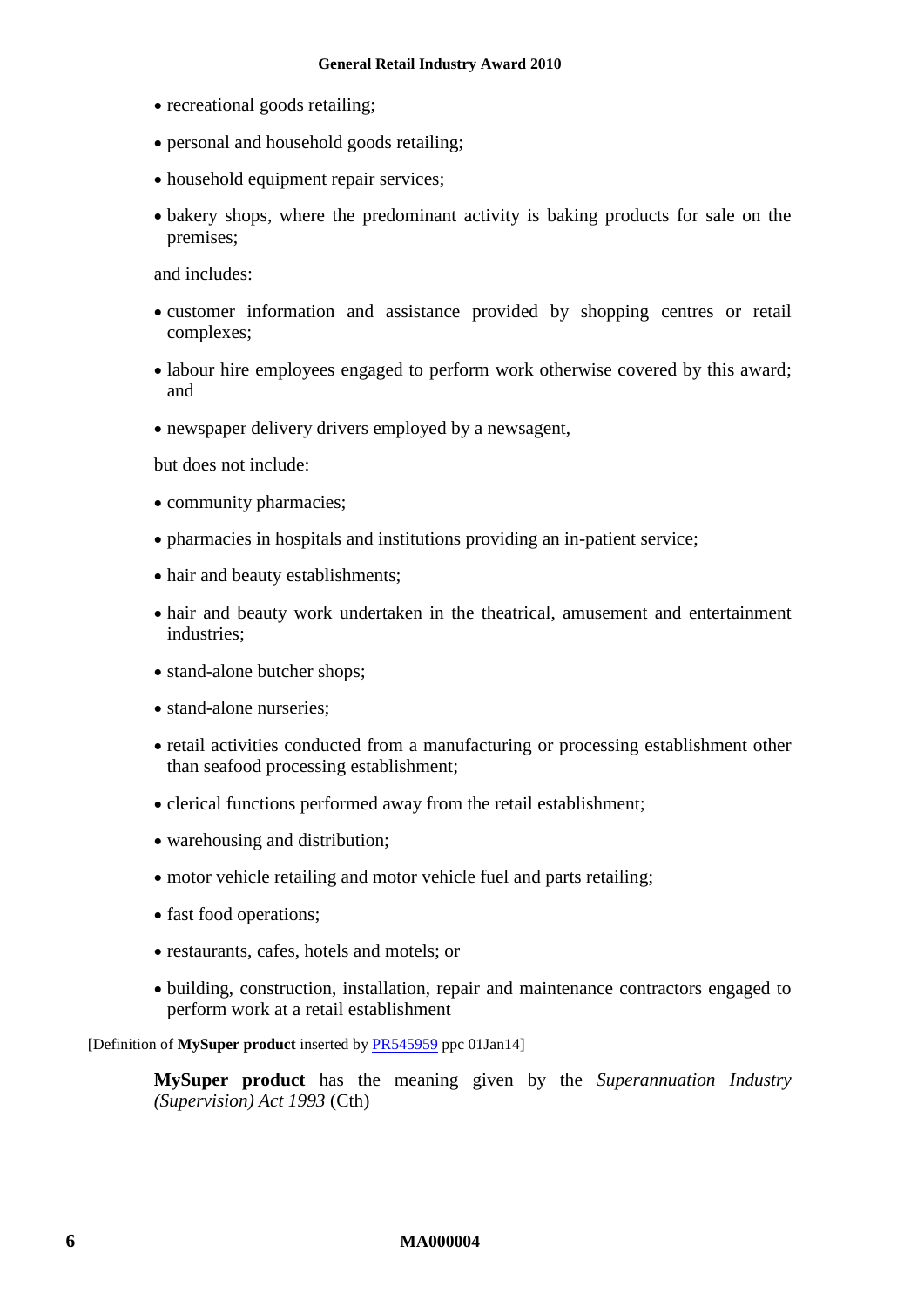[Definition of **NAPSA** deleted b[y PR994449](http://www.fwc.gov.au/awardsandorders/html/PR994449.htm) from 01Jan10]

[Definition of **NES** substituted by [PR994449](http://www.fwc.gov.au/awardsandorders/html/PR994449.htm) from 01Jan10]

**NES** means the National Employment Standards as contained in [sections 59 to 131](http://www.fwc.gov.au/awardmod/download/nes.pdf) of the *Fair Work Act 2009* (Cth)

[Definition of **on-hire** inserted by [PR994449](http://www.fwc.gov.au/awardsandorders/html/PR994449.htm) from 01Jan10]

**on-hire** means the on-hire of an employee by their employer to a client, where such employee works under the general guidance and instruction of the client or a representative of the client

[Definition of shop with Departments/Sections inserted by [PR992724](http://www.fwc.gov.au/awardsandorders/html/PR992724.htm) ppc 29Jan10]

**Shop with Departments/Sections** means any shop which has clearly distinguishable Departments or Sections. A department or Section will have a dedicated Department or Section Manager and at least 3 subordinate employees who work solely or predominantly in that section

<span id="page-6-2"></span>**standard rate** means the minimum weekly wage for a Retail Employee Level 4 in clause [17—Minimum weekly wages.](#page-16-4) Where an allowance is provided for on an hourly basis, a reference to **standard rate** means 1/38th of the weekly wage referred to above

[Definition of **transitional minimum wage instrument** inserted b[y PR994449](http://www.fwc.gov.au/awardsandorders/html/PR994449.htm) from 01Jan10]

**transitional minimum wage instrument** has the meaning in the *Fair Work (Transitional Provisions and Consequential Amendments) Act 2009* (Cth)

**video shop** means any business conducted by the employer in premises where the primary function is the hire of videos, DVDs or electronic games to the public

**3.2** Where this award refers to a condition of employment provided for in the NES, the NES definition applies.

### <span id="page-6-0"></span>**4. Coverage**

[Varied b[y PR994449\]](http://www.fwc.gov.au/awardsandorders/html/PR994449.htm)

[4.1 substituted by **PR994449** from 01Jan10]

- <span id="page-6-1"></span>**4.1** This industry award covers employers throughout Australia in the general retail industry and their employees in the classifications listed in clause [16—](#page-16-5) [Classifications](#page-16-5) to the exclusion of any other modern award. The award does not cover employers covered by the following awards:
	- the *Fast Food Industry Award 2010*;
	- the *Meat Industry Award 2010*;
	- the *Hair and Beauty Industry Award 2010*; or
	- the *Pharmacy Industry Award 2010*.
- **4.2** The award does not cover an employee excluded from award coverage by the Act.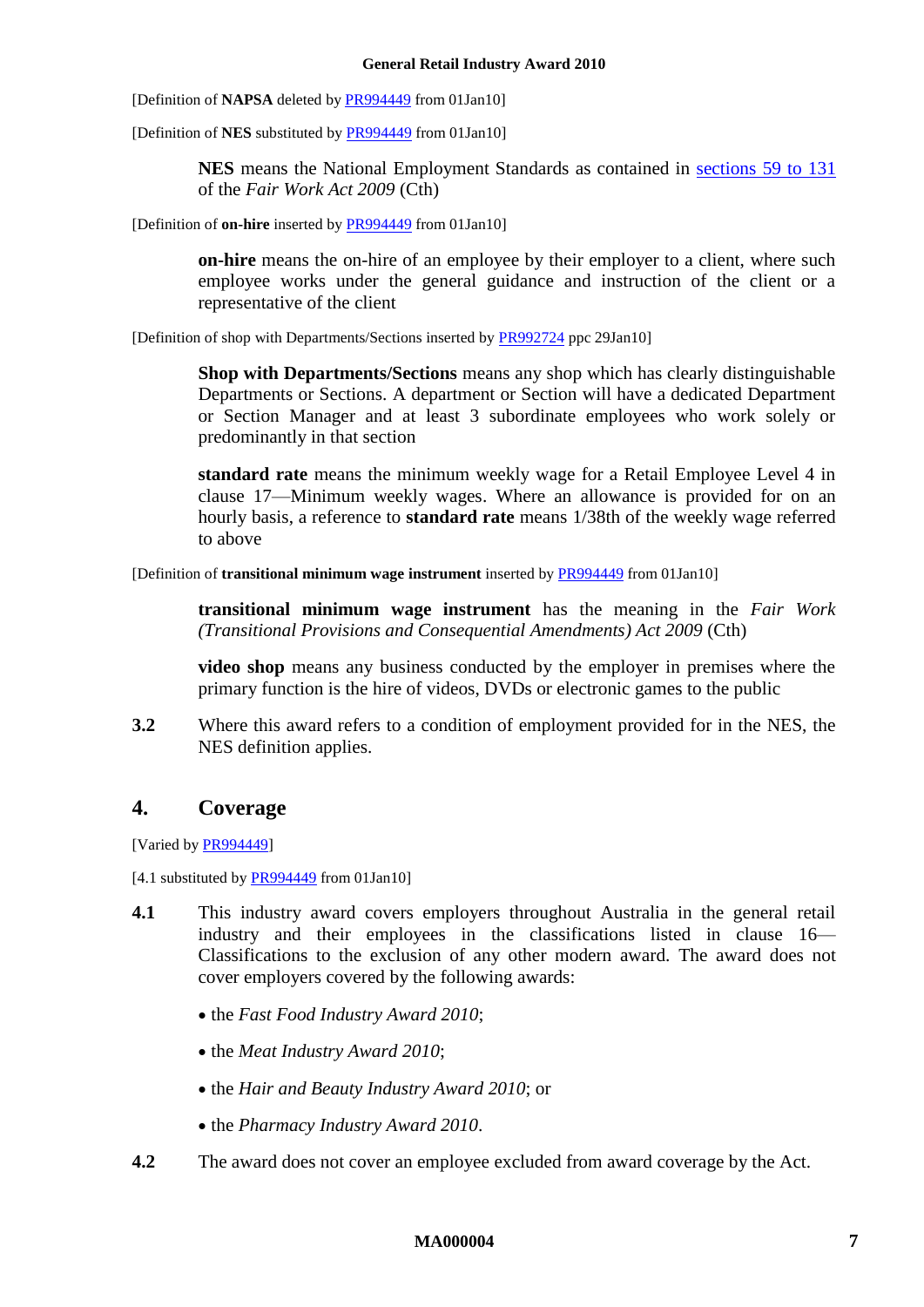[4.3 substituted by [PR994449](http://www.fwc.gov.au/awardsandorders/html/PR994449.htm) from 01Jan10]

**4.3** The award does not cover employees who are covered by a modern enterprise award, or an enterprise instrument (within the meaning of the *Fair Work (Transitional Provisions and Consequential Amendments) Act 2009* (Cth)), or employers in relation to those employees.

[New 4.4 inserted by [PR994449](http://www.fwc.gov.au/awardsandorders/html/PR994449.htm) from 01Jan10]

**4.4** The award does not cover employees who are covered by a State reference public sector modern award, or a State reference public sector transitional award (within the meaning of the *Fair Work (Transitional Provisions and Consequential Amendments)*  Act 2009 (Cth)), or employers in relation to those employees.

[4.5 inserted b[y PR994449](http://www.fwc.gov.au/awardsandorders/html/PR994449.htm) from 01Jan10]

**4.5** This award covers any employer which supplies labour on an on-hire basis in the industry set out in clause [4.1](#page-6-1) in respect of on-hire employees in classifications covered by this award, and those on-hire employees, while engaged in the performance of work for a business in that industry. This subclause operates subject to the exclusions from coverage in this award.

[4.6 inserted b[y PR994449](http://www.fwc.gov.au/awardsandorders/html/PR994449.htm) from 01Jan10]

- **4.6** This award covers employers which provide group training services for apprentices and/or trainees engaged in the industry and/or parts of industry set out at clause [4.1](#page-6-1) and those apprentices and/or trainees engaged by a group training service hosted by a company to perform work at a location where the activities described herein are being performed. This subclause operates subject to the exclusions from coverage in this award.
- [4.4 renumbered as  $4.7$  b[y PR994449](http://www.fwc.gov.au/awardsandorders/html/PR994449.htm) from 01Jan10]
- **4.7** Where an employer is covered by more than one award, an employee of that employer is covered by the award classification which is most appropriate to the work performed by the employee and to the environment in which the employee normally performs the work.

NOTE: Where there is no classification for a particular employee in this award it is possible that the employer and that employee are covered by an award with occupational coverage.

### <span id="page-7-0"></span>**5. Access to the award and the National Employment Standards**

[5 varied by [PR540640](http://www.fwc.gov.au/awardsandorders/html/PR540640.htm) ppc 23Aug13]

The employer must ensure that copies of this award and the NES are easily available to all employees to whom they apply either on a noticeboard or other prominent location which is conveniently located at or near the workplace or through electronic means, whichever makes them more accessible.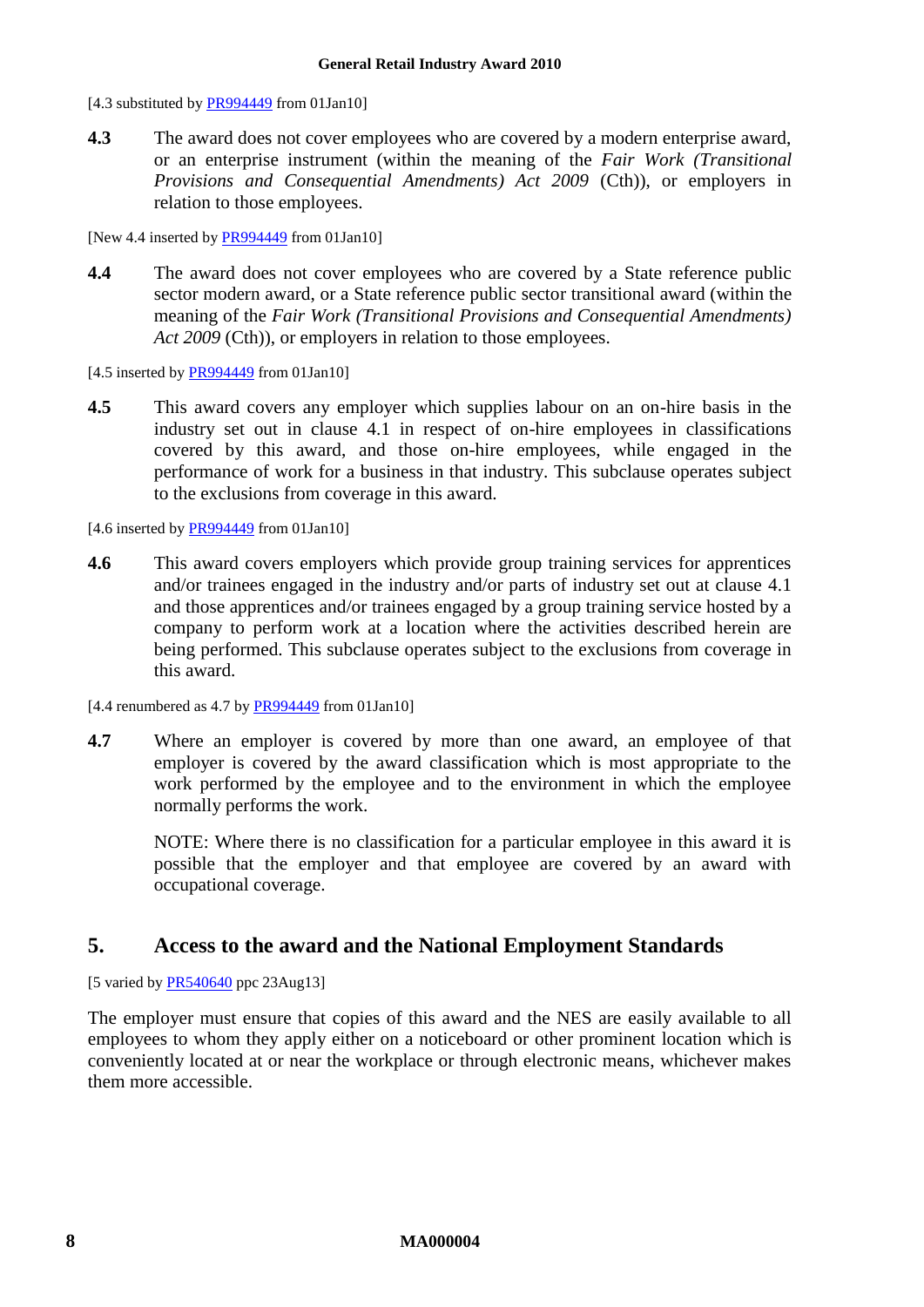### <span id="page-8-0"></span>**6. The National Employment Standards and this award**

The [NES](http://www.fwc.gov.au/awardmod/download/nes.pdf) and this award contain the minimum conditions of employment for employees covered by this award.

### <span id="page-8-1"></span>**7. Award flexibility**

<span id="page-8-2"></span>[Varied b[y PR994449,](http://www.fwc.gov.au/awardsandorders/html/PR994449.htm) [PR542124\]](http://www.fwc.gov.au/awardsandorders/html/PR542124.htm)

- **7.1** Notwithstanding any other provision of this award, an employer and an individual employee may agree to vary the application of certain terms of this award to meet the genuine individual needs of the employer and the individual employee. The terms the employer and the individual employee may agree to vary the application of are those concerning:
	- **(a)** arrangements for when work is performed;
	- **(b)** overtime rates;
	- **(c)** penalty rates;
	- **(d)** allowances; and
	- **(e)** leave loading.

[7.2 varied by [PR542124](http://www.fwc.gov.au/awardsandorders/html/PR542124.htm) ppc 04Dec13]

- **7.2** The employer and the individual employee must have genuinely made the agreement without coercion or duress. An agreement under this clause can only be entered into after the individual employee has commenced employment with the employer.
- **7.3** The agreement between the employer and the individual employee must:
	- **(a)** be confined to a variation in the application of one or more of the terms listed in clause [7.1;](#page-8-2) and
- [7.3(b) substituted by [PR994449](http://www.fwc.gov.au/awardsandorders/html/PR994449.htm) from 01Jan10; varied b[y PR542124](http://www.fwc.gov.au/awardsandorders/html/PR542124.htm) ppc 04Dec13]
	- **(b)** result in the employee being better off overall at the time the agreement is made than the employee would have been if no individual flexibility agreement had been agreed to.

[7.4 substituted b[y PR994449](http://www.fwc.gov.au/awardsandorders/html/PR994449.htm) from 01Jan10]

- <span id="page-8-3"></span>**7.4** The agreement between the employer and the individual employee must also:
	- **(a)** be in writing, name the parties to the agreement and be signed by the employer and the individual employee and, if the employee is under 18 years of age, the employee's parent or guardian;
	- **(b)** state each term of this award that the employer and the individual employee have agreed to vary;
	- **(c)** detail how the application of each term has been varied by agreement between the employer and the individual employee;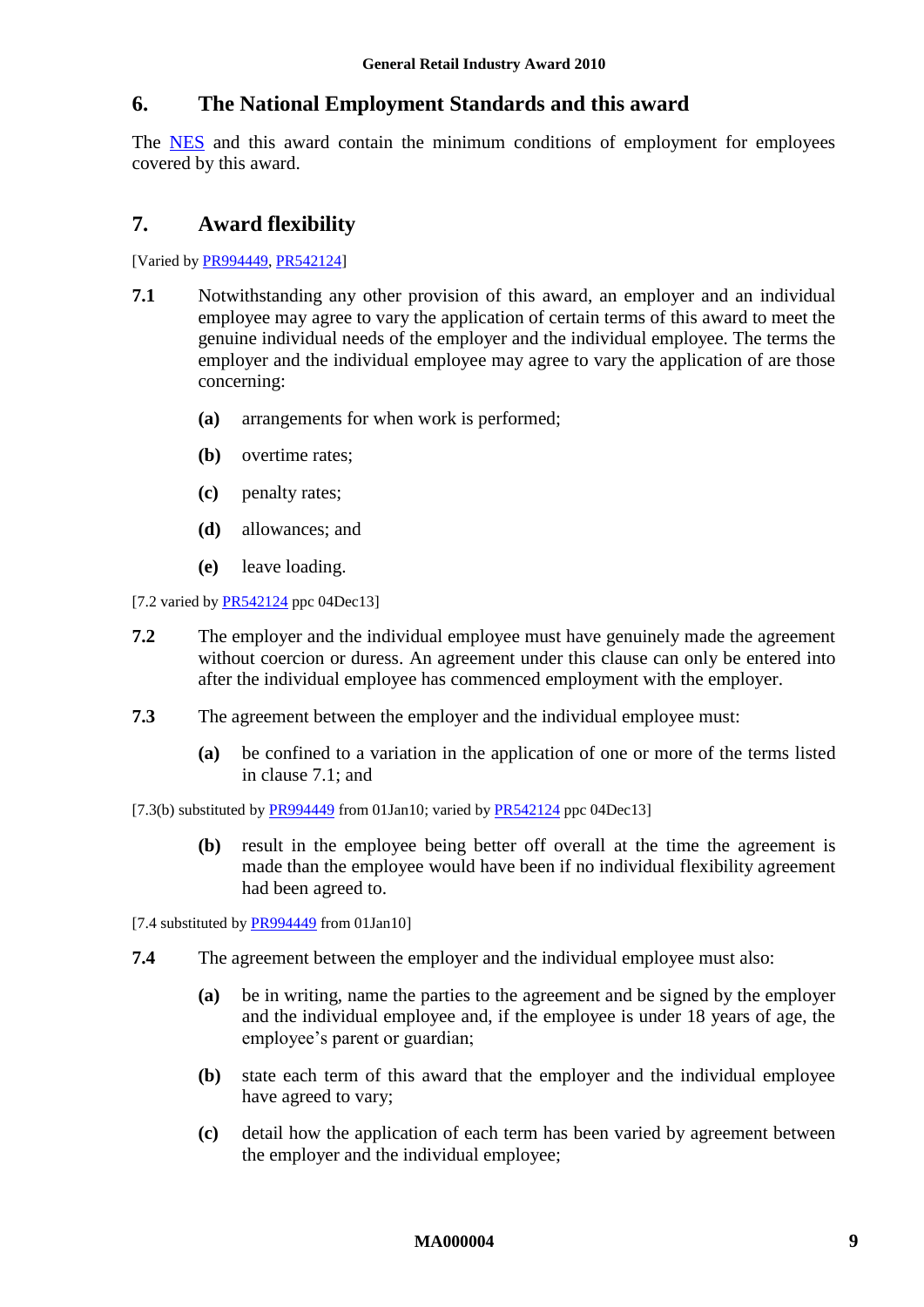- **(d)** detail how the agreement results in the individual employee being better off overall in relation to the individual employee's terms and conditions of employment; and
- **(e)** state the date the agreement commences to operate.
- [7.5 deleted by [PR994449](http://www.fwc.gov.au/awardsandorders/html/PR994449.htm) from 01Jan10]
- [7.6 renumbered as  $7.5$  b[y PR994449](http://www.fwc.gov.au/awardsandorders/html/PR994449.htm) from 01Jan10]
- **7.5** The employer must give the individual employee a copy of the agreement and keep the agreement as a time and wages record.

[New 7.6 inserted by  $PR994449$  from 01Jan10]

- **7.6** Except as provided in clause [7.4\(a\)](#page-8-3) the agreement must not require the approval or consent of a person other than the employer and the individual employee.
- **7.7** An employer seeking to enter into an agreement must provide a written proposal to the employee. Where the employee's understanding of written English is limited the employer must take measures, including translation into an appropriate language, to ensure the employee understands the proposal.
- **7.8** The agreement may be terminated:

<span id="page-9-0"></span> $[7.8(a)$  varied by [PR542124](http://www.fwc.gov.au/awardsandorders/html/PR542124.htm) ppc 04Dec13]

- **(a)** by the employer or the individual employee giving 13 weeks' notice of termination, in writing, to the other party and the agreement ceasing to operate at the end of the notice period; or
- **(b)** at any time, by written agreement between the employer and the individual employee.

[Note inserted b[y PR542124](http://www.fwc.gov.au/awardsandorders/html/PR542124.htm) ppc 04Dec13]

Note: If any of the requirements of s.144(4), which are reflected in the requirements of this clause, are not met then the agreement may be terminated by either the employee or the employer, giving written notice of not more than 28 days (see s.145 of the *Fair Work Act 2009* (Cth)).

[New 7.9 inserted by **PR542124** ppc 04Dec13]

**7.9** The notice provisions in clause [7.8\(a\)](#page-9-0) only apply to an agreement entered into from the first full pay period commencing on or after 4 December 2013. An agreement entered into before that date may be terminated in accordance with clause [7.8\(a\),](#page-9-0) subject to four weeks' notice of termination.

[7.9 renumbered as  $7.10$  by [PR542124](http://www.fwc.gov.au/awardsandorders/html/PR542124.htm) ppc 04Dec13]

**7.10** The right to make an agreement pursuant to this clause is in addition to, and is not intended to otherwise affect, any provision for an agreement between an employer and an individual employee contained in any other term of this award.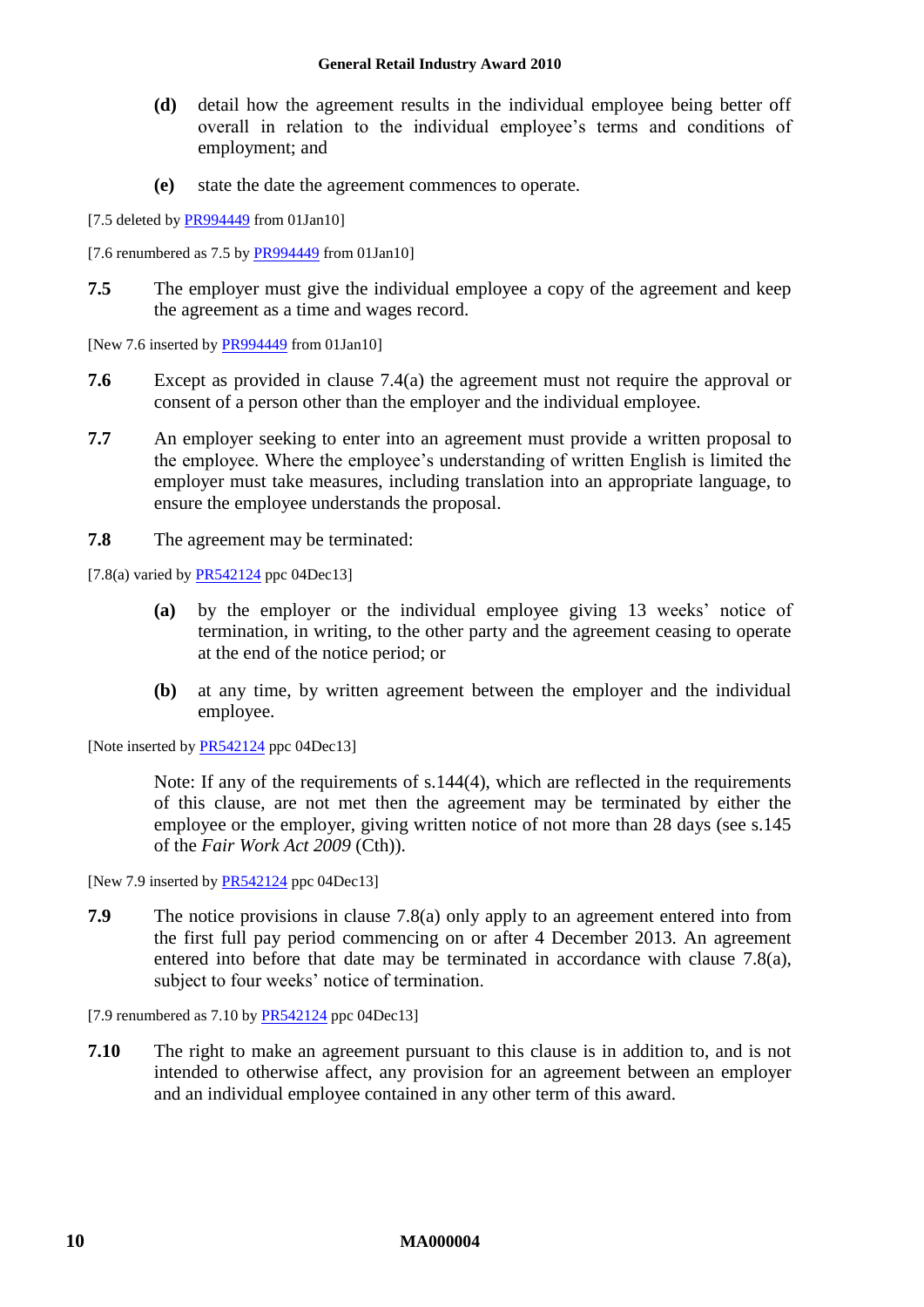# <span id="page-10-1"></span><span id="page-10-0"></span>**Part 2—Consultation and Dispute Resolution**

### **8. Consultation**

[8—Consultation regarding major workplace change renamed and substituted by [PR546288](http://www.fwc.gov.au/awardsandorders/html/pr546288.htm) ppc 01Jan14]

#### <span id="page-10-2"></span>**8.1 Consultation regarding major workplace change**

### **(a) Employer to notify**

- **(i)** Where an employer has made a definite decision to introduce major changes in production, program, organisation, structure or technology that are likely to have significant effects on employees, the employer must notify the employees who may be affected by the proposed changes and their representatives, if any.
- **(ii) Significant effects** include termination of employment; major changes in the composition, operation or size of the employer's workforce or in the skills required; the elimination or diminution of job opportunities, promotion opportunities or job tenure; the alteration of hours of work; the need for retraining or transfer of employees to other work or locations; and the restructuring of jobs. Provided that where this award makes provision for alteration of any of these matters an alteration is deemed not to have significant effect.

### **(b) Employer to discuss change**

- **(i)** The employer must discuss with the employees affected and their representatives, if any, the introduction of the changes referred to in clause [8.1\(a\),](#page-10-2) the effects the changes are likely to have on employees and measures to avert or mitigate the adverse effects of such changes on employees and must give prompt consideration to matters raised by the employees and/or their representatives in relation to the changes.
- **(ii)** The discussions must commence as early as practicable after a definite decision has been made by the employer to make the changes referred to in clause [8.1\(a\).](#page-10-2)
- **(iii)** For the purposes of such discussion, the employer must provide in writing to the employees concerned and their representatives, if any, all relevant information about the changes including the nature of the changes proposed, the expected effects of the changes on employees and any other matters likely to affect employees provided that no employer is required to disclose confidential information the disclosure of which would be contrary to the employer's interests.

### **8.2 Consultation about changes to rosters or hours of work**

**(a)** Where an employer proposes to change an employee's regular roster or ordinary hours of work, the employer must consult with the employee or employees affected and their representatives, if any, about the proposed change.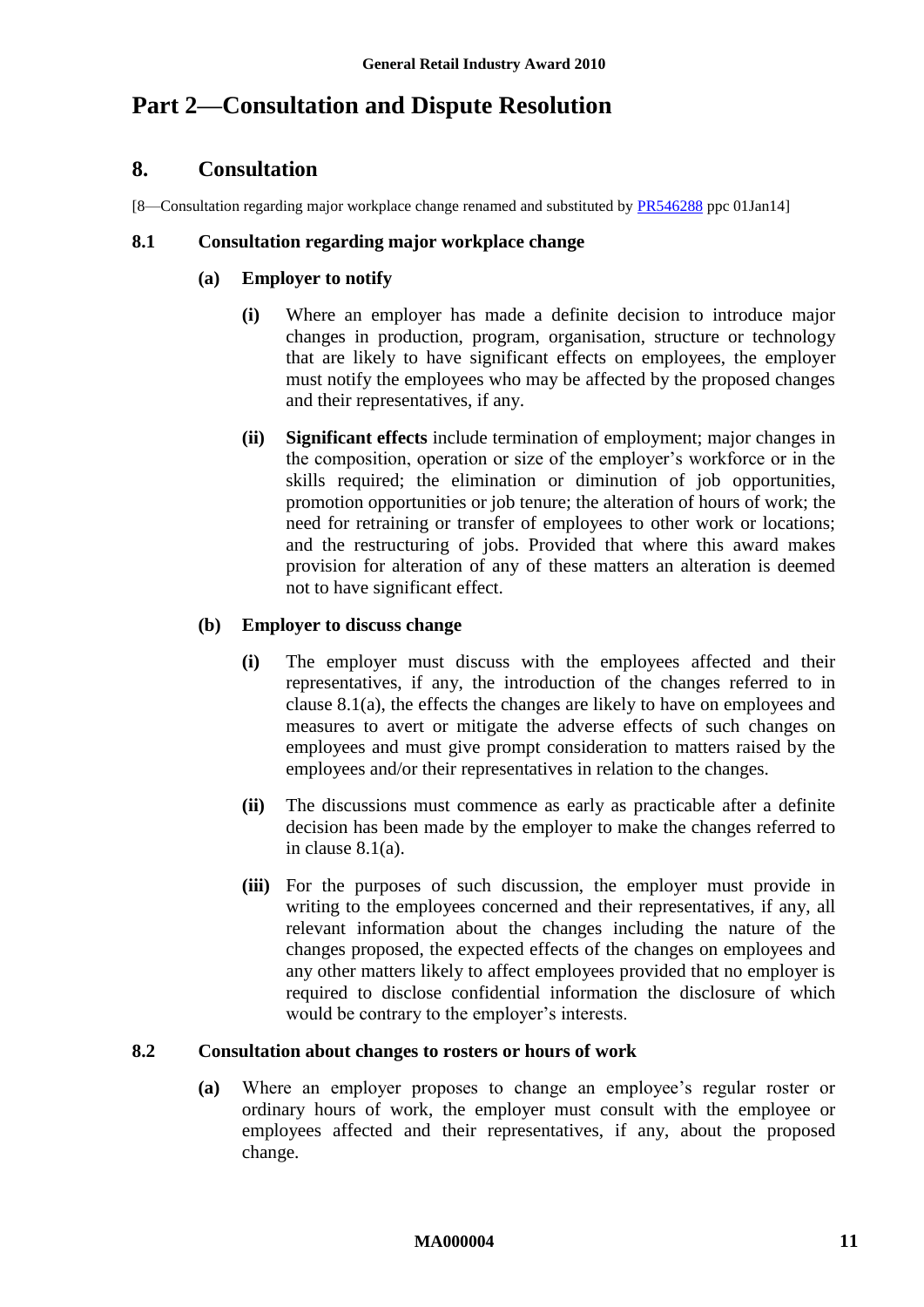- **(b)** The employer must:
	- **(i)** provide to the employee or employees affected and their representatives, if any, information about the proposed change (for example, information about the nature of the change to the employee's regular roster or ordinary hours of work and when that change is proposed to commence);
	- **(ii)** invite the employee or employees affected and their representatives, if any, to give their views about the impact of the proposed change (including any impact in relation to their family or caring responsibilities); and
	- **(iii)** give consideration to any views about the impact of the proposed change that are given by the employee or employees concerned and/or their representatives.
- **(c)** The requirement to consult under this clause does not apply where an employee has irregular, sporadic or unpredictable working hours.
- **(d)** These provisions are to be read in conjunction with other award provisions concerning the scheduling of work and notice requirements.

## <span id="page-11-2"></span><span id="page-11-0"></span>**9. Dispute resolution**

[Varied by [PR994449,](http://www.fwc.gov.au/awardsandorders/html/PR994449.htm) [PR542124\]](http://www.fwc.gov.au/awardsandorders/html/PR542124.htm)

- <span id="page-11-1"></span>**9.1** In the event of a dispute about a matter under this award, or a dispute in relation to the NES, in the first instance the parties must attempt to resolve the matter at the workplace by discussions between the employee or employees concerned and the relevant supervisor. If such discussions do not resolve the dispute, the parties will endeavour to resolve the dispute in a timely manner by discussions between the employee or employees concerned and more senior levels of management as appropriate.
- [9.2 varied by [PR994449,](http://www.fwc.gov.au/awardsandorders/html/PR994449.htm) [PR542124](http://www.fwc.gov.au/awardsandorders/html/PR542124.htm) ppc 04Dec13]
- **9.2** If a dispute about a matter arising under this award or a dispute in relation to the NES is unable to be resolved at the workplace, and all appropriate steps under clause [9.1](#page-11-1) have been taken, a party to the dispute may refer the dispute to the Fair Work Commission.
- [9.3 varied by [PR994449,](http://www.fwc.gov.au/awardsandorders/html/PR994449.htm) [PR542124](http://www.fwc.gov.au/awardsandorders/html/PR542124.htm) ppc 04Dec13]
- **9.3** The parties may agree on the process to be utilised by the Fair Work Commission including mediation, conciliation and consent arbitration.
- [9.4 varied by [PR994449,](http://www.fwc.gov.au/awardsandorders/html/PR994449.htm) [PR542124](http://www.fwc.gov.au/awardsandorders/html/PR542124.htm) ppc 04Dec13]
- **9.4** Where the matter in dispute remains unresolved, the Fair Work Commission may exercise any method of dispute resolution permitted by the Act that it considers appropriate to ensure the settlement of the dispute.
- **9.5** An employer or employee may appoint another person, organisation or association to accompany and/or represent them for the purposes of this clause.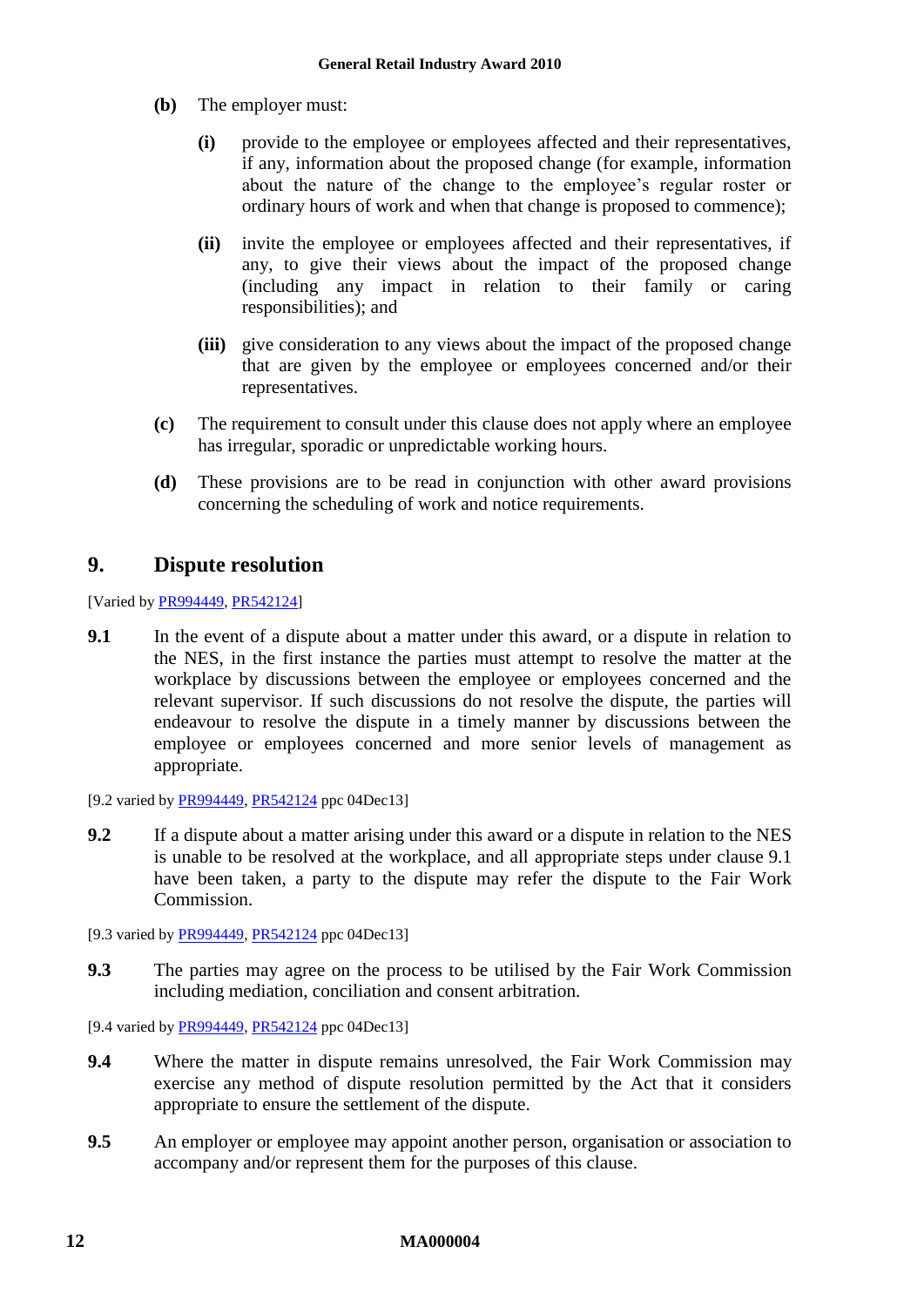#### **General Retail Industry Award 2010**

**9.6** While the dispute resolution procedure is being conducted, work must continue in accordance with this award and the Act. Subject to applicable occupational health and safety legislation, an employee must not unreasonably fail to comply with a direction by the employer to perform work, whether at the same or another workplace, that is safe and appropriate for the employee to perform.

# <span id="page-12-1"></span><span id="page-12-0"></span>**Part 3—Types of Employment and Termination of Employment**

### **10. Employment categories**

- **10.1** Employees under this award will be employed in one of the following categories:
	- full-time employees;
	- part-time employees; or
	- casual employees.
- **10.2** At the time of engagement an employer will inform each employee of the terms of their engagement and, in particular, whether they are to be full-time, part-time or casual.

### <span id="page-12-2"></span>**11. Full-time employees**

A full-time employee is an employee who is engaged to work an average of 38 hours per week.

### <span id="page-12-3"></span>**12. Part-time employees**

[Varied b[y PR992724,](http://www.fwc.gov.au/awardsandorders/html/PR992724.htm) [PR540640\]](http://www.fwc.gov.au/awardsandorders/html/PR540640.htm)

- **12.1** A part-time employee is an employee who:
	- **(a)** works less than 38 hours per week; and
	- **(b)** has reasonably predictable hours of work.
- <span id="page-12-4"></span>**12.2** At the time of first being employed, the employer and the part-time employee will agree, in writing, on a regular pattern of work, specifying at least:
	- the hours worked each day;
	- which days of the week the employee will work:
	- the actual starting and finishing times of each day;
	- that any variation will be in writing;
	- minimum daily engagement is three hours; and
	- the times of taking and the duration of meal breaks.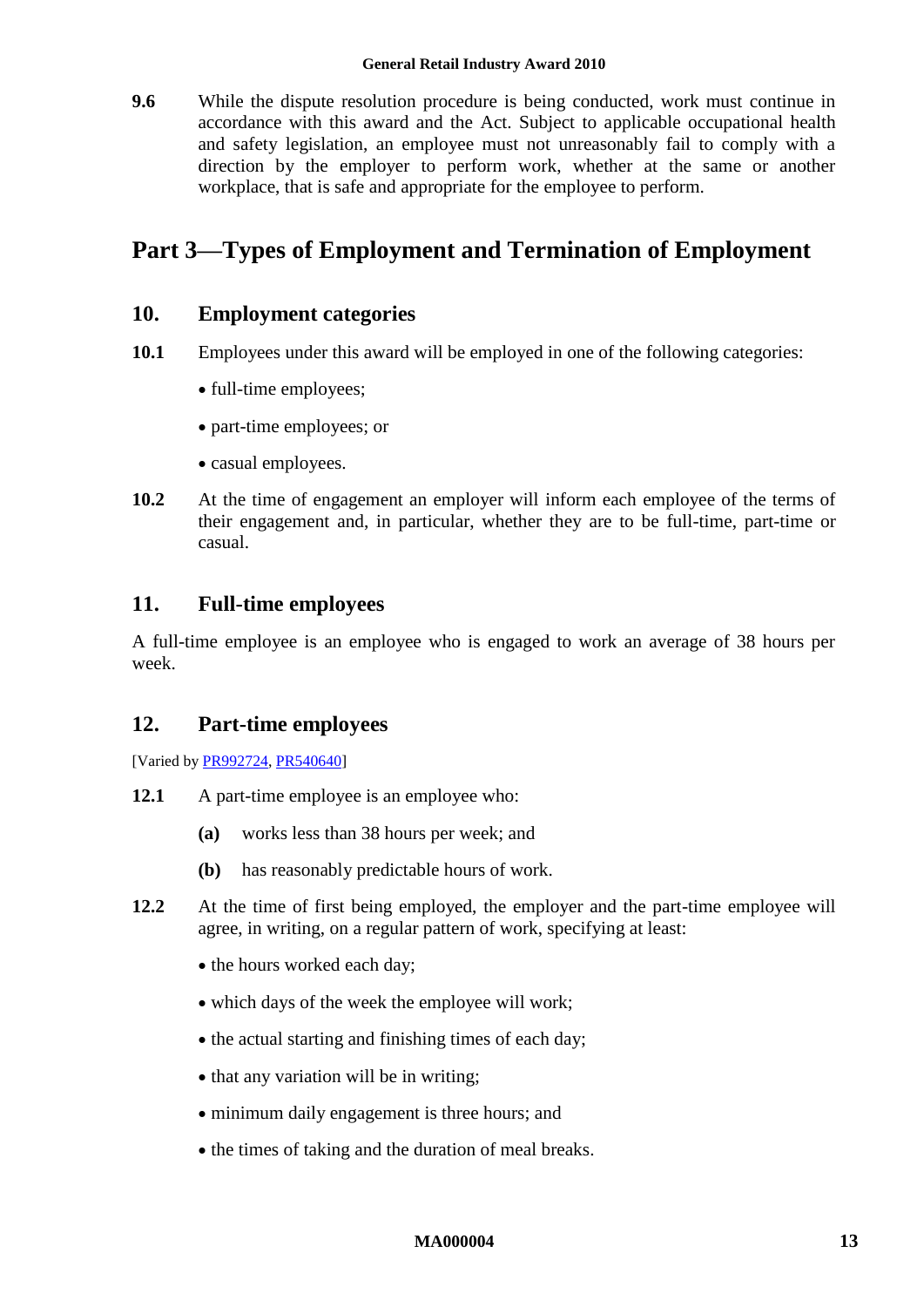- <span id="page-13-0"></span>**12.3** Any agreement to vary the regular pattern of work will be made in writing before the variation occurs.
- **12.4** The agreement and variation to it will be retained by the employer and a copy given by the employer to the employee.
- **12.5** An employer is required to roster a part-time employee for a minimum of three consecutive hours on any shift.
- **12.6** An employee who does not meet the definition of a part-time employee and who is not a full-time employee will be paid as a casual employee in accordance with clause [13.](#page-14-2)
- [12.7 varied by [PR992724,](http://www.fwc.gov.au/awardsandorders/html/PR992724.htm) [PR504525](http://www.fwc.gov.au/awardsandorders/html/PR504525.htm) from 10Dec10; corrected by [PR505487](http://www.fwc.gov.au/awardsandorders/html/PR505487.htm) from 10Dec10]
- **12.7** A part-time employee employed under the provisions of this clause will be paid for ordinary hours worked at the rate of 1/38th of the weekly rate prescribed for the class of work performed. All time worked in excess of the hours as agreed under clause [12.2](#page-12-4) or varied under clause [12.3](#page-13-0) will be overtime and paid for at the rates prescribed in clause [29.2—Overtime.](#page-29-1)

### <span id="page-13-1"></span>**12.8 Rosters**

- **(a)** A part-time employee's roster, but not the agreed number of hours, may be altered by the giving of notice in writing of seven days or in the case of an emergency, 48 hours, by the employer to the employee.
- **(b)** The rostered hours of part-time employees may be altered at any time by mutual agreement between the employer and the employee.
- **(c)** Rosters will not be changed except as provided in clause [12.8\(a\)](#page-13-1) from week to week, or fortnight to fortnight, nor will they be changed to avoid any award entitlements.

### **12.9 Award entitlements**

#### [12.9 varied by [PR540640](http://www.fwc.gov.au/awardsandorders/html/PR540640.htm) ppc 23Aug13]

A part-time employee will be entitled to payments in respect of annual leave, public holidays, personal leave and compassionate leave arising under the NES or this award on a proportionate basis. Subject to the provisions contained in this clause all other provisions of the award relevant to full-time employees will apply to part-time employees.

#### **12.10 Conversion of existing employees**

No full-time or casual employee will be transferred by an employer to part-time employment without the written consent of the employee. Provided that where such transfer occurs all leave entitlements accrued will be deemed to be continuous. A full-time employee who requests part-time work and is given such work may revert to full-time employment on a specified future date by agreement with the employer and recorded in writing.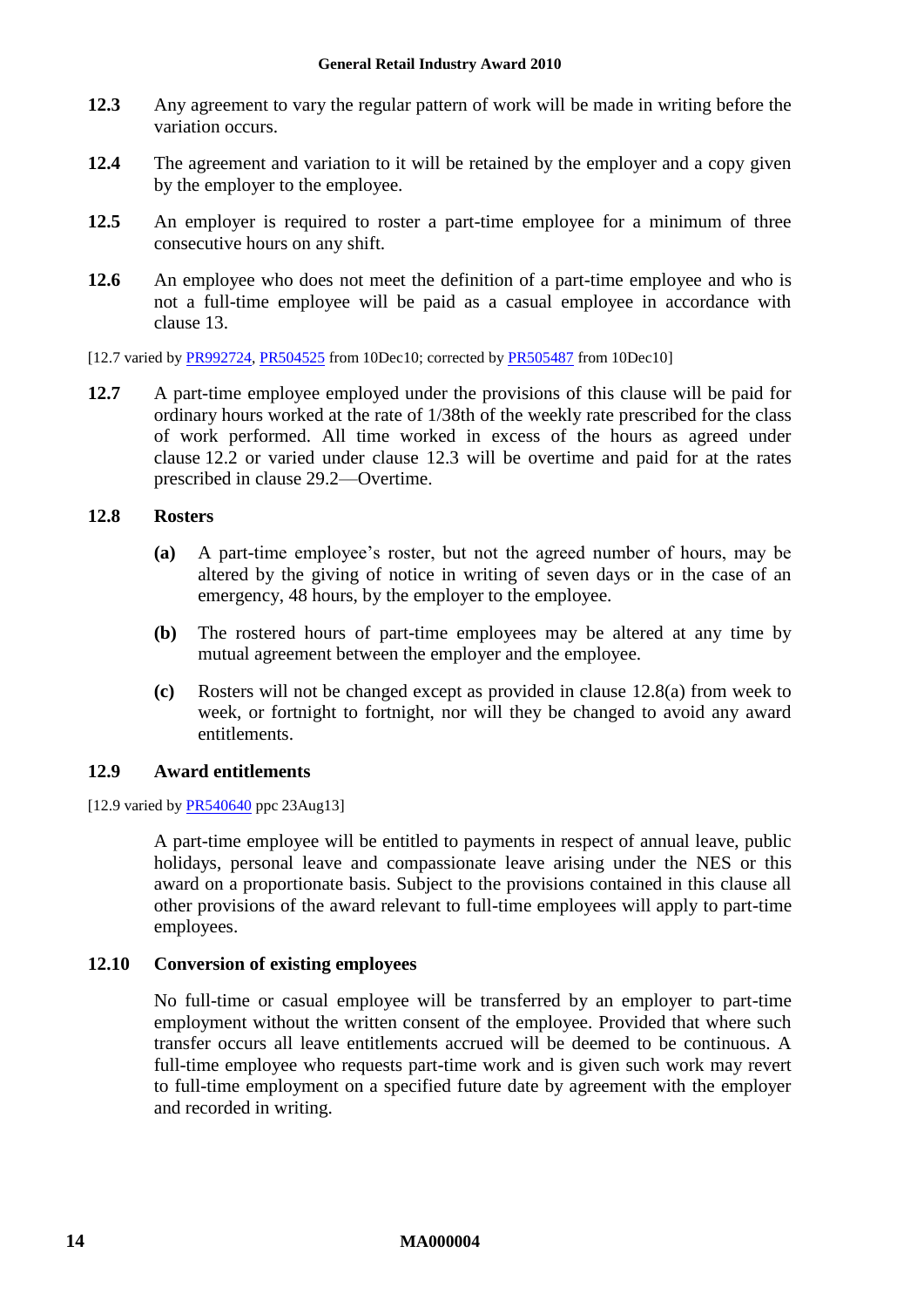### <span id="page-14-2"></span><span id="page-14-0"></span>**13. Casual employees**

[13—Casual employment renamed as 13—Casual employees by [PR994449](http://www.fwc.gov.au/awardsandorders/html/PR994449.htm) from 01Jan10; varied by [PR510566,](http://www.fwc.gov.au/awardsandorders/html/PR510566.htm) [PR540640\]](http://www.fwc.gov.au/awardsandorders/html/PR540640.htm)

**13.1** A casual employee is an employee engaged as such.

<span id="page-14-3"></span>[13.2 substituted by  $PR540640$  ppc 23Aug13]

- **13.2** A casual employee will be paid both the hourly rate payable to a full-time employee and an additional 25% of the ordinary hourly rate for a full-time employee.
- **13.3** Casual employees will be paid at the termination of each engagement or weekly or fortnightly in accordance with pay arrangements for full-time and part-time employees.

[Varied b[y PR510566](http://www.fwc.gov.au/awardsandorders/html/PR510566.htm) ppc 01Oct11]

- **13.4** The minimum daily engagement of a casual is three hours, provided that the minimum engagement period for an employee will be one hour and 30 minutes if all of the following circumstances apply:
	- **(a)** the employee is a full-time secondary school student; and
	- **(b)** the employee is engaged to work between the hours of 3.00 pm and 6.30 pm on a day which they are required to attend school; and
	- **(c)** the employee agrees to work, and a parent or guardian of the employee agrees to allow the employee to work, a shorter period than three hours; and
	- **(d)** employment for a longer period than the period of the engagement is not possible either because of the operational requirements of the employer or the unavailability of the employee.

### <span id="page-14-1"></span>**14. Termination of employment**

**14.1** Notice of termination is provided for in the NES.

#### **14.2 Notice of termination by an employee**

The notice of termination required to be given by an employee is the same as that required of an employer except that there is no requirement on the employee to give additional notice based on the age of the employee concerned. If an employee fails to give the required notice the employer may withhold from any monies due to the employee on termination under this award or the NES, an amount not exceeding the amount the employee would have been paid under this award in respect of the period of notice required by this clause less any period of notice actually given by the employee.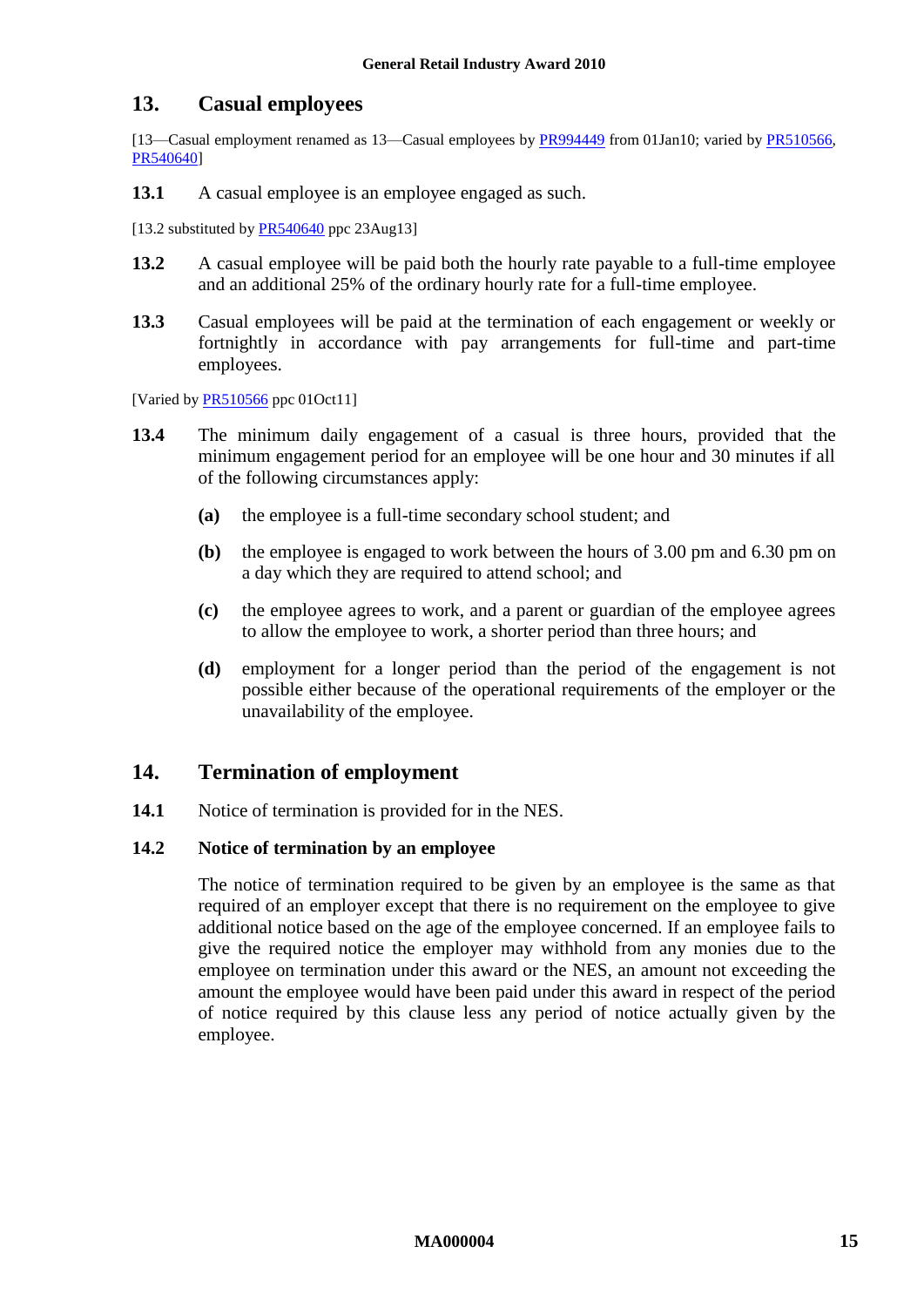#### <span id="page-15-1"></span>**14.3 Job search entitlement**

Where an employer has given notice of termination to an employee, an employee must be allowed up to one day's time off without loss of pay for the purpose of seeking other employment. The time off is to be taken at times that are convenient to the employee after consultation with the employer.

### <span id="page-15-0"></span>**15. Redundancy**

[Varied by [PR994449,](http://www.fwc.gov.au/awardsandorders/html/PR994449.htm) [PR503607;](http://www.fwc.gov.au/awardsandorders/html/PR503607.htm) [PR561478\]](http://www.fwc.gov.au/awardsandorders/html/PR561478.htm)

**15.1** Redundancy pay is provided for in the NES.

#### **15.2 Transfer to lower paid duties**

Where an employee is transferred to lower paid duties by reason of redundancy, the same period of notice must be given as the employee would have been entitled to if the employment had been terminated and the employer may, at the employer's option, make payment instead of an amount equal to the difference between the former ordinary time rate of pay and the ordinary time rate of pay for the number of weeks of notice still owing.

### **15.3 Employee leaving during notice period**

An employee given notice of termination in circumstances of redundancy may terminate their employment during the period of notice. The employee is entitled to receive the benefits and payments they would have received under this clause had they remained in employment until the expiry of the notice, but is not entitled to payment instead of notice.

#### **15.4 Job search entitlement**

- **(a)** An employee given notice of termination in circumstances of redundancy must be allowed up to one day's time off without loss of pay during each week of notice for the purpose of seeking other employment.
- **(b)** If the employee has been allowed paid leave for more than one day during the notice period for the purpose of seeking other employment, the employee must, at the request of the employer, produce proof of attendance at an interview or they will not be entitled to payment for the time absent. For this purpose a statutory declaration is sufficient.
- **(c)** This entitlement applies instead of clause [14.3.](#page-15-1)

#### **15.5 Transitional provisions – NAPSA employees**

[15.5 substituted by [PR994449;](http://www.fwc.gov.au/awardsandorders/html/PR994449.htm) renamed by [PR503607;](http://www.fwc.gov.au/awardsandorders/html/PR503607.htm) deleted b[y PR561478](http://www.fwc.gov.au/awardsandorders/html/PR561478.htm) ppc 05Mar15]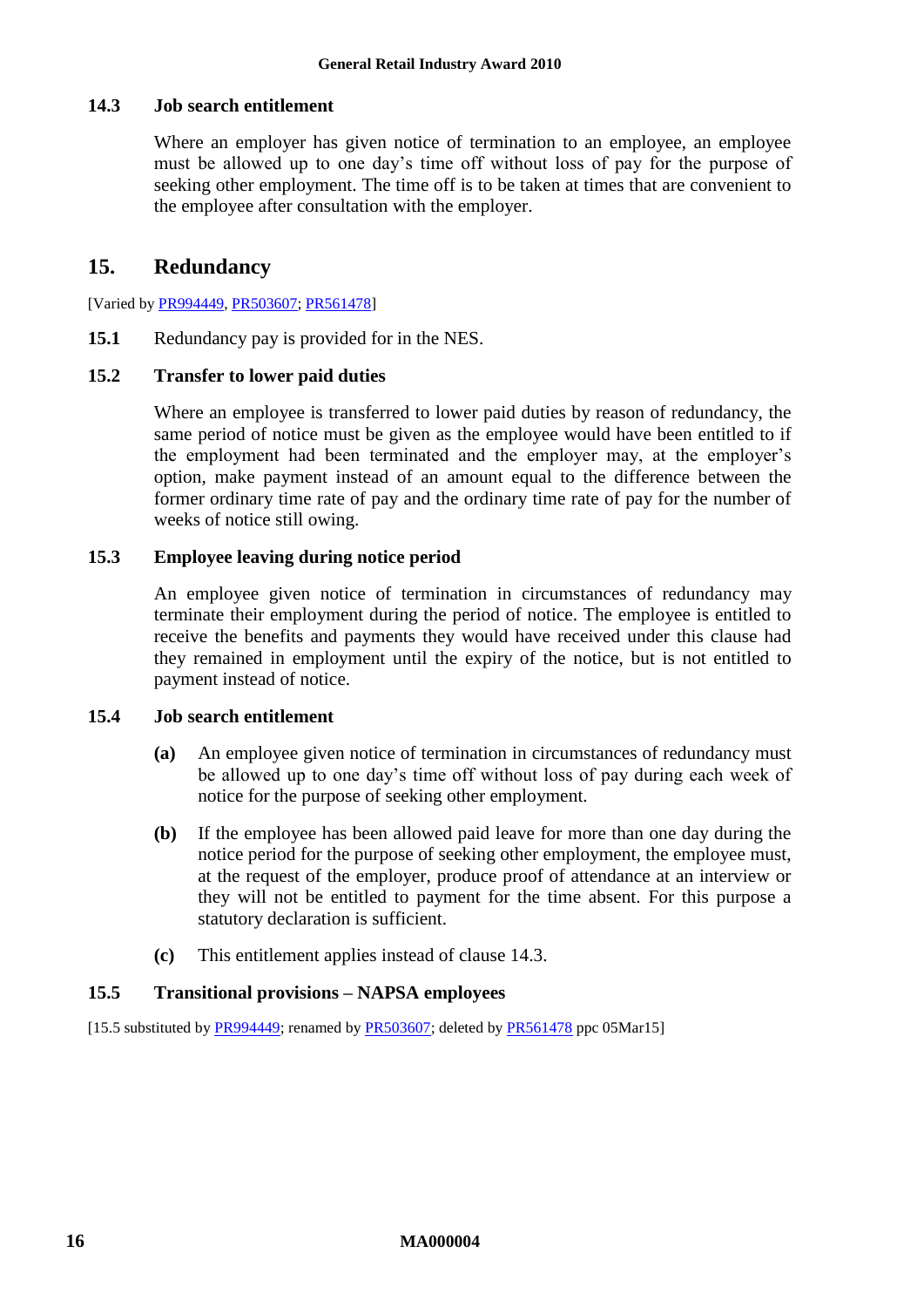### **15.6 Transitional provisions – Division 2B State employees**

<span id="page-16-1"></span>[15.6 inserted by  $PR503607$ ; deleted by  $PR561478$  ppc 05Mar15]

# <span id="page-16-5"></span><span id="page-16-2"></span>**Part 4—Classifications and Wage Rates**

### **16. Classifications**

[Varied b[y PR988390\]](http://www.fwc.gov.au/awardsandorders/html/PR988390.htm)

- **16.1** All employees covered by this award must be classified according to the structure set out in [Schedule B—Classifications.](#page-42-1) Employers must advise their employees in writing of their classification and of any changes to their classification.
- **16.2** The classification by the employer must be according to the skill level or levels required to be exercised by the employee in order to carry out the principal functions of the employment as determined by the employer.

### <span id="page-16-4"></span><span id="page-16-0"></span>**17. Minimum weekly wages**

[17 varied by [PR997881,](http://www.fwc.gov.au/awardsandorders/html/PR997881.htm) [PR509035,](http://www.fwc.gov.au/awardsandorders/html/PR509035.htm) [PR522866,](http://www.fwc.gov.au/awardsandorders/html/PR522866.htm) [PR536669,](http://www.fwc.gov.au/awardsandorders/html/PR536669.htm) [PR551592,](https://www.fwc.gov.au/awardsandorders/html/PR551592.htm) [PR566669](https://www.fwc.gov.au/awardsandorders/html/PR566669.htm) ppc 01Jul15]

| <b>Classifications</b>  | Per week |
|-------------------------|----------|
|                         | \$       |
| Retail Employee Level 1 | 721.50   |
| Retail Employee Level 2 | 738.70   |
| Retail Employee Level 3 | 750.20   |
| Retail Employee Level 4 | 764.90   |
| Retail Employee Level 5 | 796.30   |
| Retail Employee Level 6 | 807.90   |
| Retail Employee Level 7 | 848.30   |
| Retail Employee Level 8 | 882.80   |

### <span id="page-16-3"></span>**18. Junior rates**

[18 substituted by [PR549436](https://www.fwc.gov.au/awardsandorders/html/pr549436.htm) ppc 01Jul14]

**18.1** Junior employees will be paid the following percentage of the appropriate wage rate in clause [17](#page-16-4) from the first pay period commencing on or after 1 July 2014:

| Age                   | % of weekly rate of pay |
|-----------------------|-------------------------|
| Under 16 years of age | 45                      |
| 16 years of age       | 50                      |
| 17 years of age       | 60                      |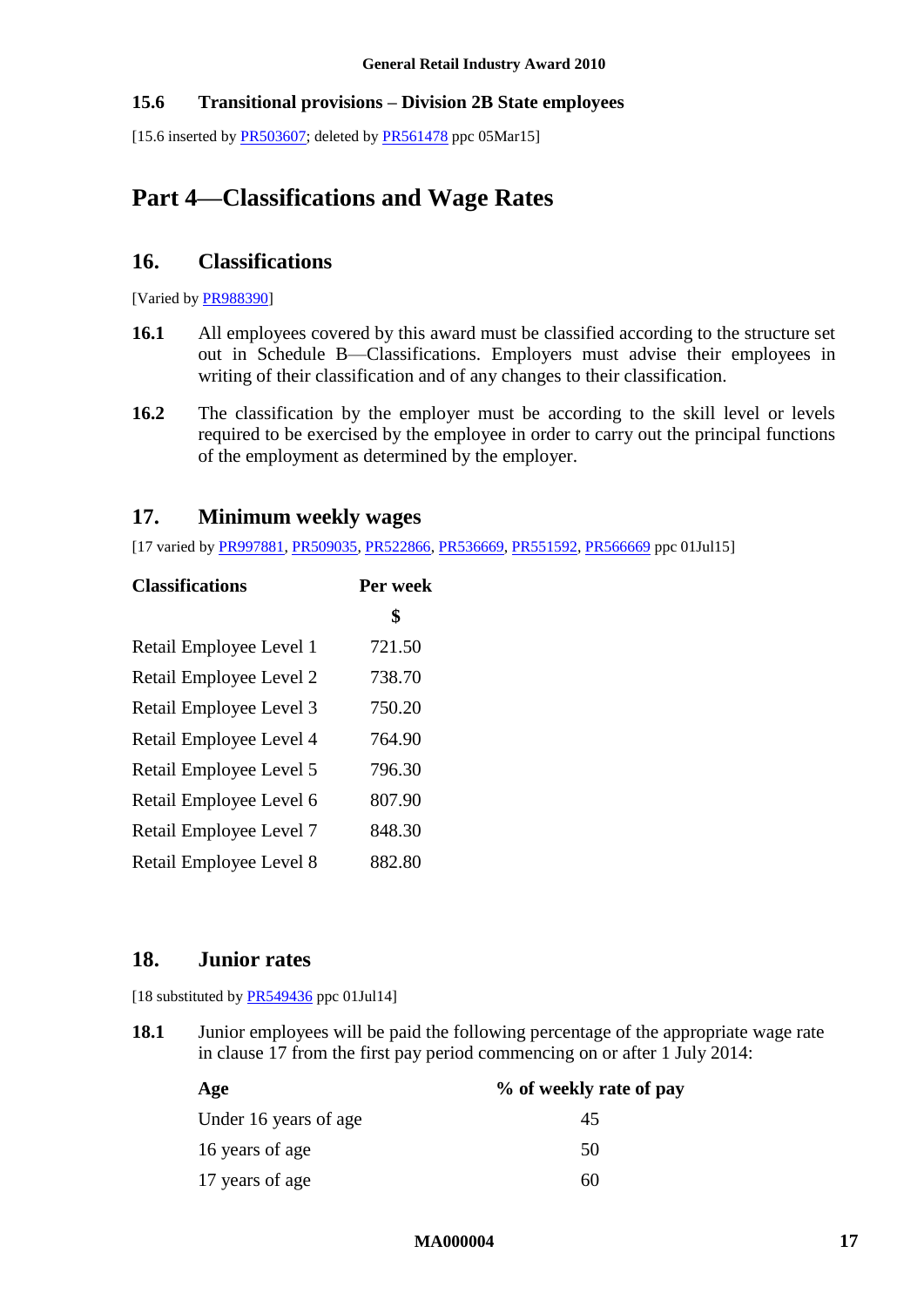| Age                                                                 | % of weekly rate of pay |
|---------------------------------------------------------------------|-------------------------|
| 18 years of age                                                     | 70                      |
| 19 years of age                                                     | 80                      |
| 20 years of age, employed by the<br>employer for 6 months or less   | 90                      |
| 20 years of age, employed by the<br>employer for more than 6 months | 95                      |

**18.2** Junior employees will be paid the following percentage of the appropriate wage rate in clause [17](#page-16-4) from the first pay period commencing on or after 1 July 2015:

| Age |                                                                     | % of weekly rate of pay |
|-----|---------------------------------------------------------------------|-------------------------|
|     | Under 16 years of age                                               | 45                      |
|     | 16 years of age                                                     | 50                      |
|     | 17 years of age                                                     | 60                      |
|     | 18 years of age                                                     | 70                      |
|     | 19 years of age                                                     | 80                      |
|     | 20 years of age, employed by the<br>employer for 6 months or less   | 90                      |
|     | 20 years of age, employed by the<br>employer for more than 6 months | 100                     |

### <span id="page-17-0"></span>**19. Apprentices**

[Varied by [PR544243;](http://www.fwc.gov.au/awardsandorders/html/PR544243.htm) substituted by [PR544243](http://www.fwc.gov.au/awardsandorders/html/PR544243.htm) ppc 01Jan14; varied by [PR559280\]](http://www.fwc.gov.au/awardsandorders/html/PR559280.htm)

#### <span id="page-17-1"></span>**19.1 Four year apprentice minimum wages**

**(a)** The minimum award rates of pay for apprentices completing a four-year apprenticeship and who commenced before 1 January 2014 are:

| % of Retail Employee Level 4 |
|------------------------------|
| 50                           |
| 60                           |
| 80                           |
| 90                           |
|                              |

**(b)** The minimum award rates of pay for apprentices completing a four-year apprenticeship and who commenced on or after 1 January 2014 are:

|                        | % of Retail Employee<br>Level 4 for           | % of Retail Employee<br><b>Level 4 for</b> |
|------------------------|-----------------------------------------------|--------------------------------------------|
| Year of apprenticeship | apprentices who have<br>not completed year 12 | apprentices who have<br>completed year 12  |
| 1st year               | 50                                            | 55                                         |

#### **18 MA000004**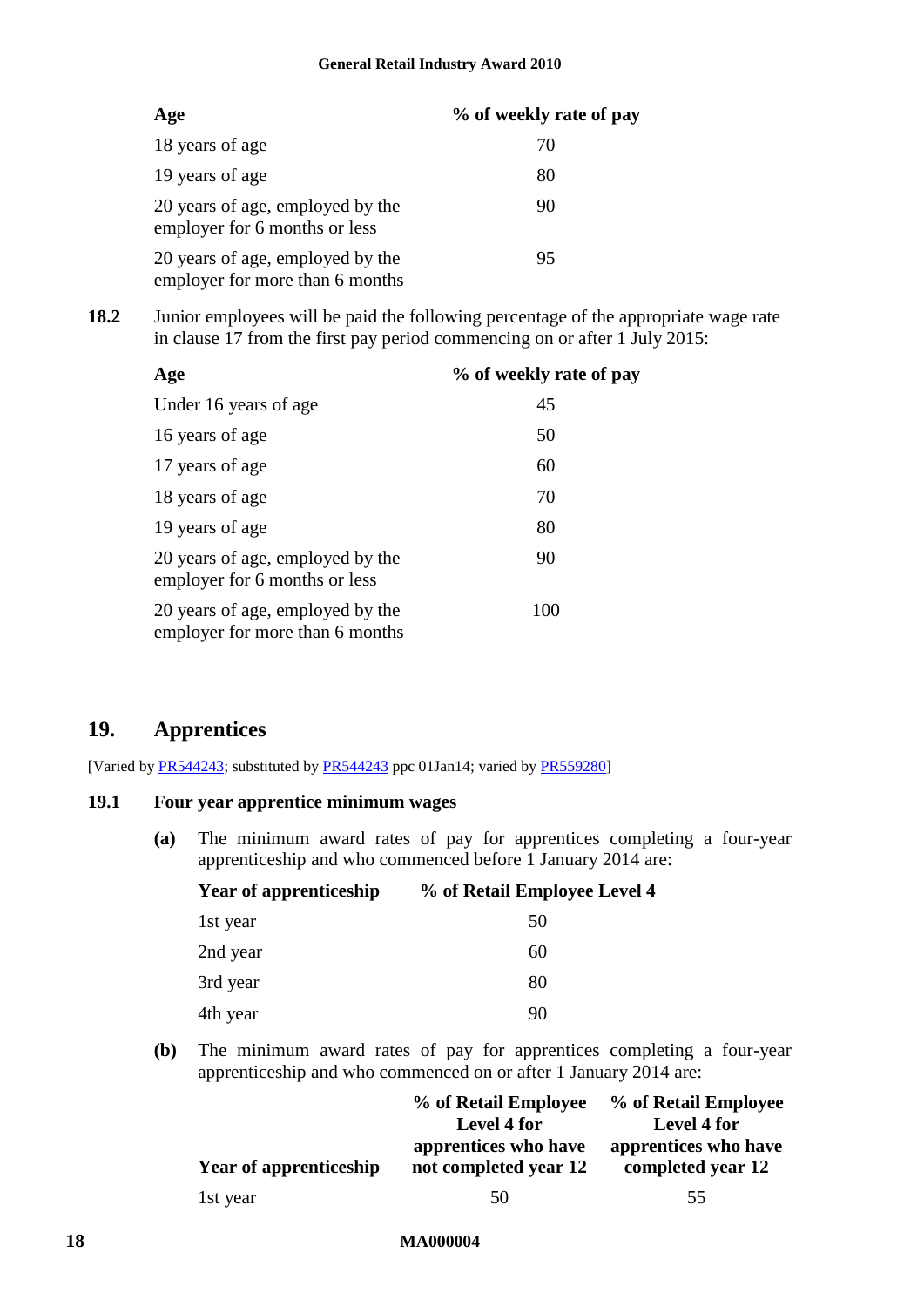| <b>Year of apprenticeship</b> | % of Retail Employee<br><b>Level 4 for</b><br>apprentices who have<br>not completed year 12 | % of Retail Employee<br>Level 4 for<br>apprentices who have<br>completed year 12 |
|-------------------------------|---------------------------------------------------------------------------------------------|----------------------------------------------------------------------------------|
| 2nd year                      | 60                                                                                          | 65                                                                               |
| 3rd year                      | 80                                                                                          | 80                                                                               |
| 4th year                      | 90                                                                                          | 90                                                                               |

#### <span id="page-18-0"></span>**19.2 Three year apprentice minimum wages**

**(a)** The minimum award rates of pay for apprentices completing a three-year apprenticeship and who commenced before 1 January 2014 are:

| <b>Year of apprenticeship</b> | % of Retail Employee Level 4 |
|-------------------------------|------------------------------|
| 1st year                      | 50                           |
| 2nd year                      | 60                           |
| 3rd year                      | 80                           |
| 4th year                      | 100                          |

**(b)** The minimum award rates of pay for apprentices completing a three-year apprenticeship and who commenced on or after 1 January 2014 are:

| <b>Year of</b><br>apprenticeship | % of Retail Employee<br>Level 4 for apprentices who<br>have not completed year 12 | % of Retail Employee<br>Level 4 for apprentices who<br>have completed year 12 |
|----------------------------------|-----------------------------------------------------------------------------------|-------------------------------------------------------------------------------|
| 1st year                         | 50                                                                                | 55                                                                            |
| 2nd year                         | 60                                                                                | 65                                                                            |
| 3rd year                         | 80                                                                                | 80                                                                            |
| 4th year                         | 100                                                                               | 100                                                                           |

#### **19.3 Adult apprentice minimum wages**

- **(a)** The minimum award rates of pay for adult apprentices who commenced on or after 1 January 2014 and are in the first year of their apprenticeship must be 80% of the minimum rate for Retail Employee Level 4 in clause [17,](#page-16-4) or the rate prescribed by clause [19.1](#page-17-1) or [19.2](#page-18-0) for the relevant year of the apprenticeship, whichever is the greater.
- **(b)** The minimum award rates of pay for adult apprentices who commenced on or after 1 January 2014 and are in the second and subsequent years of their apprenticeship must be the rate for the lowest adult classification in clause 17, or the rate prescribed by clause [19.1](#page-17-1) or [19.2](#page-18-0) for the relevant year of the apprenticeship, whichever is the greater.
- **(c)** A person employed by an employer under this award immediately prior to entering into a training agreement as an adult apprentice with that employer must not suffer a reduction in their minimum wage by virtue of entering into the training agreement, provided that the person has been an employee in that enterprise for at least six months as a full-time employee or twelve months as a part-time or regular and systematic casual employee immediately prior to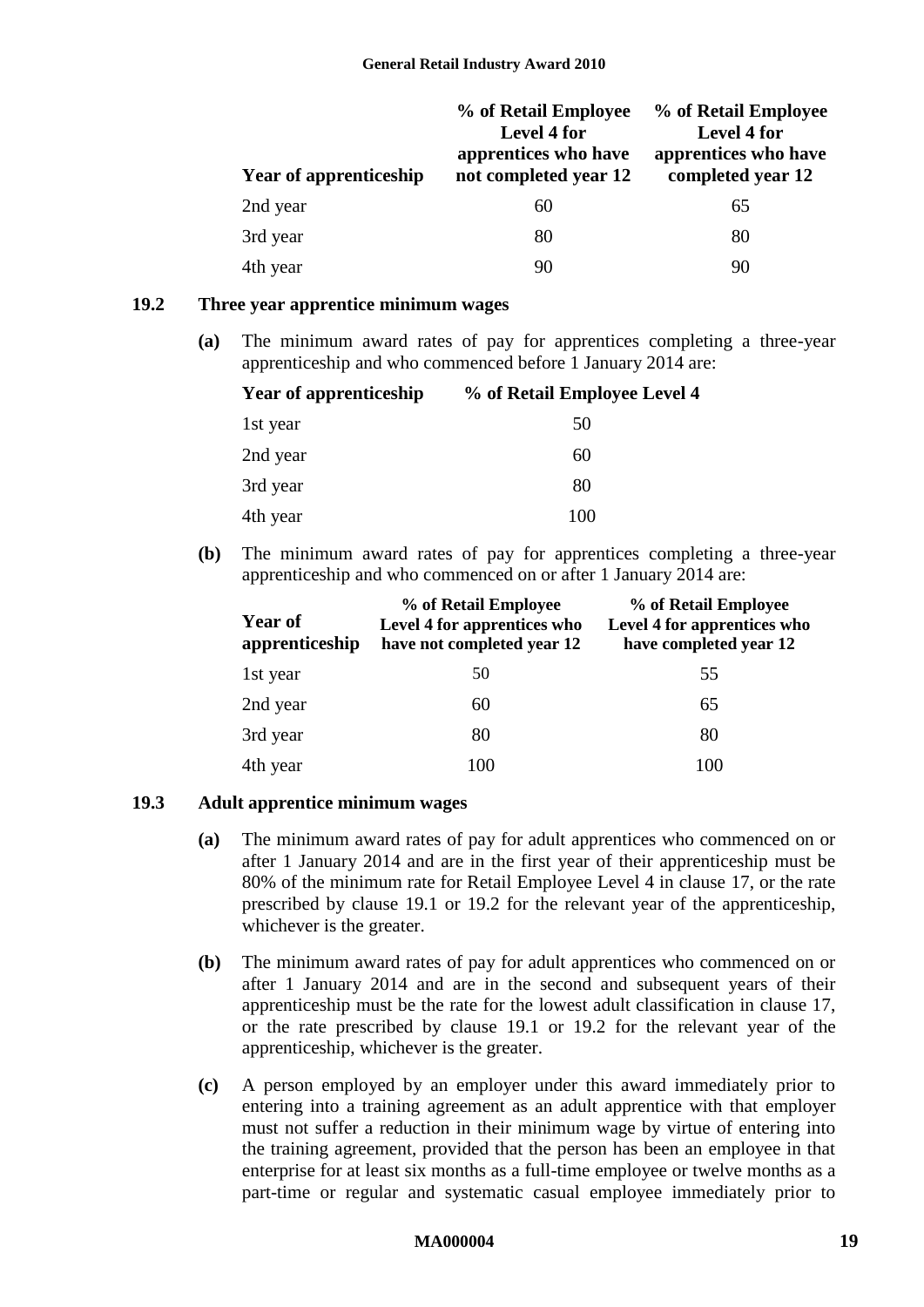#### **General Retail Industry Award 2010**

commencing the apprenticeship. For the purpose only of fixing a minimum wage, the adult apprentice must continue to receive the minimum wage that applies to the classification specified in clause [17—Minimum weekly wages](#page-16-4) in which the adult apprentice was engaged immediately prior to entering into the training agreement.

#### **19.4 Apprentice conditions of employment**

[19.4 inserted b[y PR559280](http://www.fwc.gov.au/awardsandorders/html/PR559280.htm) ppc 01Jan15]

- **(a)** Except as provided in this clause or where otherwise stated, all conditions of employment specified in this award apply to apprentices.
- <span id="page-19-0"></span>**(b)** Where an apprentice is required to attend block release training for training identified in or associated with their training contract, and such training requires an overnight stay, the employer must pay for the excess reasonable travel costs incurred by the apprentice in the course of travelling to and from such training. Provided that this clause will not apply where the apprentice could attend an alternative Registered Training Organisation (RTO) and the use of the more distant RTO is not agreed between the employer and the apprentice.
- **(c)** For the purposes of clause [19.4\(b\)](#page-19-0) above, excess reasonable travel costs include the total costs of reasonable transportation (including transportation of tools where required), accommodation costs incurred while travelling (where necessary) and reasonable expenses incurred while travelling, including meals, which exceed those incurred in travelling to and from work. For the purposes of this subclause, excess travel costs do not include payment for travelling time or expenses incurred while not travelling to and from block release training.
- **(d)** The amount payable by an employer under clause [19.4\(b\)](#page-19-0) may be reduced by an amount the apprentice is eligible to receive for travel costs to attend block release training under a Government apprentice assistance scheme. This will only apply if an apprentice has either received such assistance or their employer has advised them in writing of the availability of such assistance.
- <span id="page-19-1"></span>**(e)** All training fees charged by an RTO for prescribed courses and the cost of all prescribed textbooks (excluding those textbooks which are available in the employer's technical library) for the apprenticeship , which are paid by an apprentice, shall be reimbursed by the employer within six months of the commencement of the apprenticeship or the relevant stage of the apprenticeship, or within three months of the commencement of the training provided by the RTO, whichever is the later, unless there is unsatisfactory progress.
- **(f)** An employer may meet its obligations under clause [19.4\(e\)](#page-19-1) by paying any fees and/or cost of textbooks directly to the RTO.
- **(g)** An apprentice is entitled to be released from work without loss of continuity of employment and to payment of the appropriate wages to attend any training and assessment specified in, or associated with, the training contract.
- **(h)** Time spent by an apprentice in attending any training and/or assessment specified in, or associated with, the training contract is to be regarded as time worked for the employer for the purposes of calculating the apprentice's wages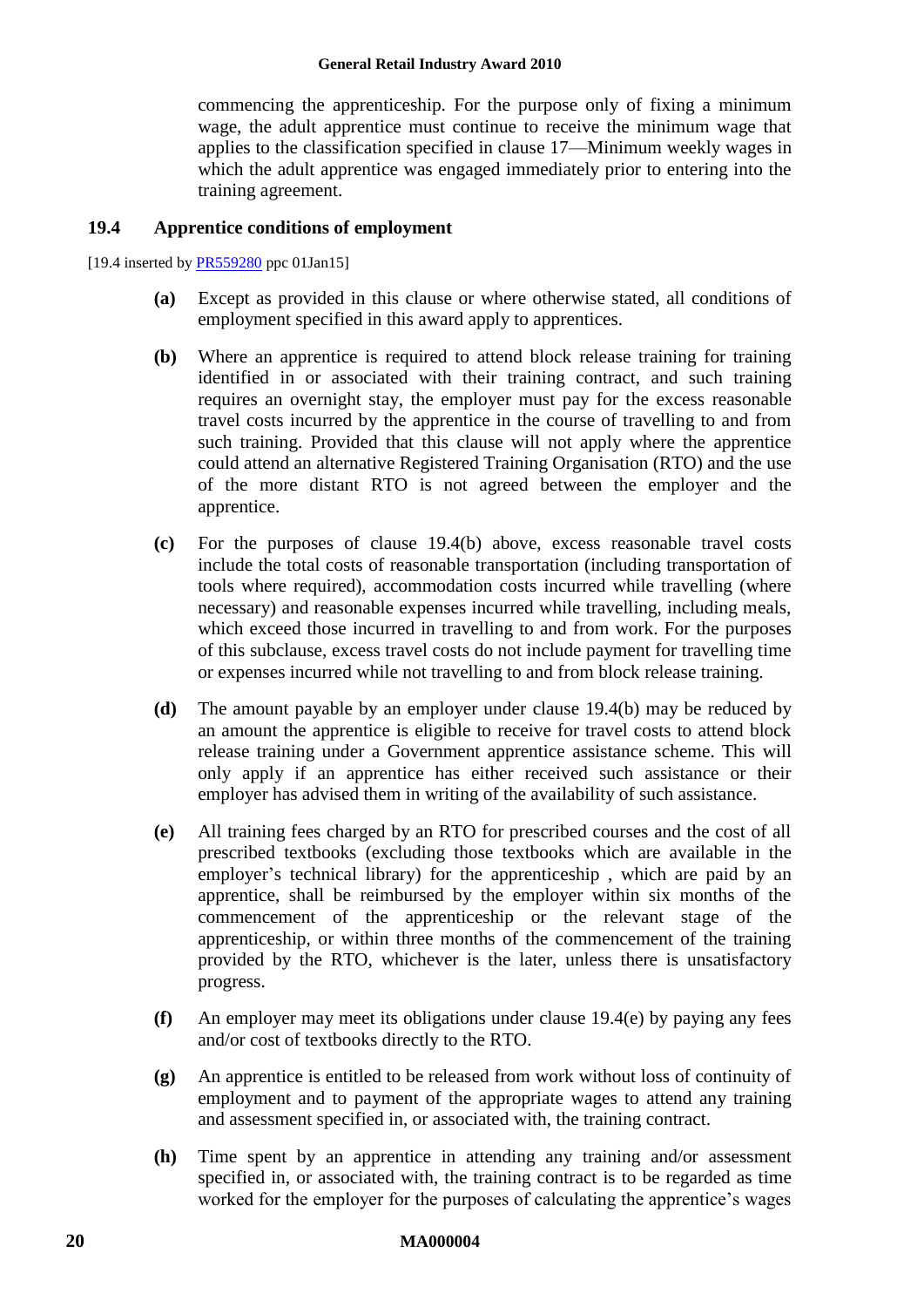and determining the apprentice's employment conditions. This subclause operates subject to the provisions of [Schedule E—School-based Apprentices.](#page-66-1)

**(i)** No apprentice will, except in an emergency, work or be required to work overtime or shiftwork at times which would prevent their attendance at training consistent with their training contract.

### <span id="page-20-0"></span>**20. Allowances**

To view the current monetary amounts of work-related allowances refer to the [Allowances](http://www.fwc.gov.au/documents/documents/modern_awards/allowances/MA000004-all.pdf)  [Sheet.](http://www.fwc.gov.au/documents/documents/modern_awards/allowances/MA000004-all.pdf)

[Varied by [PR992724,](http://www.fwc.gov.au/awardsandorders/html/PR992724.htm) [PR994449,](http://www.fwc.gov.au/awardsandorders/html/PR994449.htm) [PR998038,](http://www.fwc.gov.au/awardsandorders/html/PR998038.htm) [PR509158,](http://www.fwc.gov.au/awardsandorders/html/PR509158.htm) [PR522988,](http://www.fwc.gov.au/awardsandorders/html/PR522988.htm) [PR536791,](http://www.fwc.gov.au/awardsandorders/html/pr536791.htm) [PR540640,](http://www.fwc.gov.au/awardsandorders/html/PR540640.htm) [PR551714,](https://www.fwc.gov.au/awardsandorders/html/PR551714.htm) [PR561201,](http://www.fwc.gov.au/awardsandorders/html/PR561201.htm) [PR566813\]](http://www.fwc.gov.au/awardsandorders/html/PR566813.htm)

### **20.1 Meal allowance**

[20.1(a) substituted by [PR994449](http://www.fwc.gov.au/awardsandorders/html/PR994449.htm) ppc 01Jan10; varied by [PR998038,](http://www.fwc.gov.au/awardsandorders/html/PR998038.htm) [PR509158,](http://www.fwc.gov.au/awardsandorders/html/PR509158.htm) [PR522988,](http://www.fwc.gov.au/awardsandorders/html/PR522988.htm) [PR536791,](http://www.fwc.gov.au/awardsandorders/html/pr536791.htm) [PR551714,](https://www.fwc.gov.au/awardsandorders/html/PR551714.htm) [PR566813](http://www.fwc.gov.au/awardsandorders/html/PR566813.htm) ppc 01Jul15]

- **(a)** An employee required to work more than one hour of overtime after the employee's ordinary time of ending work, without being given 24 hours' notice, will be either provided with a meal or paid a meal allowance of \$17.34. Where such overtime work exceeds four hours a further meal allowance of \$15.70 will be paid.
- **(b)** No meal allowance will be payable where an employee could reasonably return home for a meal within the period allowed.

#### **20.2 Special clothing**

**(a)** Where the employer requires an employee to wear any protective or special clothing such as a uniform, dress or other clothing then the employer will reimburse the employee for any cost of purchasing such clothing and the cost of replacement items, when replacement is due to normal wear and tear. This provision will not apply where the special clothing is supplied and/or paid for by the employer.

 $[20.2(b)$  substituted by [PR992724](http://www.fwc.gov.au/awardsandorders/html/PR992724.htm) ppc 29Jan10]

- **(b)** Where an employee is required to launder any special uniform, dress or other clothing, the employee will be paid the following applicable allowance:
	- **(i)** For a full-time employee—\$6.25 per week;
	- **(ii)** For a part-time or casual employee—\$1.25 per shift.

#### **20.3 Excess travelling costs**

Where an employee is required by their employer to move temporarily from one branch or shop to another for a period not exceeding three weeks, all additional transport costs so incurred will be reimbursed by the employer.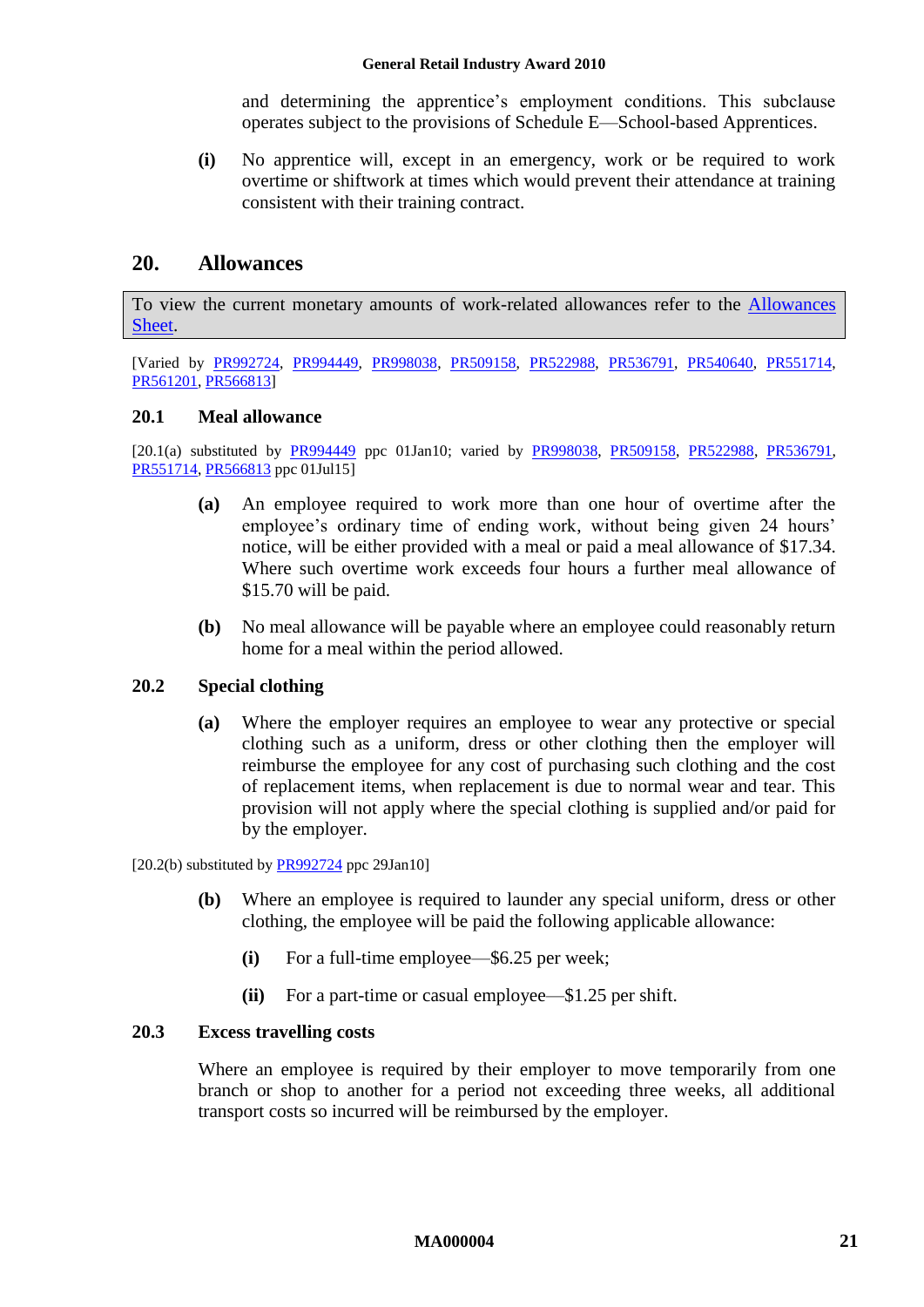#### **20.4 Travelling time reimbursement**

**(a)** An employee who on any day is required to work at a place away from their usual place of employment, for all time reasonably spent in reaching and returning from such place (in excess of the time normally spent in travelling from their home to their usual place of employment and returning), will be paid travelling time and also any fares reasonably incurred in excess of those normally incurred in travelling between their home and their usual place of employment.

[20.4(b) varied by  $\frac{PR994449}{PR997449}$  from 01Jan10]

- **(b)** Where the employer provides transport from a pick up point, an employee will be paid travelling time for all time spent travelling from such pick up point and returning to such pick up point.
- **(c)** The rate of pay for travelling time will be the ordinary time rate except on Sundays and holidays when it will be time and a half.

#### **20.5 Transfer of employee reimbursement**

Where any employer transfers an employee from one township to another, the employer will be responsible for and will pay the whole of the moving expenses, including fares and transport charges, for the employee and the employee's family.

#### **20.6 Transport allowance**

[20.6 varied by [PR522988,](http://www.fwc.gov.au/awardsandorders/html/PR522988.htm) [PR536791,](http://www.fwc.gov.au/awardsandorders/html/pr536791.htm) [PR551714](https://www.fwc.gov.au/awardsandorders/html/PR551714.htm) ppc 01Jul14]

Where an employer requests an employee to use their own motor vehicle in the performance of their duties such employee will be paid an allowance of \$0.78 per kilometre.

#### **20.7 Transport of employees reimbursement**

- **(a)** Where an employee commences and/or ceases work after 10.00 pm on any day or prior to 7.00 am on any day and the employee's regular means of transport is not available and the employee is unable to arrange their own alternative transport, the employer will reimburse the employee for the cost of a taxi fare from the place of employment to the employee's usual place of residence. This will not apply if the employer provides or arranges proper transportation to and/or from the employee's usual place of residence, at no cost to the employee.
- **(b)** Provided always that an employee may elect to provide their own transport.
- **(c)** Provided further that this clause will not apply to employees engaged under the provisions of shift-work.

#### <span id="page-21-0"></span>**20.8 Cold work disability allowance**

**(a)** Employees principally employed on any day to enter cold chambers and/or to stock and refill refrigerated storages such as dairy cases or freezer cabinets will be paid an allowance per hour, while so employed, of 1.3% of the [standard](#page-6-2)  [rate.](#page-6-2)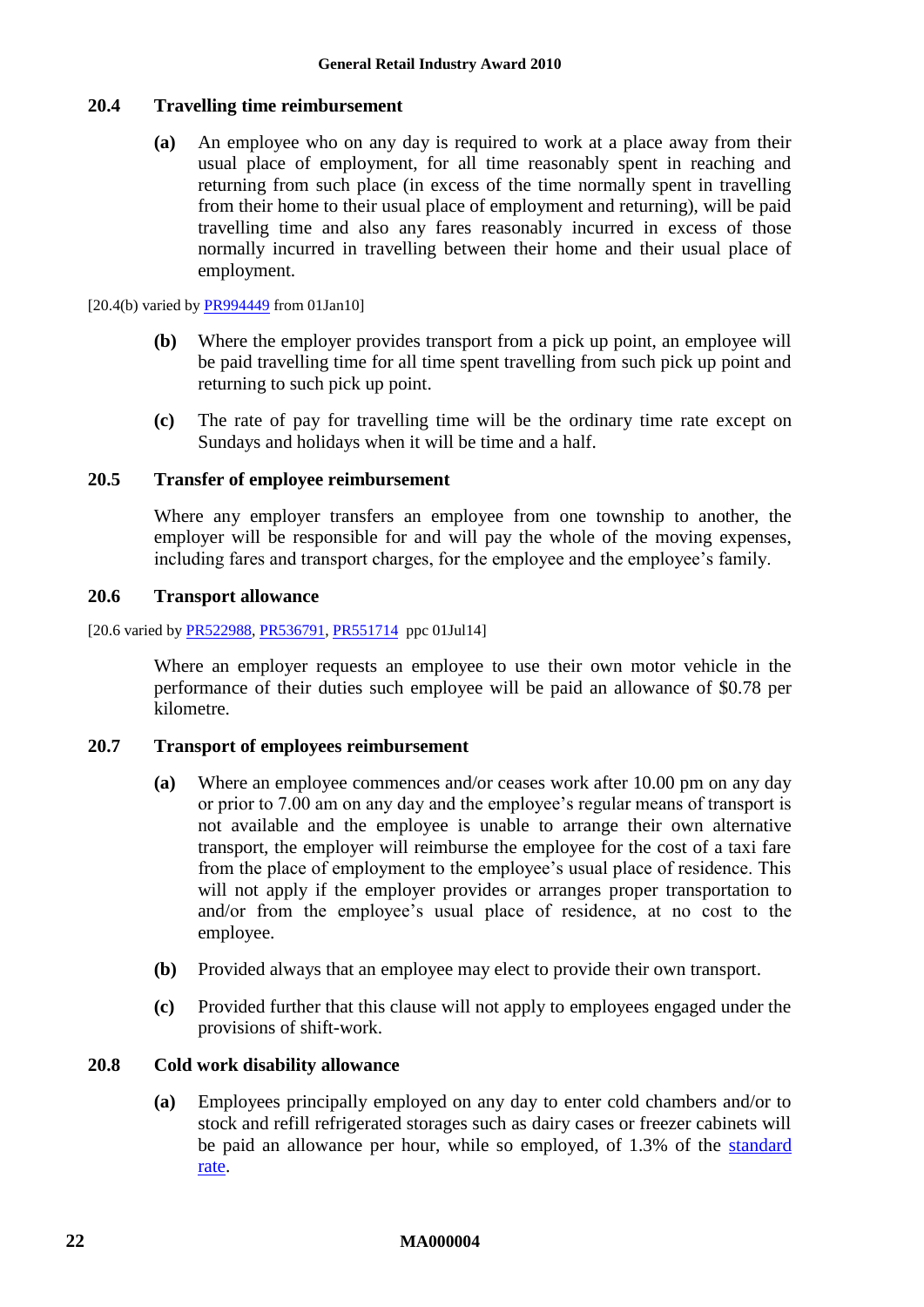$[20.8(b)$  substituted by [PR992724](http://www.fwc.gov.au/awardsandorders/html/PR992724.htm) ppc 29Jan10]

**(b)** An employee required to work in a cold chamber where the temperature is below  $0^{\circ}$ C will in addition to the allowance in [20.8\(a\)](#page-21-0) also be paid an allowance per hour, while so employed, of 2% of the [standard rate.](#page-6-2)

#### **20.9 First aid allowance**

Where an employee who holds an appropriate first aid qualification is appointed by the employer to perform first aid duty they will be paid an extra of 1.3% of the [standard rate](#page-6-2) each week.

#### **20.10 Recall allowance**

 $[20.10(a)$  varied by [PR994449](http://www.fwc.gov.au/awardsandorders/html/PR994449.htm) from 01Jan101

- **(a)** Unless otherwise agreed an employee recalled to work for any reason, before or after completing their normal roster or on a day on which they did not work, will be paid at the appropriate rate for all hours worked with a minimum of three hours on each occasion.
- **(b)** The time worked will be calculated from the time the employee leaves home until the time they return home.

#### **20.11 Liquor licence**

An employee who holds a liquor licence under a relevant State or Territory law will be paid an extra 3.1% of the [standard rate](#page-6-2) per week.

#### **20.12 Higher duties**

Employees engaged for more than two hours during one day or shift on duties carrying a higher rate than their ordinary classification are to be paid the higher rate for such day or shift. If engaged for two hours or less during one day or shift, the employee is to be paid the higher rate for the time worked only.

#### **20.13 Broken Hill**

[20.13 varied by [PR992724,](http://www.fwc.gov.au/awardsandorders/html/PR992724.htm) [PR994449,](http://www.fwc.gov.au/awardsandorders/html/PR994449.htm) [PR540640;](http://www.fwc.gov.au/awardsandorders/html/PR540640.htm) renamed and substituted b[y PR561201](http://www.fwc.gov.au/awardsandorders/html/PR561201.htm) ppc 07May15]

An employee in the County of Yancowinna in New South Wales (Broken Hill) will in addition to all other payments be paid an hourly allowance for the exigencies of working in Broken Hill of 4.28% of the [standard rate.](#page-6-2)

#### **20.14 Adjustment of expense related allowances**

At the time of any adjustment to the [standard rate,](#page-6-2) each expense related allowance will be increased by the relevant adjustment factor. The relevant adjustment factor for this purpose is the percentage movement in the applicable index figure most recently published by the Australian Bureau of Statistics since the allowance was last adjusted.

The applicable index figure is the index figure published by the Australian Bureau of Statistics for the Eight Capitals Consumer Price Index (Cat No. 6401.0), as follows:

#### **Allowance Applicable Consumer Price Index figure**

Meal allowance Take away and fast foods sub-group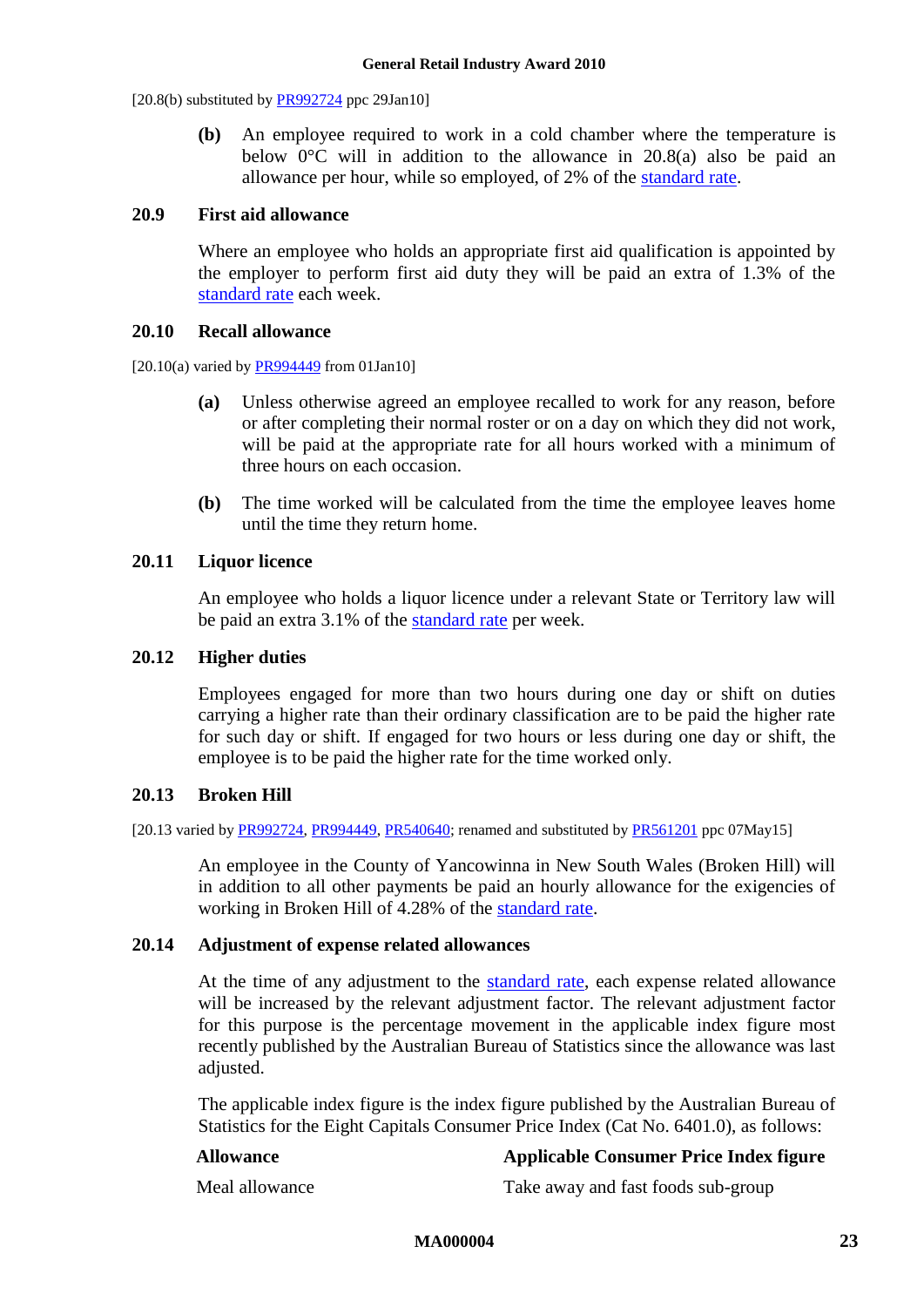| <b>Allowance</b>           | Applicable Consumer Price Index figure |
|----------------------------|----------------------------------------|
| Special clothing           | Clothing and footwear group            |
| <b>Transport allowance</b> | Private motoring sub-group             |

### <span id="page-23-0"></span>**21. Accident pay**

<span id="page-23-1"></span>[Varied by [PR994449,](http://www.fwc.gov.au/awardsandorders/html/PR994449.htm) [PR503607;](http://www.fwc.gov.au/awardsandorders/html/PR503607.htm) 21 deleted by [PR561478](http://www.fwc.gov.au/awardsandorders/html/PR561478.htm) ppc 05Mar15]

### **22. Superannuation**

[Varied by [PR992745,](http://www.fwc.gov.au/awardsandorders/html/PR992745.htm) [PR992915,](http://www.fwc.gov.au/awardsandorders/html/PR992915.htm) [PR992916,](http://www.fwc.gov.au/awardsandorders/html/PR992916.htm) [PR994449,](http://www.fwc.gov.au/awardsandorders/html/PR994449.htm) [PR500810,](http://www.fwc.gov.au/awardsandorders/html/PR500810.htm) [PR545959\]](http://www.fwc.gov.au/awardsandorders/html/PR545959.htm)

#### **22.1 Superannuation legislation**

- **(a)** Superannuation legislation, including the *Superannuation Guarantee (Administration) Act 1992* (Cth), the *Superannuation Guarantee Charge Act 1992* (Cth), the *Superannuation Industry (Supervision) Act 1993* (Cth) and the *Superannuation (Resolution of Complaints) Act 1993* (Cth), deals with the superannuation rights and obligations of employers and employees. Under superannuation legislation individual employees generally have the opportunity to choose their own superannuation fund. If an employee does not choose a superannuation fund, any superannuation fund nominated in the award covering the employee applies.
- **(b)** The rights and obligations in these clauses supplement those in superannuation legislation.

#### <span id="page-23-2"></span>**22.2 Employer contributions**

An employer must make such superannuation contributions to a superannuation fund for the benefit of an employee as will avoid the employer being required to pay the superannuation guarantee charge under superannuation legislation with respect to that employee.

#### <span id="page-23-3"></span>**22.3 Voluntary employee contributions**

- **(a)** Subject to the governing rules of the relevant superannuation fund, an employee may, in writing, authorise their employer to pay on behalf of the employee a specified amount from the post-taxation wages of the employee into the same superannuation fund as the employer makes the superannuation contributions provided for in clause [22.2.](#page-23-2)
- <span id="page-23-4"></span>**(b)** An employee may adjust the amount the employee has authorised their employer to pay from the wages of the employee from the first of the month following the giving of three months' written notice to their employer.
- **(c)** The employer must pay the amount authorised under clauses [22.3\(a\)](#page-23-3) or [\(b\)](#page-23-4) no later than 28 days after the end of the month in which the deduction authorised under clauses [22.3\(a\)](#page-23-3) or [\(b\)](#page-23-4) was made.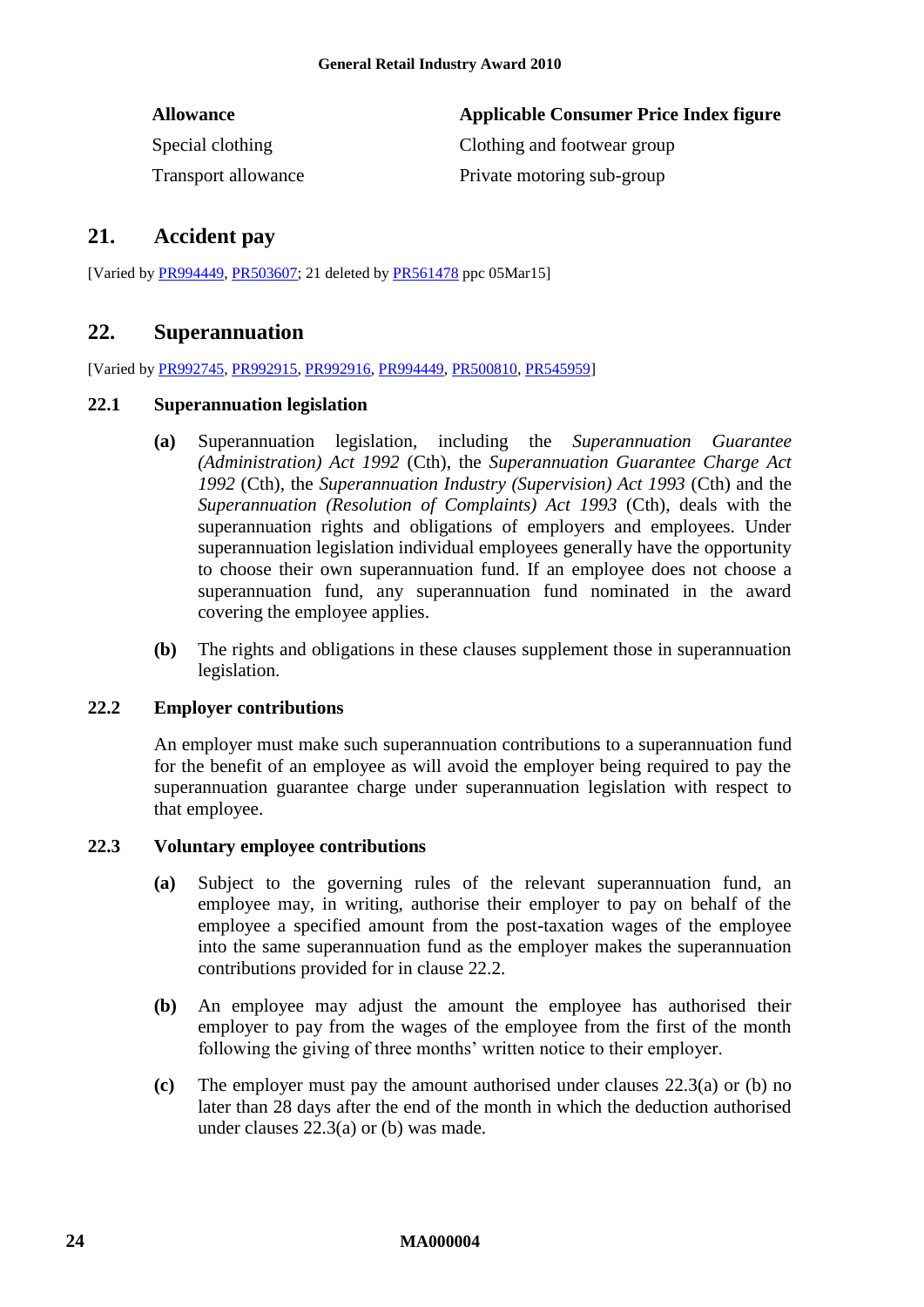#### **22.4 Superannuation fund**

[22.4 varied by [PR994449](http://www.fwc.gov.au/awardsandorders/html/PR994449.htm) from 01Jan10]

Unless, to comply with superannuation legislation, the employer is required to make the superannuation contributions provided for in clause [22.2](#page-23-2) to another superannuation fund that is chosen by the employee, the employer must make the superannuation contributions provided for in clause [22.2](#page-23-2) and pay the amount authorised under clauses [22.3\(a\)](#page-23-3) or [\(b\)](#page-23-4) to one of the following superannuation funds or its successor:

- **(a)** the Retail Employees Superannuation Trust (REST);
- $[22.4(b)$  inserted b[y PR992745](http://www.fwc.gov.au/awardsandorders/html/PR992745.htm) from 25Jan10]
	- **(b)** Sunsuper;
- [22.4(c) inserted by  $PR992915$  from 28Jan10]
	- **(c)** Statewide Superannuation Trust;

[22.4(d) inserted by  $PR992916$  from 28Jan10; varied by  $PR500810$  from 01Jan10]

**(d)** Tasplan;

 $[22.4(e)$  inserted by [PR500810](http://www.fwc.gov.au/awardsandorders/html/PR500810.htm) from 01Jan10]

**(e)** MTAA Superannuation Fund;

 $[22.4(b)$  renumbered as  $22.4(c)$  by [PR992745,](http://www.fwc.gov.au/awardsandorders/html/PR992745.htm) renumbered as  $22.4(d)$  by [PR992915,](http://www.fwc.gov.au/awardsandorders/html/PR992915.htm) renumbered as  $22.4(e)$  by [PR992916,](http://www.fwc.gov.au/awardsandorders/html/PR992916.htm) renumbered as 22.4(f) by [PR500810](http://www.fwc.gov.au/awardsandorders/html/PR500810.htm) from 01Jan10; varied by [PR545959](http://www.fwc.gov.au/awardsandorders/html/PR545959.htm) ppc 01Jan14]]

**(f)** any superannuation fund to which the employer was making superannuation contributions for the benefit of its employees before 12 September 2008, provided the superannuation fund is an eligible choice fund and is a fund that offers a MySuper product or is an exempt public sector scheme; or

 $[20.4(g)$  inserted by  $PR545959$  ppc 01Jan14]

**(g)** a superannuation fund or scheme which the employee is a defined benefit member of.

#### **22.5 Absence from work**

Subject to the governing rules of the relevant superannuation fund, the employer must also make the superannuation contributions provided for in clause [22.2](#page-23-2) and pay the amount authorised under clauses [22.3\(a\)](#page-23-3) or [\(b\):](#page-23-4)

- **(a) Paid leave**—while the employee is on any paid leave;
- **(b) Work-related injury or illness**—for the period of absence from work (subject to a maximum of 52 weeks) of the employee due to work-related injury or work-related illness provided that:
	- **(i)** the employee is receiving workers compensation payments or is receiving regular payments directly from the employer in accordance with the statutory requirements; and
	- **(ii)** the employee remains employed by the employer.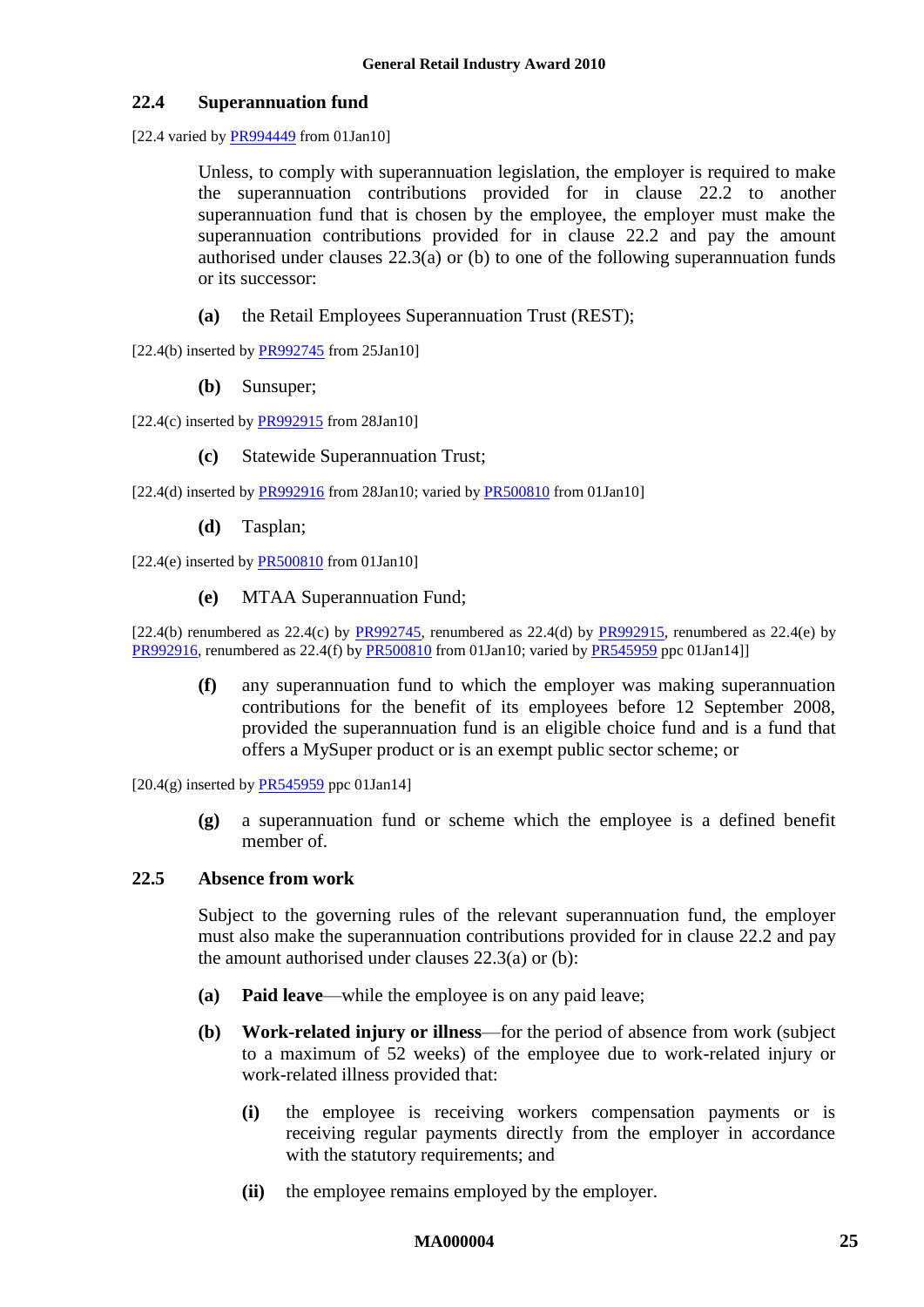### <span id="page-25-0"></span>**23. Payment of wages**

[23 substituted by  $\frac{PR994820}{PR994820}$  ppc 19Mar10; varied by  $\frac{PR540640}{PR540640}$ ]

Wages will be paid weekly or fortnightly according to the actual hours worked each week or fortnight, or may be averaged over a period of a fortnight.

[New paragraph inserted by [PR540640](http://www.fwc.gov.au/awardsandorders/html/PR540640.htm) ppc 23Aug13]

All wages shall be paid on a regular pay day. The employer must notify the employee in writing as to which day is the pay day. Where for any reason the employer wishes to change the pay day, then the employer shall provide at least 4 weeks' written notice to the employee of such change.

An enterprise which prior to the 1st January 2010, paid particular classifications of its employees on a monthly pay cycle may continue to pay these particular classifications of employees on a monthly pay cycle. However no employee classified at level 3 or below under this Award may be paid on a monthly pay cycle and must be paid either weekly or fortnightly.

### <span id="page-25-1"></span>**24. Supported wage**

[Varied by **PR988390**]

Supported wage arrangements for employees with a disability are contained in [Schedule C](#page-51-1) of this award.

### <span id="page-25-2"></span>**25. Training wage**

[Varied by [PR988390\]](http://www.fwc.gov.au/awardsandorders/html/PR988390.htm)

<span id="page-25-3"></span>Training Wage arrangements are contained in [Schedule D](#page-54-1) of this award.

### **26. School-based Apprentices**

[26 inserted by [PR998580](http://www.fwc.gov.au/awardsandorders/html/PR998580.htm) from 01Jul10]

<span id="page-25-4"></span>School-based apprentice arrangements are contained in [Schedule E](#page-66-2) of this award.

# <span id="page-25-6"></span><span id="page-25-5"></span>**Part 5—Ordinary Hours of Work**

### **27. Hours of work**

[Varied by [PR992724,](http://www.fwc.gov.au/awardsandorders/html/PR992724.htm) [PR994449;](http://www.fwc.gov.au/awardsandorders/html/PR994449.htm) 26 renumbered as 27 by [PR998580](http://www.fwc.gov.au/awardsandorders/html/PR998580.htm) from 01Jul10]

**27.1** This clause does not operate to limit or increase or in any way alter the trading hours of any employer as determined by the relevant State or Territory legislation.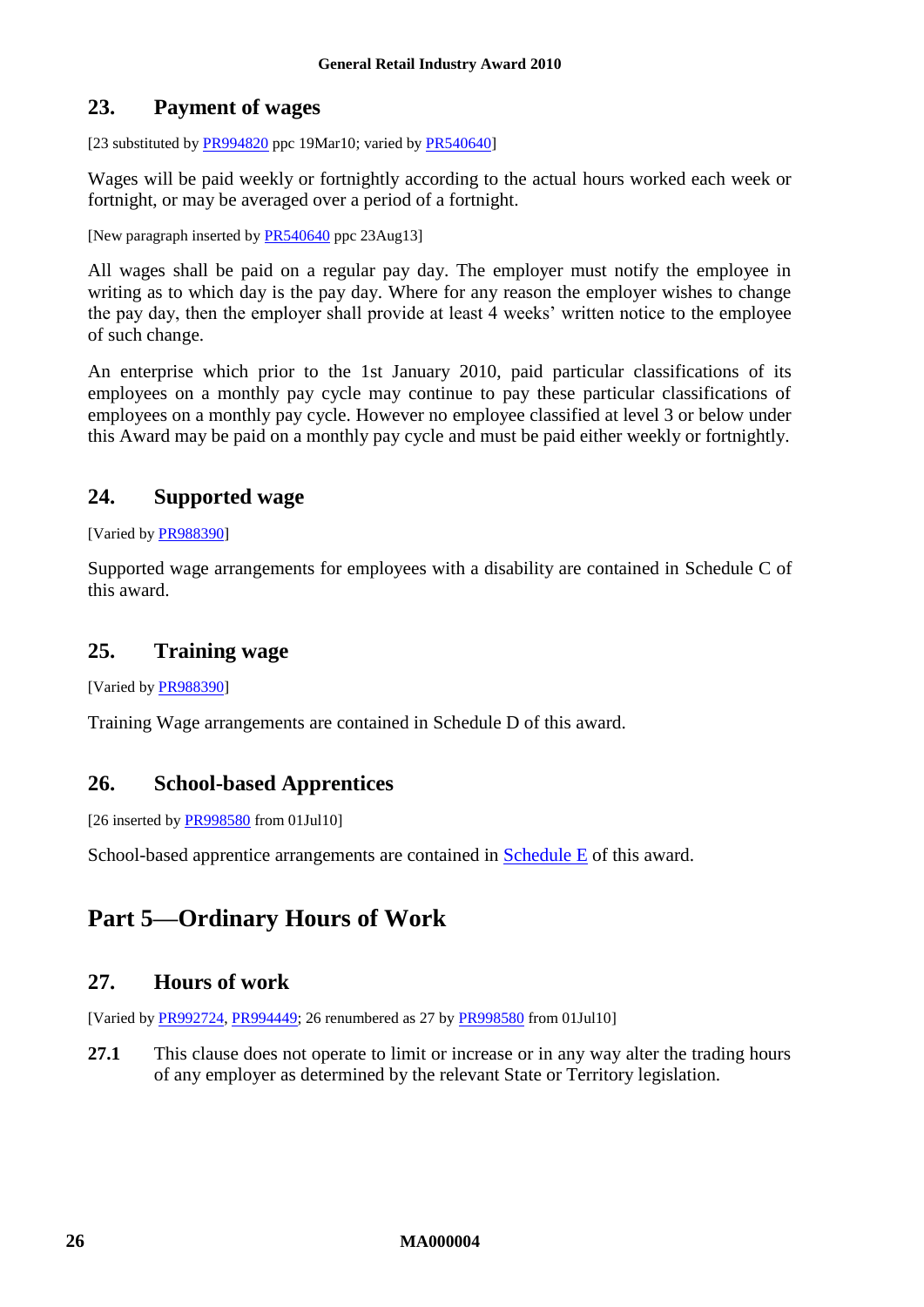#### **27.2 Ordinary hours**

**(a)** Except as provided in clause [27.2\(b\),](#page-26-1) ordinary hours may be worked, within the following spread of hours:

| <b>Days</b>                 | <b>Spread of hours</b>              |
|-----------------------------|-------------------------------------|
| Monday to Friday, inclusive | 7.00 am $-9.00$ pm                  |
| Saturday                    | $7.00 \text{ am} - 6.00 \text{ pm}$ |
| Sunday                      | $9.00 \text{ am} - 6.00 \text{ pm}$ |

<span id="page-26-1"></span> $[26.2(b)(i)$  substituted by [PR994449](http://www.fwc.gov.au/awardsandorders/html/PR994449.htm) from 01Jan10]

- **(b)** Provided that:
	- **(i)** the commencement time for ordinary hours of work for newsagencies on each day may be from 5.00 am;

 $[26.2(b(ii)$  substituted by  $\overline{PR994449}$  from 01Jan10]

**(ii)** the finishing time for ordinary hours for video shops may be until 12 midnight; and

 $[26.2(b)(iii)$  inserted b[y PR992724](http://www.fwc.gov.au/awardsandorders/html/PR992724.htm) ppc 29Jan10]

- **(iii)** in the case of retailers whose trading hours extend beyond 9.00 pm Monday to Friday or 6.00 pm on Saturday or Sunday, the finishing time for ordinary hours on all days of the week will be 11.00 pm.
- **(c)** Hours of work on any day will be continuous, except for rest pauses and meal breaks.

#### **27.3 Maximum ordinary hours on a day**

**(a)** An employee may be rostered to work up to a maximum of nine ordinary hours on any day, provided that for one day per week an employee can be rostered for 11 hours.

<span id="page-26-2"></span><span id="page-26-0"></span> $[26.3(b)$  deleted by [PR992724](http://www.fwc.gov.au/awardsandorders/html/PR992724.htm) ppc 29Jan10]

#### **28. 38 hour week rosters**

[27 renumbered as 28 by [PR998580](http://www.fwc.gov.au/awardsandorders/html/PR998580.htm) from 01Jul10]

- **28.1** A full-time employee will be rostered for an average of 38 hours per week, worked in any of the following forms or by agreement over a longer period:
	- **(a)** 38 hours in one week;
	- **(b)** 76 hours in two consecutive weeks;
	- **(c)** 114 hours in three consecutive weeks; or
	- **(d)** 152 hours in four consecutive weeks.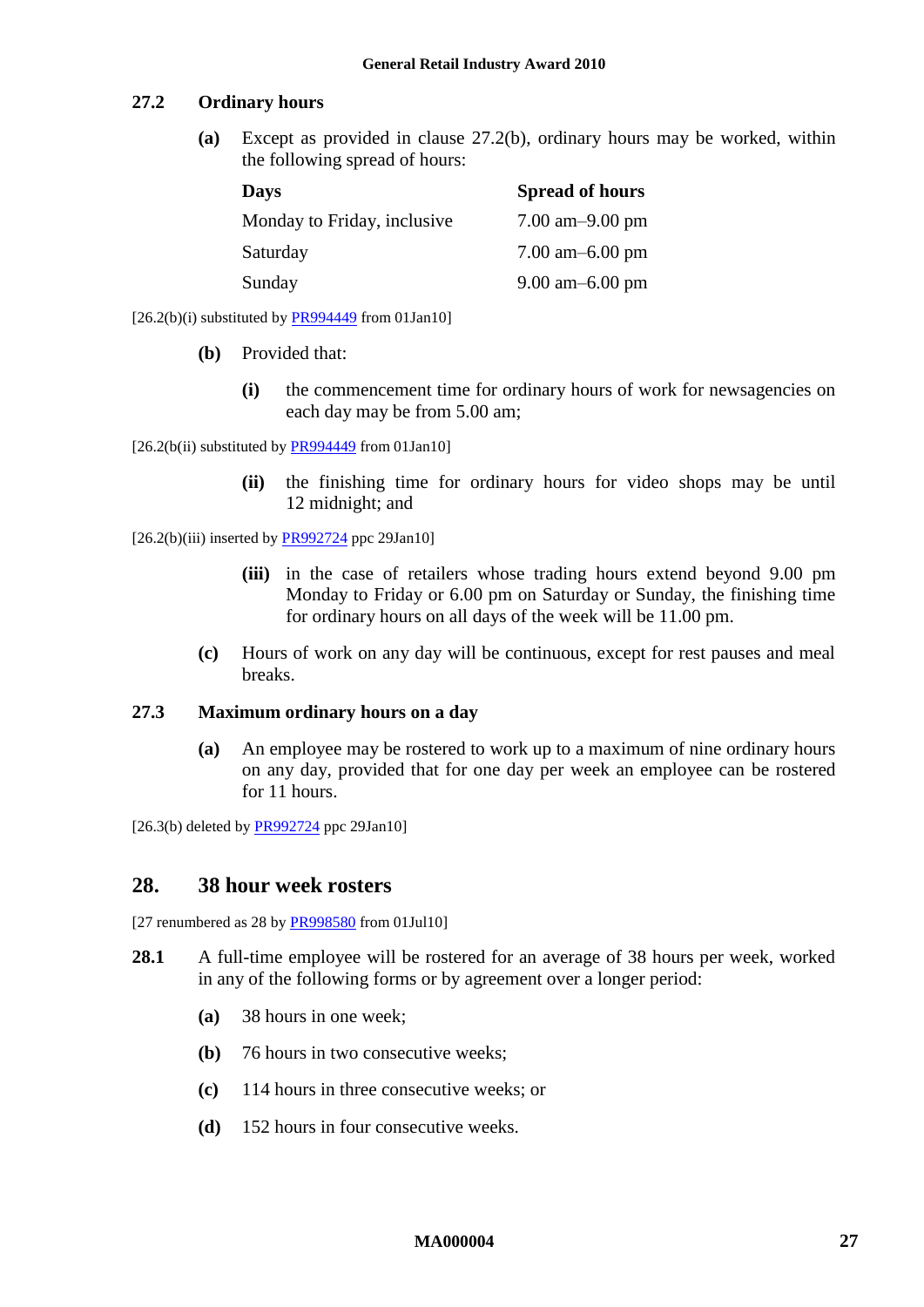- **28.2** The 38 hour week may be worked in any one of the following methods:
	- **(a)** shorter days, that is 7.6 hours;
	- **(b)** a shorter day or days each working week;
	- **(c)** a shorter fortnight, i.e. four hours off in addition to the rostered day off;
	- **(d)** a fixed day off in a four week cycle;
	- **(e)** a rotating day off in a four week cycle;
	- **(f)** an accumulating day off in a four week cycle, with a maximum of five days being accumulated in five cycles.
- **28.3** In each shop, an assessment will be made as to which method best suits the business and the proposal will be discussed with the employees concerned, the objective being to reach agreement on the method of implementation. An assessment may be initiated by either the employer or employees not more than once a year.
- **28.4** Circumstances may arise where different methods of implementation of a 38 hour week apply to various groups or sections of employees in the shop or establishment concerned.
- **28.5** In retail establishments employing on a regular basis 15 or more employees per week, unless specific agreement exists to the contrary between an employer and an employee, the employee will not be required to work ordinary hours on more than 19 days in each four week cycle.
- **28.6** Where specific agreement exists between an employer and employee, the employee may be worked on the basis of:
	- **(a)** not more than 4 hours' work on one day in each two week cycle;
	- **(b)** not more than 6 hours' work on one day in each week;
	- **(c)** not more than 7.6 hours' work on any day.

#### **28.7 Substitute rostered days off (RDOs)**

- **(a)** An employer, with the agreement of the majority of employees concerned, may substitute the day or half day an employee is to take off in accordance with a roster arrangement for another day or half day in the case of a breakdown in machinery or a failure or shortage of electric power or to meet the requirements of the business in the event of rush orders or some other emergency situation.
- **(b)** By agreement between an employer and an employee, another day may be substituted for the day that employee is to be rostered off.

#### **28.8 Accumulation of RDOs**

By agreement between the employer and an employee, the rostered day off may be accumulated up to a maximum of five days in any one year. Such accumulated periods may be taken at times mutually convenient to the employer and the employee.

**28.9** A roster period cannot exceed four weeks.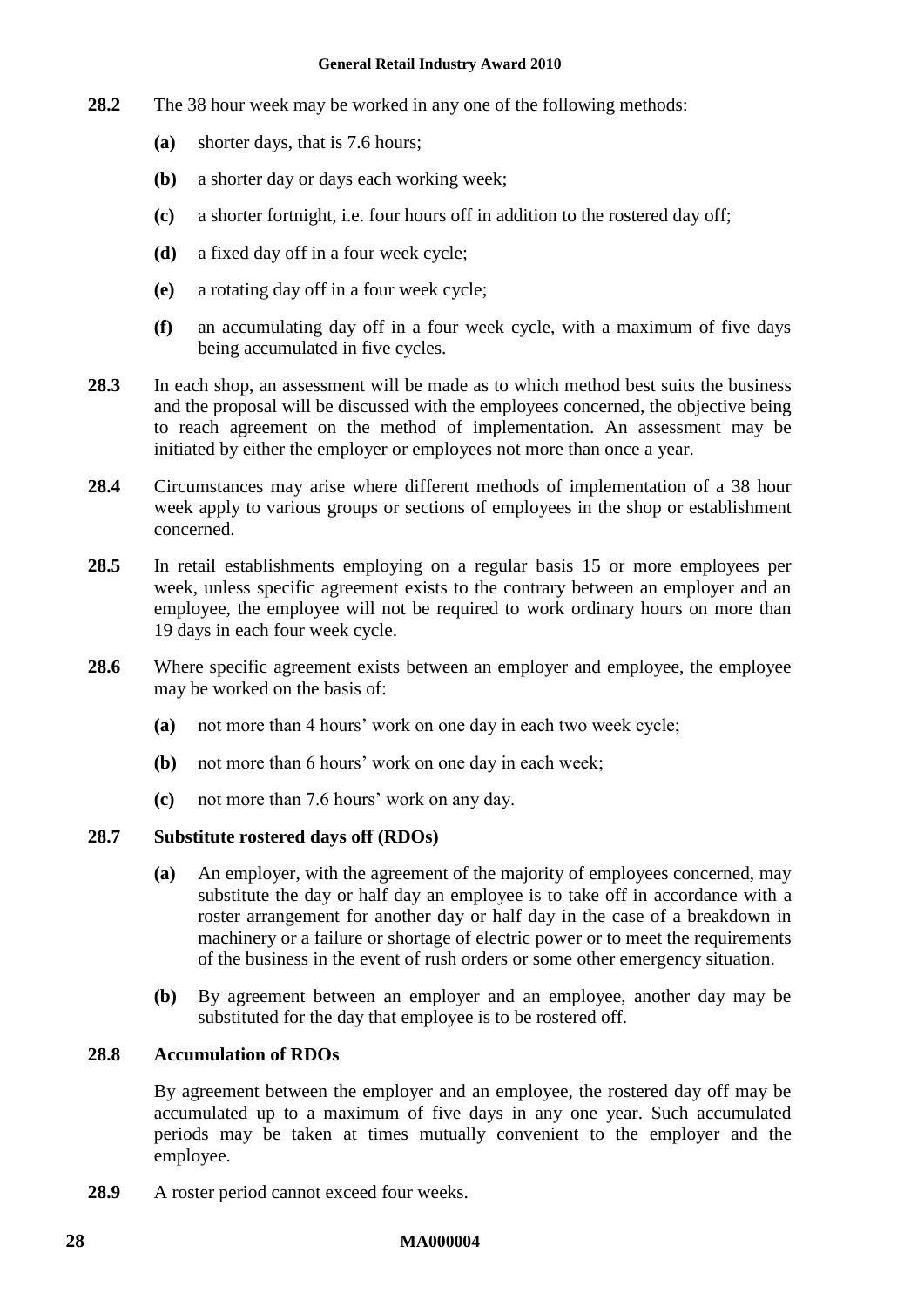**28.10** Ordinary hours will be worked on not more than five days in each week, provided that if ordinary hours are worked on six days in one week, ordinary hours in the following week will be worked on no more than four days.

#### **28.11 Consecutive days off**

- **(a)** Ordinary hours will be worked so as to provide an employee with two consecutive days off each week or three consecutive days off in a two week period.
- **(b)** This requirement will not apply where the employee requests in writing and the employer agrees to other arrangements, which are to be recorded in the time and wages records. It cannot be made a condition of employment that an employee make such a request.
- **(c)** An employee can terminate the agreement by giving four weeks' notice to the employer.
- **28.12** Ordinary hours and any reasonable additional hours may not be worked over more than six consecutive days.

### **28.13 Employees regularly working Sundays**

- **(a)** An employee who regularly works Sundays will be rostered so as to have three consecutive days off each four weeks and the consecutive days off will include Saturday and Sunday.
- **(b)** This requirement will not apply where the employee requests in writing and the employer agrees to other arrangements which are to be recorded in the time and wages records. It cannot be made a condition of employment that an employee make such a request.
- **(c)** An employee can terminate the agreement by giving four weeks' notice to the employer.

#### **28.14 Notification of rosters**

- **(a)** The employer will exhibit staff rosters on a notice board, which will show for each employee:
	- **(i)** the number of ordinary hours to be worked each week;
	- **(ii)** the days of the week on which work is to be performed; and
	- **(iii)** the commencing and ceasing time of work for each day of the week.
- **(b)** The employer will retain superseded notices for twelve months. The roster will, on request, be produced for inspection by an authorised person.
- **(c)** Due to unexpected operational requirements, an employee's roster for a given day may be changed by mutual agreement with the employee prior to the employee arriving for work.
- **(d)** Any permanent roster change will be provided to the employee in writing with a minimum seven days notice. Should the employee disagree with the roster change, they will be given a minimum of 14 days written notice instead of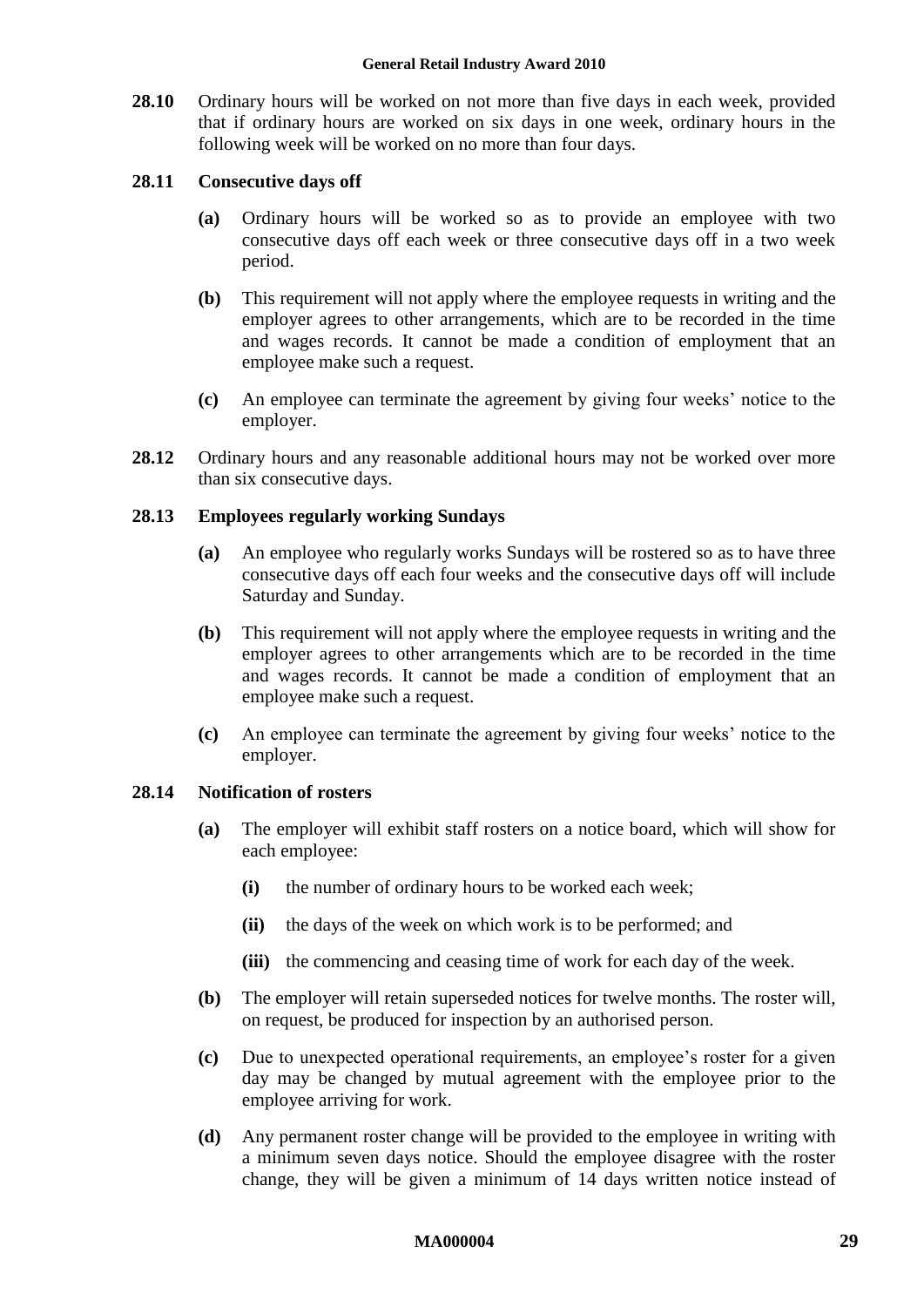seven days, during which time there will be discussions aimed at resolving the matter in accordance with clause [9—Dispute resolution,](#page-11-2) of this award.

- **(e)** Where an employee's roster is changed with the appropriate notice for a once-only event caused by particular circumstances not constituting an emergency, and the roster reverts to the previous pattern in the following week, then extra work done by the employee because of the change of roster will be paid at the overtime rate of pay.
- **(f)** An employee's roster may not be changed with the intent of avoiding payment of penalties, loading or other benefits applicable. Should such circumstances arise the employee will be entitled to such penalty, loading or benefit as if the roster had not been changed.

## <span id="page-29-0"></span>**29. Overtime and penalties**

[Varied by [PR992724,](http://www.fwc.gov.au/awardsandorders/html/PR992724.htm) [PR994449,](http://www.fwc.gov.au/awardsandorders/html/PR994449.htm) [PR504525,](http://www.fwc.gov.au/awardsandorders/html/PR504525.htm) [PR539248,](http://www.fwc.gov.au/awardsandorders/html/PR539248.htm) [PR540640;](http://www.fwc.gov.au/awardsandorders/html/PR540640.htm) 28 renumbered as 29 by [PR998580](http://www.fwc.gov.au/awardsandorders/html/PR998580.htm) from 01Jul10]

### **29.1 Reasonable overtime**

- **(a)** Subject to clause [29.1\(b\)](#page-29-2) an employer may require an employee other than a casual to work reasonable overtime at overtime rates in accordance with the provisions of this clause.
- <span id="page-29-2"></span>**(b)** An employee may refuse to work overtime in circumstances where the working of such overtime would result in the employee working hours which are unreasonable having regard to:
	- **(i)** any risk to employee health and safety;
	- **(ii)** the employee's personal circumstances including any family responsibilities;
	- **(iii)** the needs of the workplace or enterprise;
	- **(iv)** the notice (if any) given by the employer of the overtime and by the employee of their intention to refuse it; and
	- **(v)** any other relevant matter.

### <span id="page-29-1"></span>**29.2 Overtime**

[29.2 substituted by [PR504525](http://www.fwc.gov.au/awardsandorders/html/PR504525.htm) from 10Dec10; corrected b[y PR505487](http://www.fwc.gov.au/awardsandorders/html/PR505487.htm) from 10Dec10]

- **(a)** Hours worked in excess of the ordinary hours of work, outside the span of hours (excluding shiftwork), or roster conditions prescribed in clauses [27](#page-25-6) and [28](#page-26-2) are to be paid at time and a half for the first three hours and double time thereafter.
- **(b)** Hours worked by part-time employees in excess of the agreed hours in clause [12.2](#page-12-4) or as varied under clause [12.3](#page-13-0) will be paid at time and a half for the first three hours and double time thereafter.
- **(c)** The rate of overtime on a Sunday is double time, and on a public holiday is double time and a half.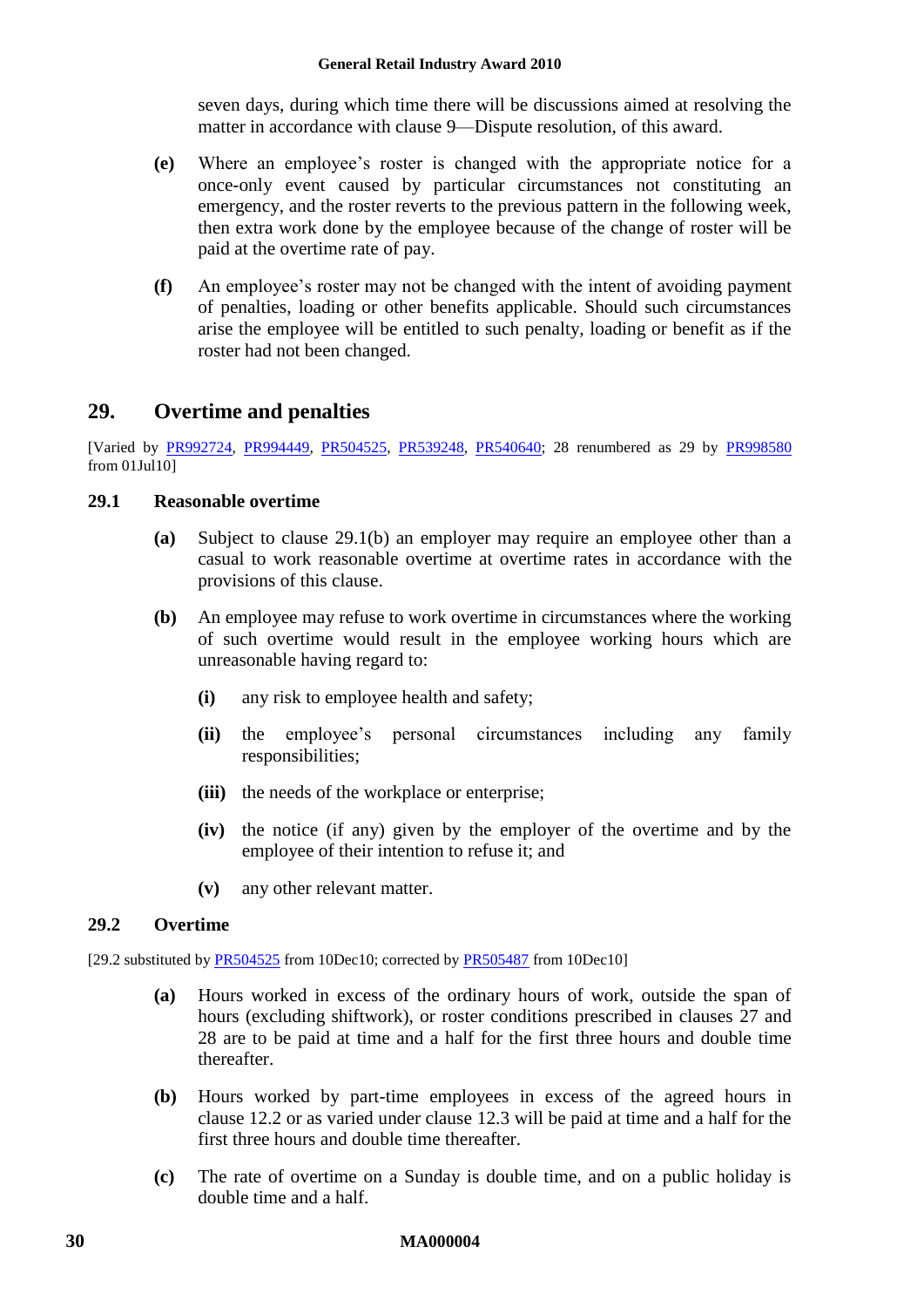**(d)** Overtime is calculated on a daily basis.

### **29.3 Time off instead of payment**

[28.3 renamed by [PR994449](http://www.fwc.gov.au/awardsandorders/html/PR994449.htm) from 01Jan10]

[28.3(a) varied b[y PR994449](http://www.fwc.gov.au/awardsandorders/html/PR994449.htm) from 01Jan10]

- **(a)** Time off instead of payment for overtime may be provided if an employee so elects and it is agreed by the employer.
- **(b)** Such time off will be taken at a mutually convenient time and within four weeks of the overtime being worked or, where agreed between the employee and the employer may be accumulated and taken as part of annual leave.

[28.3(c) substituted by  $PR994449$  from 01Jan10]

**(c)** Time off instead of payment for overtime will equate to the overtime rate, i.e. if the employee works one hour overtime and elects to take time off instead of payment the time off would equal one and a half hours or, where the rate of pay for overtime is double time, two hours.

### **29.4 Penalty payments**

### **(a) Evening work Monday to Friday**

A penalty payment of an additional 25% will apply for ordinary hours worked after 6.00 pm. This does not apply to casuals.

#### **(b) Saturday work**

[29.4(b) substituted by  $PR540640$  ppc 23Aug13]

A penalty payment of an additional 25% will apply for ordinary hours worked on a Saturday for full-time and part-time employees. A casual employee must be paid an additional 10% for work performed on a Saturday between 7.00 am and 6.00 pm.

#### **(c) Sunday work**

 $[28.4(c)$  varied b[y PR992724](http://www.fwc.gov.au/awardsandorders/html/PR992724.htm) ppc 29Jan10]

A penalty payment of an additional 100% loading will apply for all hours worked on a Sunday. This penalty payment also applies to casual employees instead of the casual loading in clause [13.2.](#page-14-3)

#### **(d) Public holidays**

<span id="page-30-1"></span><span id="page-30-0"></span>[29.4(d) substituted by [PR539248](http://www.fwc.gov.au/awardsandorders/html/PR539248.htm) ppc 01Aug13]

- **(i)** Work on a public holiday must be compensated by payment at the rate of an additional 150%.
- **(ii)** Provided that by mutual agreement of the employee and the employer, the employee (other than a casual) may be compensated for a particular public holiday by either: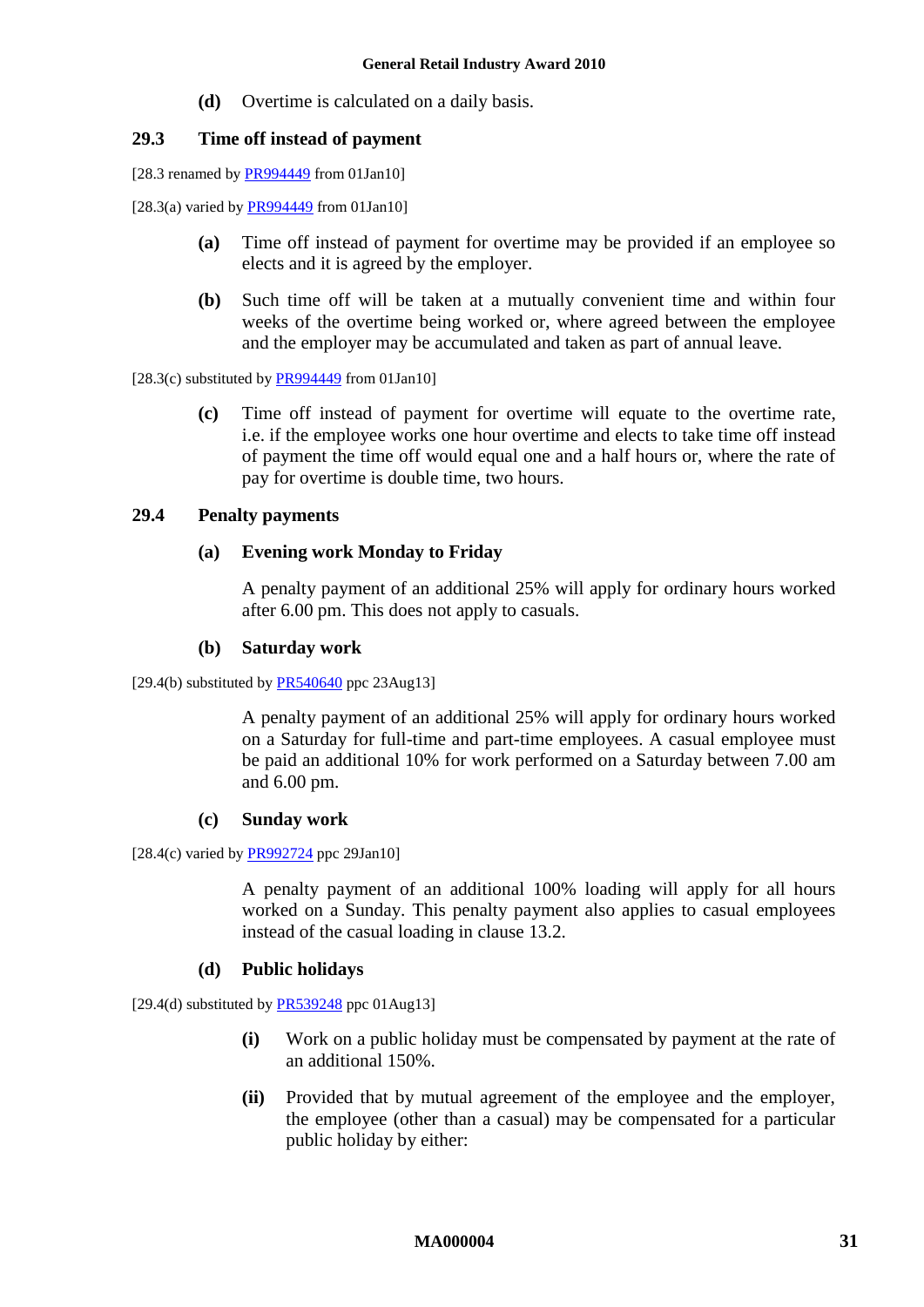- **(A)** An equivalent day or equivalent time off instead without loss of pay. The time off must be taken within four weeks of the public holiday occurring, or it shall be paid out; or
- **(B)** An additional day or equivalent time as annual leave.
- **(iii)** The employee and employer are entitled to a fresh choice of payment or time off by agreement on each occasion work is performed on a public holiday.
- **(iv)** If no agreement can be reached on the method of compensation, the default arrangement shall be as per clause [29.4\(d\)\(i\).](#page-30-0)

### <span id="page-31-0"></span>**30. Shiftwork**

[29 renumbered as 30 b[y PR998580](http://www.fwc.gov.au/awardsandorders/html/PR998580.htm) from 01Jul10]

#### **30.1 Application of clause**

- **(a)** This clause will apply only to persons specifically employed as shiftworkers under this award.
- **(b)** This clause does not apply to an employee who is employed as a non shiftworker and who does additional hours or overtime.

### **30.2 Shiftwork definition—other than Baking production employees**

[29.2—Shiftwork definition renamed as Shiftwork definition—other than Baking production employees by [PR994820](http://www.fwc.gov.au/awardsandorders/html/PR994820.htm) ppc 19Mar10]

- **(a)** For the purposes of this clause **shiftwork** means a shift starting at or after 6.00 pm on one day and before 5.00 am on the following day.
- **(b)** Shiftwork does not include a shift which starts and finishes on the same day within the span of ordinary hours specified in this award.
- **(c)** All time between the actual commencing time and the actual ceasing time on any shift will count and will be paid for as time worked.

#### **30.3 Rate of pay for shiftwork**

- **(a)** Any shiftwork performed between midnight Sunday and midnight Friday will be paid at the rate of 130% (155% for casuals) of the ordinary time rate of pay.
- **(b)** Any shiftwork performed on a Saturday will be paid at the rate of 150% (175% for casuals) of the ordinary time rate of pay.
- **(c)** Any shiftwork performed on a Sunday will be paid at the rate of 200% (225% for casuals) of the ordinary time rate of pay.
- **(d)** Where an employee elects to work on a public holiday shift then the provisions set out in clause [29.4\(d\)](#page-30-1) will apply for all hours of the shift.
- **(e)** For the purposes of this clause, where a shift falls partly on a public holiday, the shift which commences on the public holiday will be regarded as the public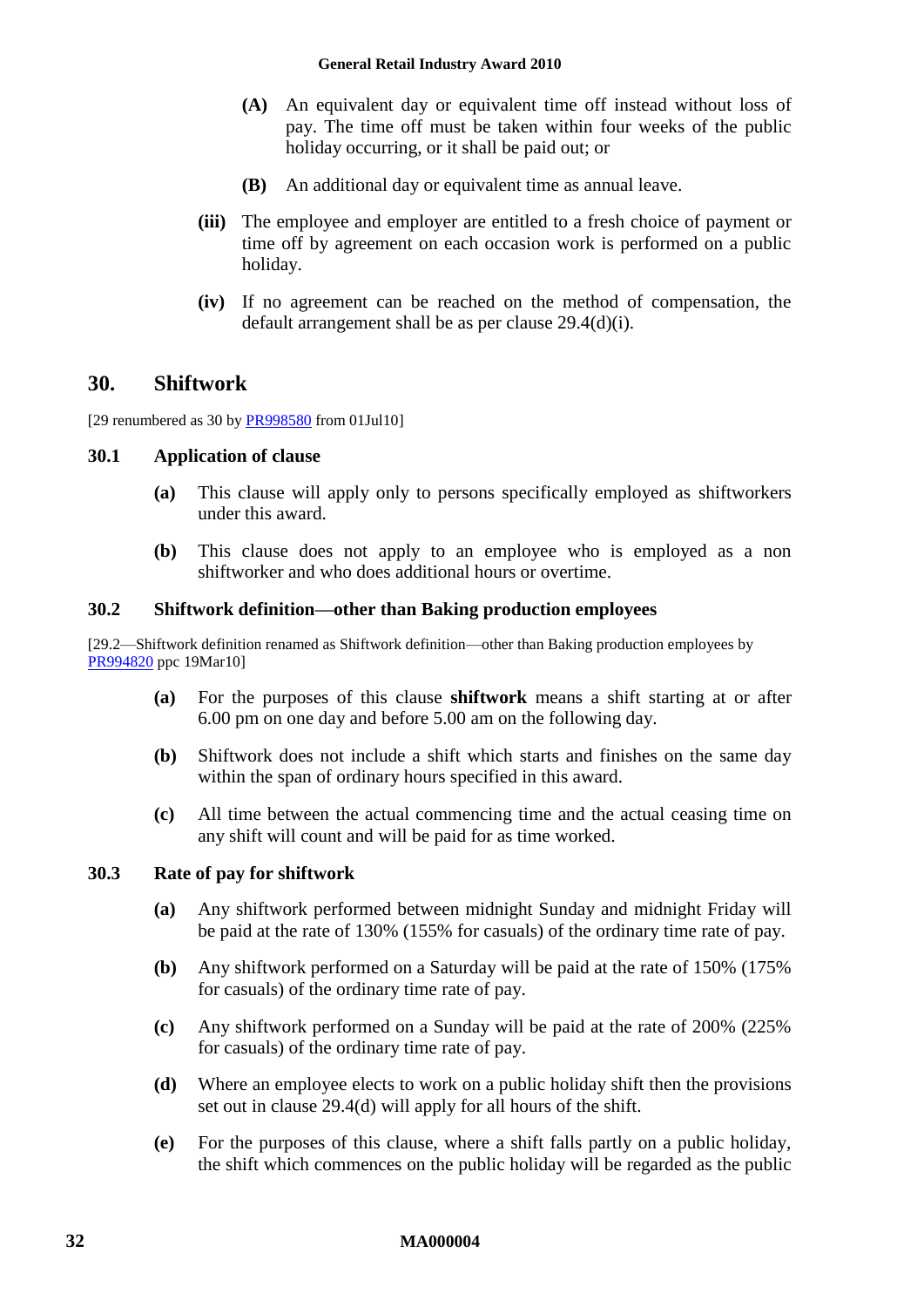holiday shift. Provided that if the employee elects not to work on a public holiday shift such employee will be entitled to be absent without loss of pay.

**(f)** Provided that in any shop where it is mutually agreed between an employer and the majority of employees engaged under the provisions of this clause another shift may be substituted for the shift which commences on the holiday as the holiday shift and in such instance the provisions of clause [29.4\(d\)](#page-30-1) relating to such holiday will apply only to the day so substituted.

#### **30.4 Baking production employees – Early morning shifts**

[29.4 inserted by [PR994820](http://www.fwc.gov.au/awardsandorders/html/PR994820.htm) ppc 19Mar10]

- **(a)** A baking production employee who commences a shift at or after 2:00 am and before 6:00 am will be entitled to an early morning shift allowance of 12.5% (37.5% for casuals) for the shift.
- **(b)** A baking production employee who commences a shift prior to 2:00 am will be entitled to a night shift allowance of 30% (55% for casuals) for the shift.
- **(c)** The rates of pay for Saturday, Sunday and public holidays will be the same as for other shiftworkers.
- **(d)** These allowances apply instead of shiftwork allowances and overtime payments for all hours up to 38 hours per week and nine hours per day.

#### **30.5 Rest breaks and meal breaks**

[29.4 renumbered as  $29.5$  by  $PR994820$  ppc 19Mar10]

Notwithstanding the provision of clause [31.1\(a\)](#page-33-1) all rest pauses and meal breaks taken by shiftworkers are paid breaks and form part of the hours of work.

#### **30.6 General operation of the award**

[29.5 renumbered as 29.6 by [PR994820](http://www.fwc.gov.au/awardsandorders/html/PR994820.htm) ppc 19Mar10]

Unless specifically modified by or contrary to the operation of this clause all provisions of this award apply to shiftworkers.

#### **30.7 Rosters**

[29.6 renumbered as 29.7 by [PR994820](http://www.fwc.gov.au/awardsandorders/html/PR994820.htm) ppc 19Mar10]

- **(a)** Shiftwork rosters cannot be varied so as to avoid the provision of the public holiday entitlements of shiftworkers.
- **(b)** Rosters of shiftworkers cannot be arranged so as to have the shiftworker work both shiftwork and non shiftwork in the same week.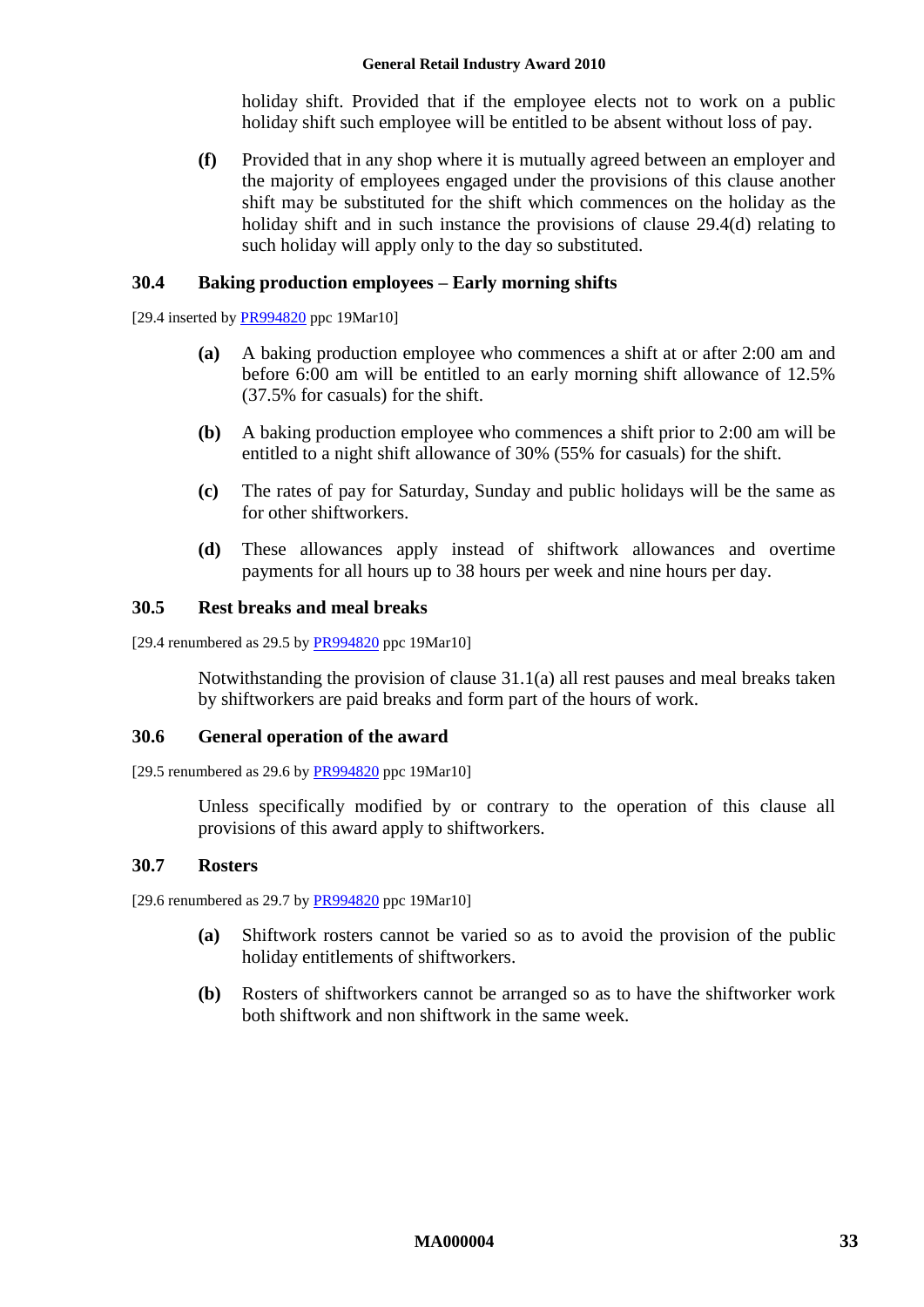### <span id="page-33-0"></span>**31. Breaks**

[30 renumbered as 31 b[y PR998580](http://www.fwc.gov.au/awardsandorders/html/PR998580.htm) from 01Jul10; varied by [PR504525,](http://www.fwc.gov.au/awardsandorders/html/PR504525.htm) [PR540640\]](http://www.fwc.gov.au/awardsandorders/html/PR540640.htm)

#### <span id="page-33-1"></span>**31.1 Breaks during work periods**

**(a)** Breaks will be given as follows:

#### [31.1(a) varied by [PR540640](http://www.fwc.gov.au/awardsandorders/html/PR540640.htm) ppc 23Aug13]

| <b>Hours</b> worked                                 | <b>Rest break</b>                                                                                                                                                            | <b>Meal break</b>                                                                  |
|-----------------------------------------------------|------------------------------------------------------------------------------------------------------------------------------------------------------------------------------|------------------------------------------------------------------------------------|
| Work less than 4 hours                              | No rest break                                                                                                                                                                | No meal break                                                                      |
| Work 4 hours or more<br>but no more than<br>5 hours | One 10 minute rest break                                                                                                                                                     | No meal break                                                                      |
| Work more than<br>5 hours but less than<br>7 hours  | One 10 minute rest break                                                                                                                                                     | One meal break of at<br>least 30 minutes but not<br>more than 60 minutes.          |
| Work 7 hours or more<br>but less than 10 hours      | Two 10 minute rest breaks, One meal break of at<br>with one taken in the first<br>half of the work hours and<br>the second taken in the<br>second half of the work<br>hours. | least 30 minutes but not<br>more than 60 minutes.                                  |
| Work 10 hours or<br>more                            | Two 10 minute rest breaks,<br>with one taken in the first<br>half of the work hours and<br>the second taken in the<br>second half of the work<br>hours.                      | Two meal breaks each of<br>at least 30 minutes but<br>not more than<br>60 minutes. |

- **(b)** The timing of the taking of a rest break or meal break is intended to provide a meaningful break for the employee during work hours.
- **(c)** An employee cannot be required to take a rest break or meal break within one hour of commencing or ceasing of work. An employee cannot be required to take a rest break(s) combined with a meal break.

[New 31.1(d) inserted by **PR504525** from 10Dec10; corrected by **PR505487** from 10Dec10]

**(d)** No employee can work more than 5 hours without a meal break.

[31.1(d) renumbered as (e) by [PR504525](http://www.fwc.gov.au/awardsandorders/html/PR504525.htm) from 10Dec10; corrected by [PR505487](http://www.fwc.gov.au/awardsandorders/html/PR505487.htm) from 10Dec10]

**(e)** The time of taking rest and meal breaks and the duration of meal breaks form part of the roster and are subject to the roster provisions of this award.

[31.1(e) renumbered as (f) by [PR504525](http://www.fwc.gov.au/awardsandorders/html/PR504525.htm) from 10Dec10; corrected by [PR505487](http://www.fwc.gov.au/awardsandorders/html/PR505487.htm) from 10Dec10]

**(f)** Rest breaks are paid breaks and meal breaks (except for shiftworkers) are unpaid breaks.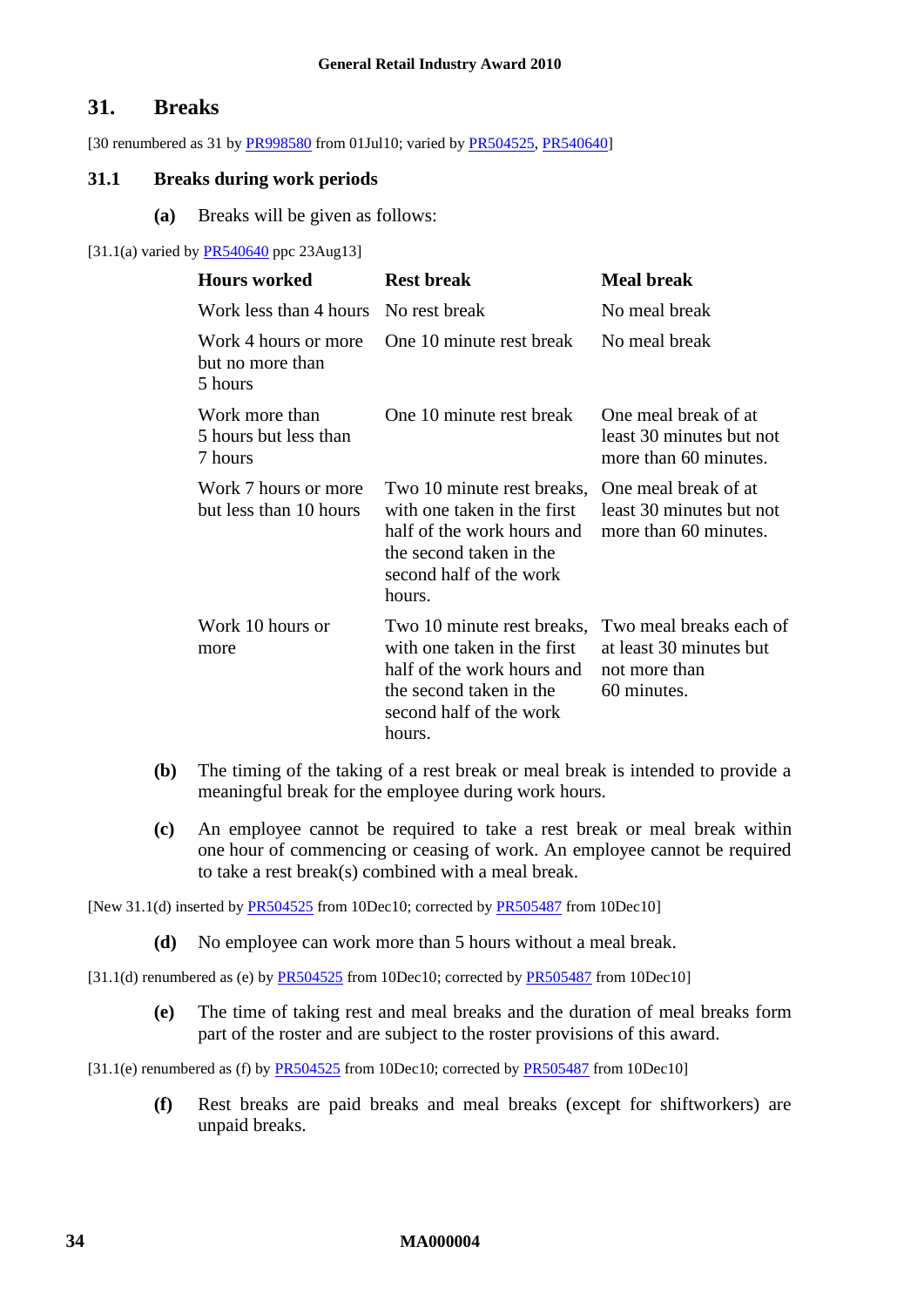- [31.1(f) renumbered as (g) by [PR504525](http://www.fwc.gov.au/awardsandorders/html/PR504525.htm) from 10Dec10; corrected by [PR505487](http://www.fwc.gov.au/awardsandorders/html/PR505487.htm) from 10Dec10]
	- **(g)** The award flexibility clause can be utilised to permit variations to this clause by agreement between the employer and employees.

#### **31.2 Breaks between work periods**

- **(a)** All employees will be granted a 12 hour rest period between the completion of work on one day and the commencement of work on the next day. Work includes any reasonable additional hours or overtime.
- **(b)** Where an employee recommences work without having had 12 hours off work then the employee will be paid at double the rate they would be entitled to until such time as they are released from duty for a period of 12 consecutive hours off work without loss of pay for ordinary time hours occurring during the period of such absence.
- **(c)** By agreement between an employer and an employee or employees the period of 12 hours may be reduced to not less than 10 hours.

# <span id="page-34-1"></span><span id="page-34-0"></span>**Part 6—Leave and Public Holidays**

### **32. Annual leave**

[31 renumbered as 32 by [PR998580](http://www.fwc.gov.au/awardsandorders/html/PR998580.htm) from 01Jul10]

**32.1** Annual leave is provided for in the NES.

#### **32.2 Definition of shiftworker**

For the purpose of the additional week of annual leave provided for in the NES, a shiftworker is a seven day shiftworker who is regularly rostered to work on Sundays and public holidays in a business in which shifts are continuously rostered 24 hours a day for seven days a week.

#### **32.3 Annual leave loading**

- **(a)** During a period of annual leave an employee will receive a loading calculated on the rate of wage prescribed in clause [17—Minimum weekly wages](#page-16-4) of this award. Annual leave loading is payable on leave accrued.
- **(b)** The loading will be as follows:

#### **(i) Day work**

Employees who would have worked on day work only had they not been on leave—17.5% or the relevant weekend penalty rates, whichever is the greater but not both.

#### **(ii) Shiftwork**

Employees who would have worked on shiftwork had they not been on leave—a loading of 17.5% or the shift loading (including relevant weekend penalty rates) whichever is the greater but not both.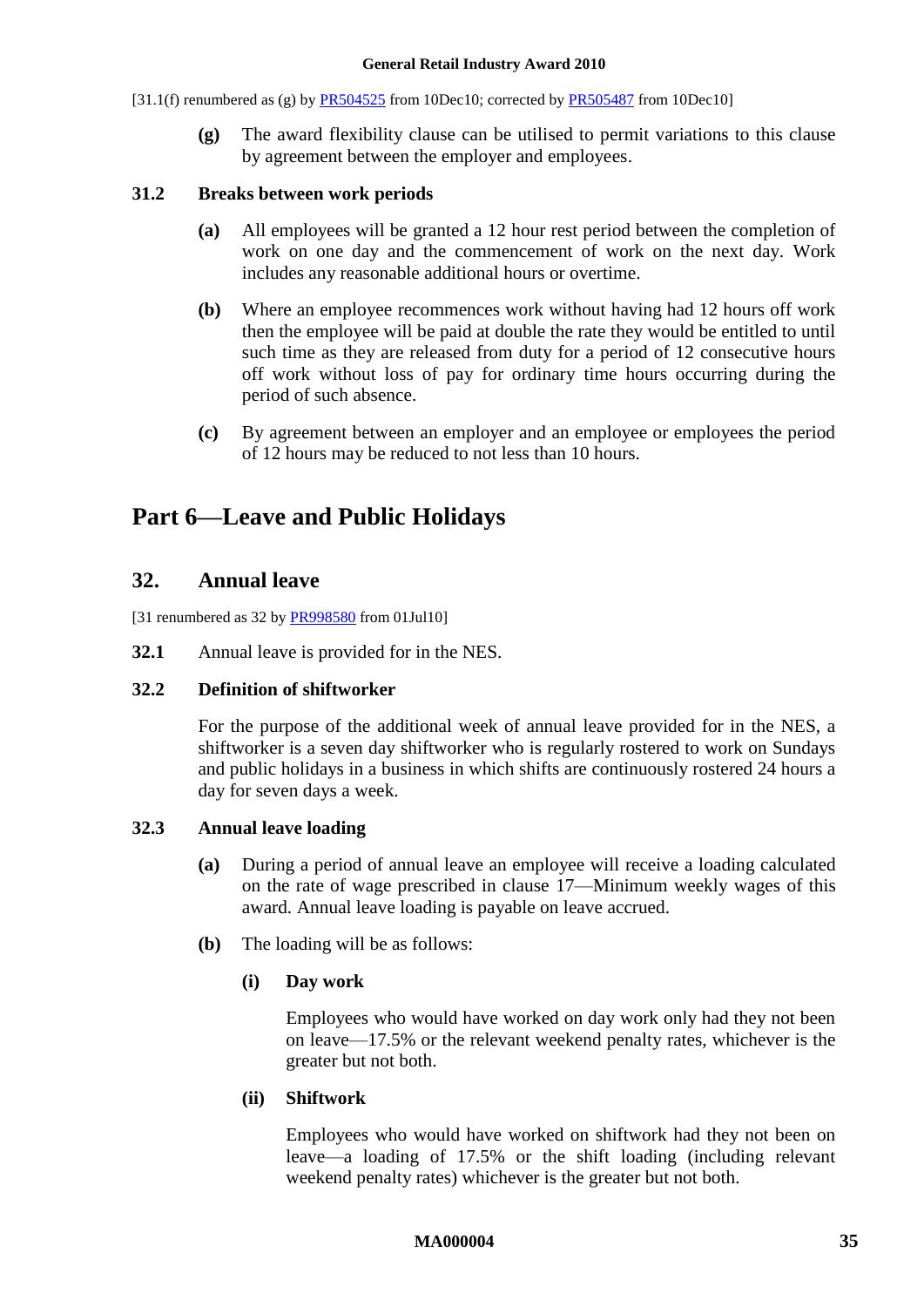#### **32.4 Paid leave in advance of accrued entitlement**

An employer may allow an employee to take annual leave either wholly or partly in advance before the leave has accrued. Where paid leave has been granted to an employee in excess of the employee's accrued entitlement, and the employee subsequently leaves or is discharged from the service of the employer before completing the required amount of service to account for the leave provided in advance, the employer is entitled to deduct the amount of leave in advance still owing from any remuneration payable to the employee upon termination of employment.

#### **32.5 Requirement to take leave notwithstanding terms of the NES**

An employer may require an employee to take annual leave by giving at least four weeks' notice in the following circumstances:

- **(a)** as part of a close-down of its operations; or
- **(b)** where more than eight weeks' leave is accrued.

### <span id="page-35-0"></span>**33. Personal/carer's leave and compassionate leave**

[32 renumbered as 33 b[y PR998580](http://www.fwc.gov.au/awardsandorders/html/PR998580.htm) from 01Jul10]

- **33.1** Personal/carer's leave and compassionate leave are provided for in the NES.
- **33.2** Casual employees are entitled to be not available for work or to leave work to care for a person who is sick and requires care and support or who requires care due to an emergency.
- **33.3** Such leave is unpaid. A maximum of 48 hours absence is allowed by right with additional absence by agreement.

### <span id="page-35-1"></span>**34. Public holidays**

[33 renumbered as 34 b[y PR998580](http://www.fwc.gov.au/awardsandorders/html/PR998580.htm) from 01Jul10]

- **34.1** Public holidays are provided for in the NES.
- **34.2** An employer and a majority of employees may agree to substitute another day for a public holiday. If either the public holiday or the substitute day is worked, public holiday penalties must be paid. If both days are worked, one day at the election of the employee must be paid at public holiday rates.

### <span id="page-35-2"></span>**35. Community service leave**

[34 renumbered as 35 b[y PR998580](http://www.fwc.gov.au/awardsandorders/html/PR998580.htm) from 01Jul10]

Community service leave is provided for in the NES.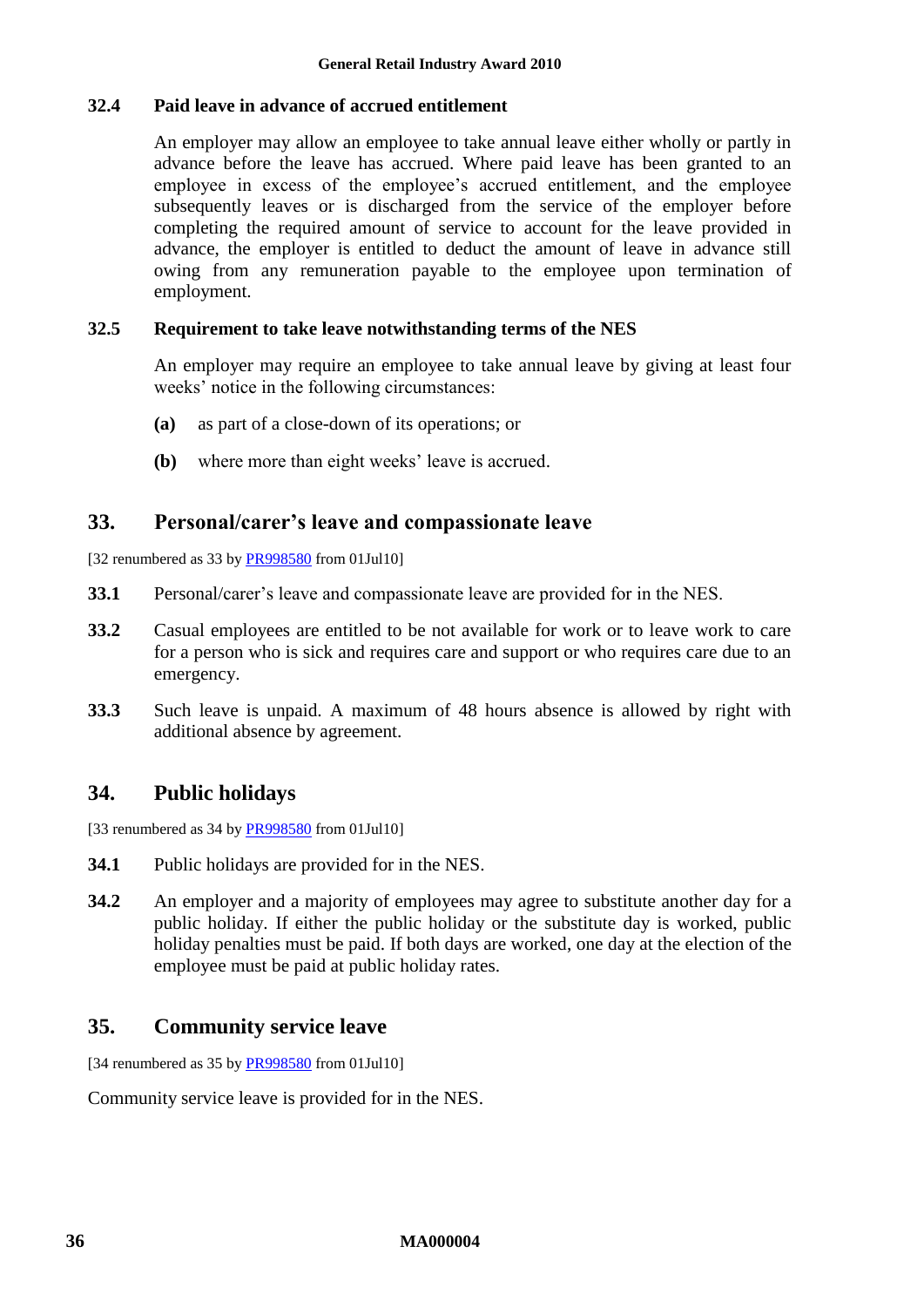### <span id="page-36-1"></span><span id="page-36-0"></span>**Schedule A—Transitional Provisions**

[Varied by [PR988390,](http://www.fwc.gov.au/awardsandorders/html/PR988390.htm) [PR994449,](http://www.fwc.gov.au/awardsandorders/html/PR994449.htm) [PR503607\]](http://www.fwc.gov.au/awardsandorders/html/PR503607.htm)

### **A.1 General**

**A.1.1** The provisions of this schedule deal with minimum obligations only.

[A.1.2 substituted b[y PR994449](http://www.fwc.gov.au/awardsandorders/html/PR994449.htm) from 01Jan10]

- **A.1.2** The provisions of this schedule are to be applied:
	- **(a)** when there is a difference, in money or percentage terms, between a provision in a relevant transitional minimum wage instrument (including the transitional default casual loading) or award-based transitional instrument on the one hand and an equivalent provision in this award on the other;
	- **(b)** when a loading or penalty in a relevant transitional minimum wage instrument or award-based transitional instrument has no equivalent provision in this award;
	- **(c)** when a loading or penalty in this award has no equivalent provision in a relevant transitional minimum wage instrument or award-based transitional instrument; or
	- **(d)** when there is a loading or penalty in this award but there is no relevant transitional minimum wage instrument or award-based transitional instrument.

### **A.2 Minimum wages – existing minimum wage lower**

- **A.2.1** The following transitional arrangements apply to an employer which, immediately prior to 1 January 2010:
	- **(a)** was obliged,
- $[A.2.1(b)$  substituted by [PR994449](http://www.fwc.gov.au/awardsandorders/html/PR994449.htm) from 01Jan10]
	- **(b)** but for the operation of an agreement-based transitional instrument or an enterprise agreement would have been obliged, or
	- **(c)** if it had been an employer in the industry or of the occupations covered by this award would have been obliged

by a transitional minimum wage instrument and/or an award-based transitional instrument to pay a minimum wage lower than that in this award for any classification of employee.

- **A.2.2** In this clause minimum wage includes:
	- **(a)** a minimum wage for a junior employee, an employee to whom training arrangements apply and an employee with a disability;
	- **(b)** a piecework rate; and
	- **(c)** any applicable industry allowance.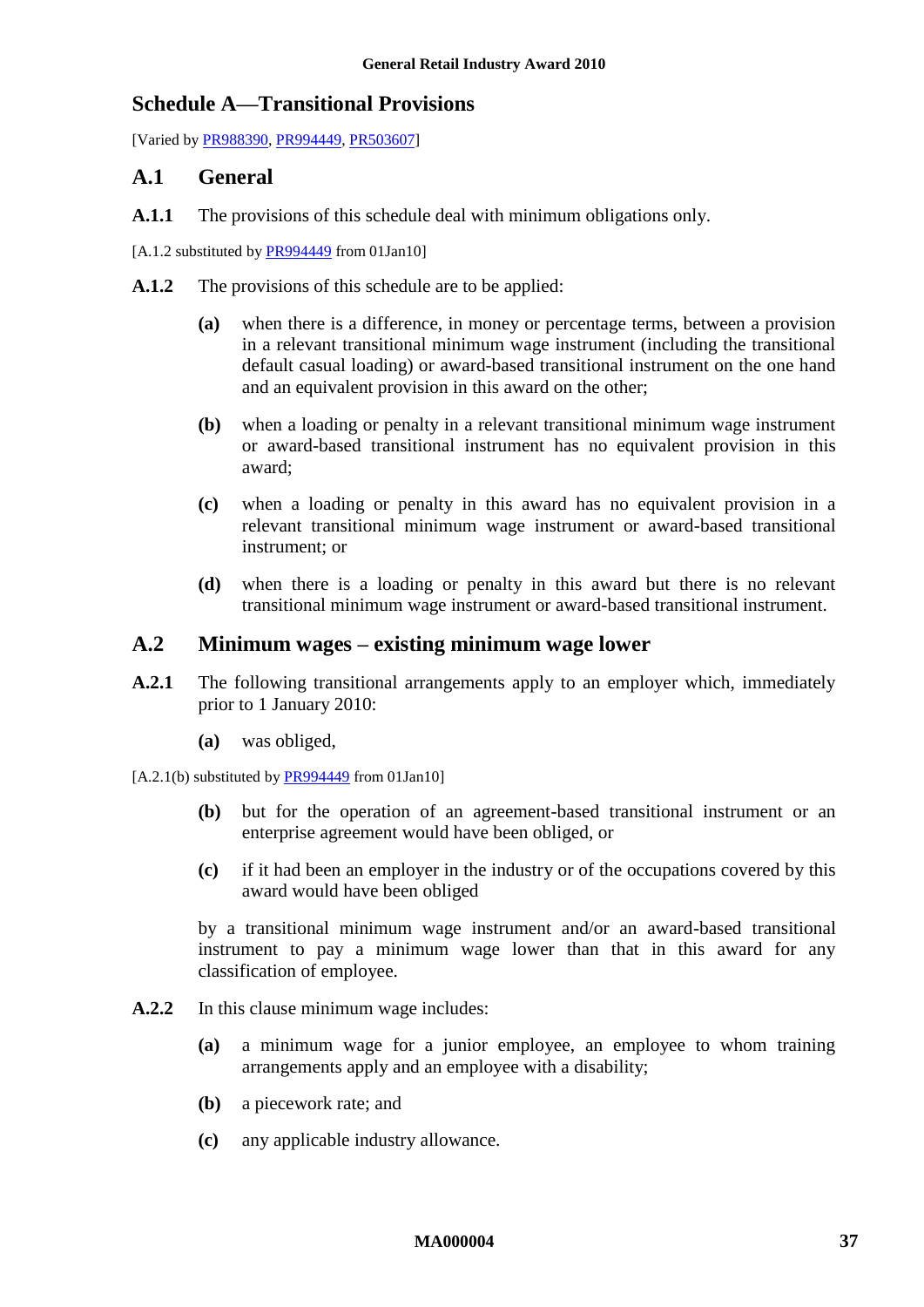#### **General Retail Industry Award 2010**

- <span id="page-37-0"></span>**A.2.3** Prior to the first full pay period on or after 1 July 2010 the employer must pay no less than the minimum wage in the relevant transitional minimum wage instrument and/or award-based transitional instrument for the classification concerned.
- **A.2.4** The difference between the minimum wage for the classification in this award and the minimum wage in clause [A.2.3](#page-37-0) is referred to as the transitional amount.
- **A.2.5** From the following dates the employer must pay no less than the minimum wage for the classification in this award minus the specified proportion of the transitional amount:

#### **First full pay period on or after**

| 1 July 2010 | 80% |
|-------------|-----|
| 1 July 2011 | 60% |
| 1 July 2012 | 40% |
| 1 July 2013 | 20% |

- **A.2.6** The employer must apply any increase in minimum wages in this award resulting from an annual wage review.
- **A.2.7** These provisions cease to operate from the beginning of the first full pay period on or after 1 July 2014.

### **A.3 Minimum wages – existing minimum wage higher**

- **A.3.1** The following transitional arrangements apply to an employer which, immediately prior to 1 January 2010:
	- **(a)** was obliged,
- [A.3.1(b) substituted b[y PR994449](http://www.fwc.gov.au/awardsandorders/html/PR994449.htm) from 01Jan10]
	- **(b)** but for the operation of an agreement-based transitional instrument or an enterprise agreement would have been obliged, or
	- **(c)** if it had been an employer in the industry or of the occupations covered by this award would have been obliged

by a transitional minimum wage instrument and/or an award-based transitional instrument to pay a minimum wage higher than that in this award for any classification of employee.

- **A.3.2** In this clause minimum wage includes:
	- **(a)** a minimum wage for a junior employee, an employee to whom training arrangements apply and an employee with a disability;
	- **(b)** a piecework rate; and
	- **(c)** any applicable industry allowance.
- <span id="page-37-1"></span>**A.3.3** Prior to the first full pay period on or after 1 July 2010 the employer must pay no less than the minimum wage in the relevant transitional minimum wage instrument and/or award-based transitional instrument for the classification concerned.

#### **38 MA000004**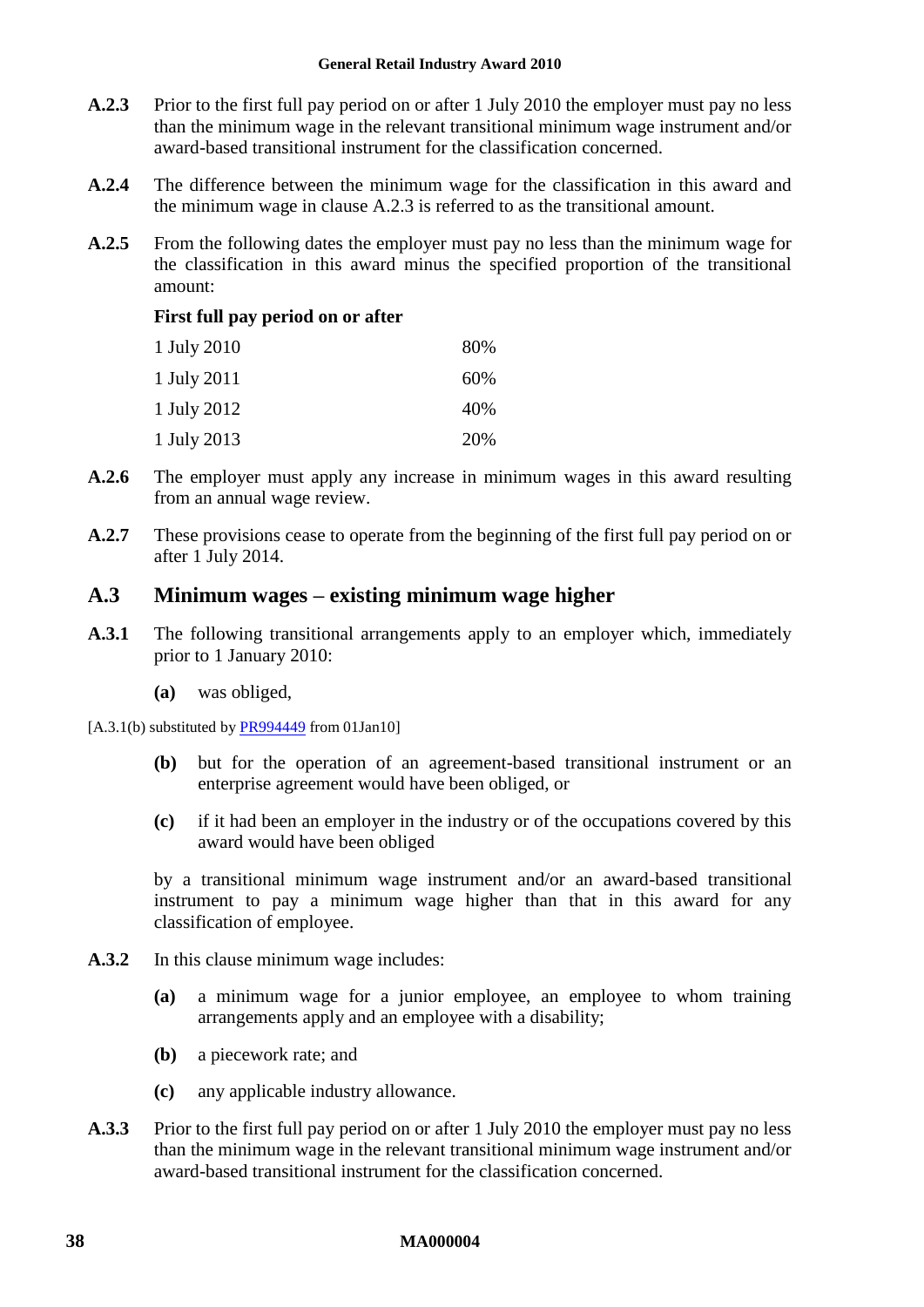#### **General Retail Industry Award 2010**

- **A.3.4** The difference between the minimum wage for the classification in this award and the minimum wage in clause [A.3.3](#page-37-1) is referred to as the transitional amount.
- **A.3.5** From the following dates the employer must pay no less than the minimum wage for the classification in this award plus the specified proportion of the transitional amount:

#### **First full pay period on or after**

| 1 July 2010 | 80% |
|-------------|-----|
| 1 July 2011 | 60% |
| 1 July 2012 | 40% |
| 1 July 2013 | 20% |

- **A.3.6** The employer must apply any increase in minimum wages in this award resulting from an annual wage review. If the transitional amount is equal to or less than any increase in minimum wages resulting from the 2010 annual wage review the transitional amount is to be set off against the increase and the other provisions of this clause will not apply.
- **A.3.7** These provisions cease to operate from the beginning of the first full pay period on or after 1 July 2014.

### **A.4 Loadings and penalty rates**

For the purposes of this schedule loading or penalty means a:

- casual or part-time loading;
- Saturday, Sunday, public holiday, evening or other penalty;
- shift allowance/penalty.

### <span id="page-38-0"></span>**A.5 Loadings and penalty rates – existing loading or penalty rate lower**

[A.5.1 substituted b[y PR994449](http://www.fwc.gov.au/awardsandorders/html/PR994449.htm) from 01Jan10]

- **A.5.1** The following transitional arrangements apply to an employer which, immediately prior to 1 January 2010:
	- **(a)** was obliged,
	- **(b)** but for the operation of an agreement-based transitional instrument or an enterprise agreement would have been obliged, or
	- **(c)** if it had been an employer in the industry or of the occupations covered by this award would have been obliged

by the terms of a transitional minimum wage instrument or an award-based transitional instrument to pay a particular loading or penalty at a lower rate than the equivalent loading or penalty in this award for any classification of employee.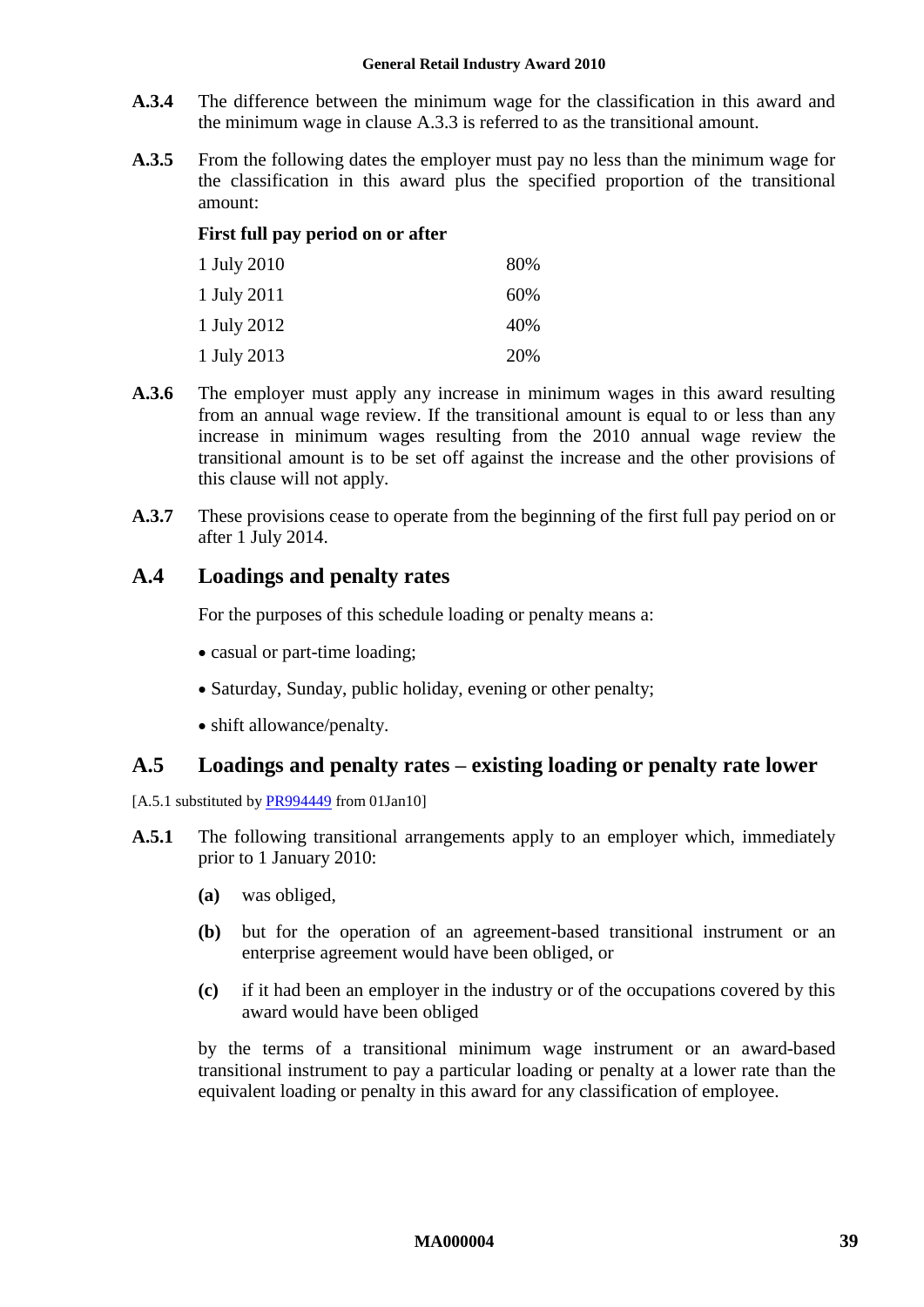[A.5.2 substituted by [PR994449](http://www.fwc.gov.au/awardsandorders/html/PR994449.htm) from 01Jan10]

- <span id="page-39-0"></span>**A.5.2** Prior to the first full pay period on or after 1 July 2010 the employer must pay no less than the loading or penalty in the relevant transitional minimum wage instrument or award-based transitional instrument for the classification concerned.
- **A.5.3** The difference between the loading or penalty in this award and the rate in clause [A.5.2](#page-39-0) is referred to as the transitional percentage.
- **A.5.4** From the following dates the employer must pay no less than the loading or penalty in this award minus the specified proportion of the transitional percentage:

#### **First full pay period on or after**

| 1 July 2010 | 80% |
|-------------|-----|
| 1 July 2011 | 60% |
| 1 July 2012 | 40% |
| 1 July 2013 | 20% |

**A.5.5** These provisions cease to operate from the beginning of the first full pay period on or after 1 July 2014.

### <span id="page-39-2"></span>**A.6 Loadings and penalty rates – existing loading or penalty rate higher**

[A.6.1 substituted by [PR994449](http://www.fwc.gov.au/awardsandorders/html/PR994449.htm) from 01Jan10]

- **A.6.1** The following transitional arrangements apply to an employer which, immediately prior to 1 January 2010:
	- **(a)** was obliged,
	- **(b)** but for the operation of an agreement-based transitional instrument or an enterprise agreement would have been obliged, or
	- **(c)** if it had been an employer in the industry or of the occupations covered by this award would have been obliged

by the terms of a transitional minimum wage instrument or an award-based transitional instrument to pay a particular loading or penalty at a higher rate than the equivalent loading or penalty in this award, or to pay a particular loading or penalty and there is no equivalent loading or penalty in this award, for any classification of employee.

[A.6.2 substituted by [PR994449](http://www.fwc.gov.au/awardsandorders/html/PR994449.htm) from 01Jan10]

<span id="page-39-1"></span>**A.6.2** Prior to the first full pay period on or after 1 July 2010 the employer must pay no less than the loading or penalty in the relevant transitional minimum wage instrument or award-based transitional instrument.

[A.6.3 substituted by [PR994449](http://www.fwc.gov.au/awardsandorders/html/PR994449.htm) from 01Jan10]

**A.6.3** The difference between the loading or penalty in this award and the rate in clause [A.6.2](#page-39-1) is referred to as the transitional percentage. Where there is no equivalent loading or penalty in this award, the transitional percentage is the rate in [A.6.2.](#page-39-1)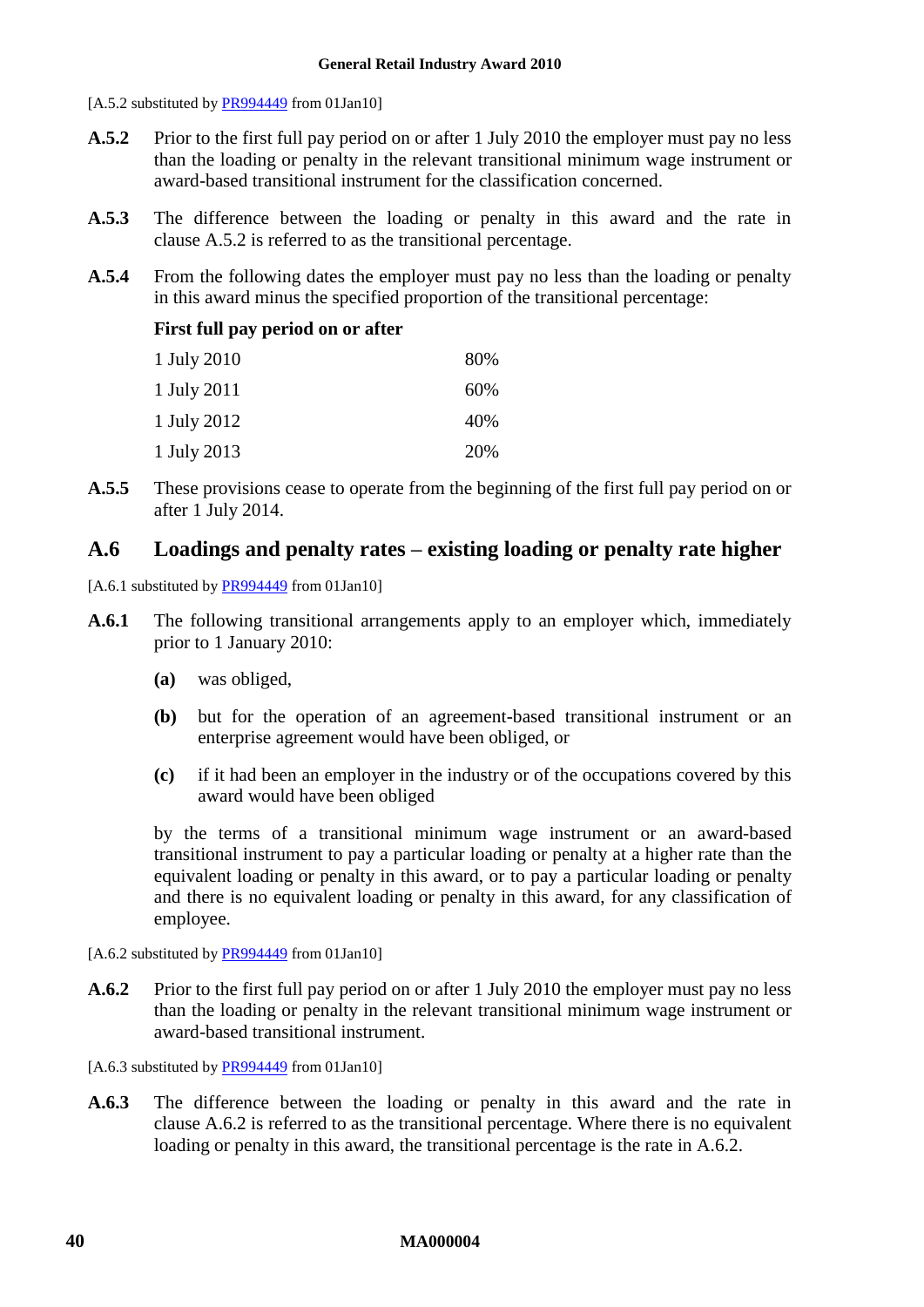**A.6.4** From the following dates the employer must pay no less than the loading or penalty in this award plus the specified proportion of the transitional percentage:

| First full pay period on or after |  |  |  |  |  |
|-----------------------------------|--|--|--|--|--|
|-----------------------------------|--|--|--|--|--|

| 1 July 2010 | 80% |
|-------------|-----|
| 1 July 2011 | 60% |
| 1 July 2012 | 40% |
| 1 July 2013 | 20% |

**A.6.5** These provisions cease to operate from the beginning of the first full pay period on or after 1 July 2014.

### **A.7 Loadings and penalty rates – no existing loading or penalty rate**

- [A.7.1 substituted b[y PR994449](http://www.fwc.gov.au/awardsandorders/html/PR994449.htm) from 01Jan10]
- **A.7.1** The following transitional arrangements apply to an employer not covered by clause [A.5](#page-38-0) or [A.6](#page-39-2) in relation to a particular loading or penalty in this award.
- **A.7.2** Prior to the first full pay period on or after 1 July 2010 the employer need not pay the loading or penalty in this award.

[A.7.3 substituted b[y PR994449](http://www.fwc.gov.au/awardsandorders/html/PR994449.htm) from 01Jan10]

**A.7.3** From the following dates the employer must pay no less than the following percentage of the loading or penalty in this award:

#### **First full pay period on or after**

| 1 July 2010 | 20% |
|-------------|-----|
| 1 July 2011 | 40% |
| 1 July 2012 | 60% |
| 1 July 2013 | 80% |

**A.7.4** These provisions cease to operate from the beginning of the first full pay period on or after 1 July 2014.

### **A.8 Former Division 2B employers**

[A.8 inserted by **PR503607** ppc 01Jan11]

- **A.8.1** This clause applies to an employer which, immediately prior to 1 January 2011, was covered by a Division 2B State award.
- **A.8.2** All of the terms of a Division 2B State award applying to a Division 2B employer are continued in effect until the end of the full pay period commencing before 1 February 2011.
- <span id="page-40-0"></span>**A.8.3** Subject to this clause, from the first full pay period commencing on or after 1 February 2011 a Division 2B employer must pay no less than the minimum wages, loadings and penalty rates which it would be required to pay under this Schedule if it had been a national system employer immediately prior to 1 January 2010.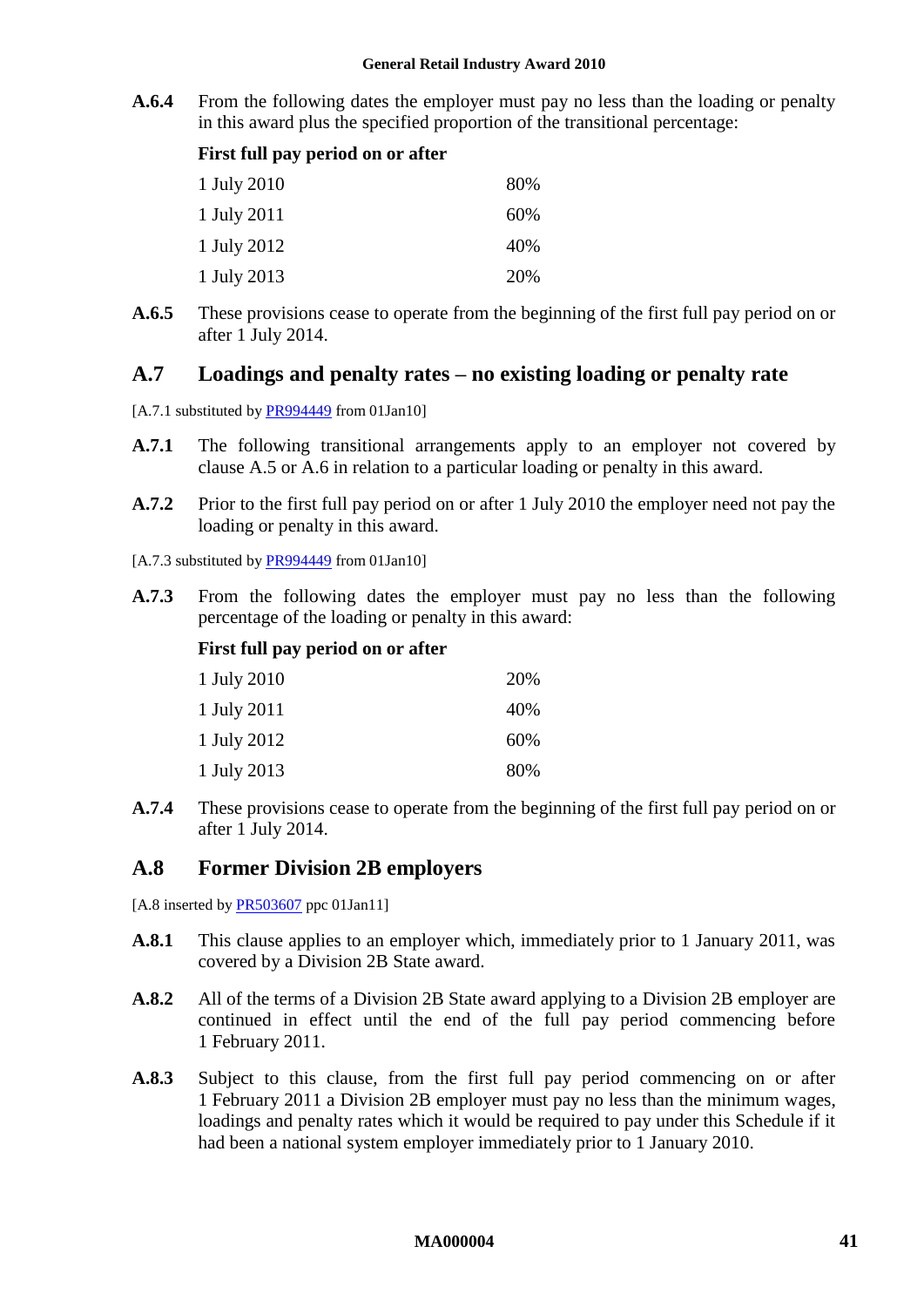- **A.8.4** Despite clause [A.8.3,](#page-40-0) where a minimum wage, loading or penalty rate in a Division 2B State award immediately prior to 1 February 2011 was lower than the corresponding minimum wage, loading or penalty rate in this award, nothing in this Schedule requires a Division 2B employer to pay more than the minimum wage, loading or penalty rate in this award.
- **A.8.5** Despite clause [A.8.3,](#page-40-0) where a minimum wage, loading or penalty rate in a Division 2B State award immediately prior to 1 February 2011 was higher than the corresponding minimum wage, loading or penalty rate in this award, nothing in this Schedule requires a Division 2B employer to pay less than the minimum wage, loading or penalty rate in this award.
- **A.8.6** In relation to a Division 2B employer this Schedule commences to operate from the beginning of the first full pay period on or after 1 January 2011 and ceases to operate from the beginning of the first full pay period on or after 1 July 2014.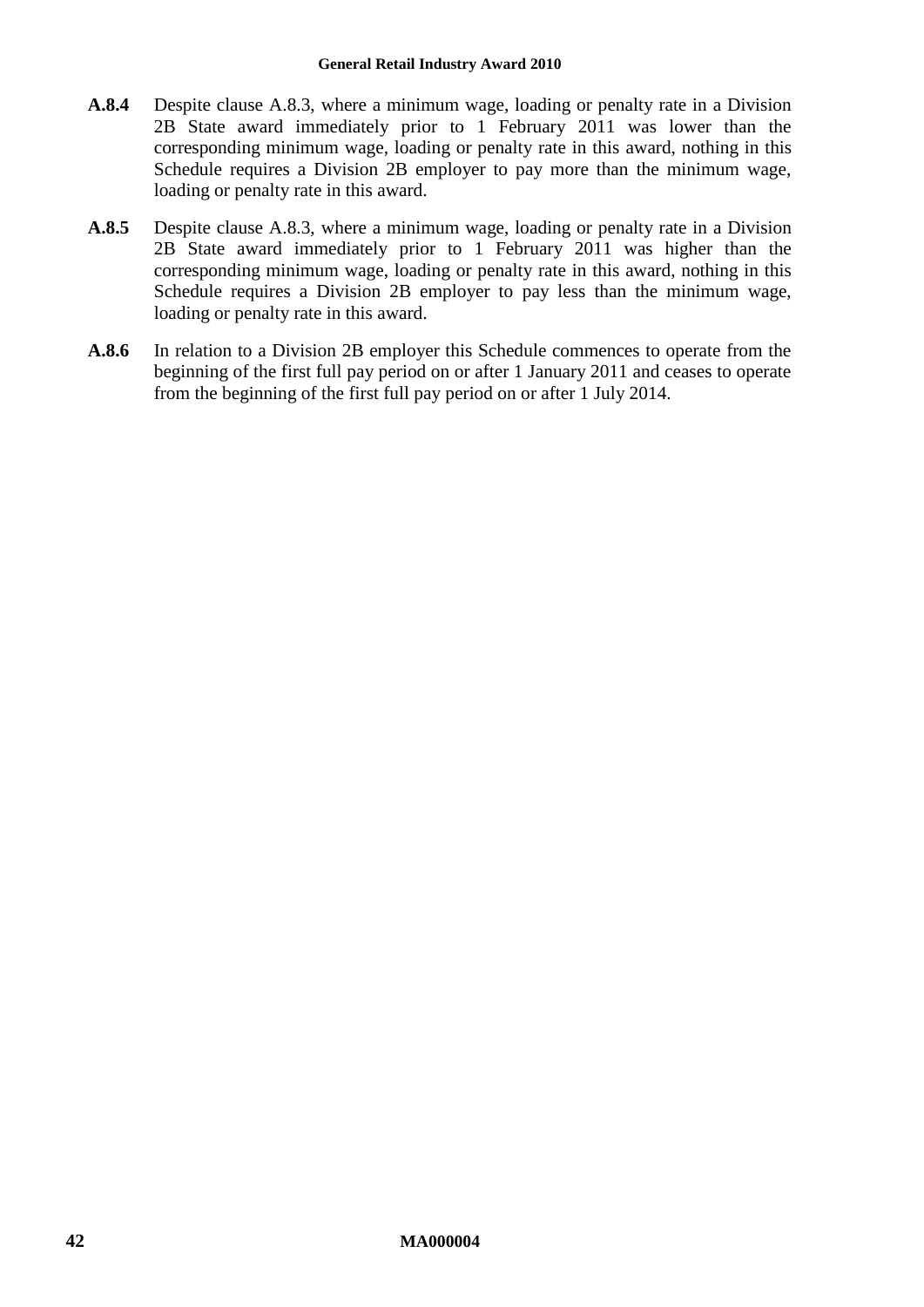### <span id="page-42-1"></span><span id="page-42-0"></span>**Schedule B—Classifications**

[Sched B varied b[y PR988390,](http://www.fwc.gov.au/awardsandorders/html/PR988390.htm) [PR992724,](http://www.fwc.gov.au/awardsandorders/html/PR992724.htm) [PR540640\]](http://www.fwc.gov.au/awardsandorders/html/PR540640.htm)

### **B.1 Retail Employee Level 1**

- **B.1.1** An employee performing one or more of the following functions at a retail establishment:
	- the receiving and preparation for sale and or display of goods in or about any shop;
	- the pre-packing or packing, weighing, assembling, pricing or preparing of goods or provisions or produce for sale;
	- the display, shelf filling, replenishing or any other method of exposure or presentation for sale of goods;
	- the sale or hire of goods by any means;
	- the receiving, arranging or making payment by any means;
	- the recording by any means of a sale or sales;
	- the wrapping or packing of goods for despatch and the despatch of goods;
	- the delivery of goods;
	- window dressing and merchandising;
	- loss prevention;
	- demonstration of goods for sale;
	- the provision of information, advice and assistance to customers;
	- the receipt, preparation, packing of goods for repair or replacement and the minor repair of goods;
	- all directly employed persons engaged in retail stores in cleaning, store greeting, security, lift attending, store cafeterias and food services;
	- Clerical Assistants functions Level 1; or
	- work which is incidental to or in connection with any of the above.
- **B.1.2** Retail Employees will undertake duties as directed within the limits of their competence, skills and training including incidental cleaning. The cleaning of toilets is not incidental cleaning except in the case of a take away food establishment.
- [B.1.3 varied b[y PR540640](http://www.fwc.gov.au/awardsandorders/html/PR540640.htm) ppc 23Aug13]
- **B.1.3** Indicative job titles which are usually within the definition of a Retail Employee Level 1 are:
	- Shop Assistant,
	- Clerical Assistant,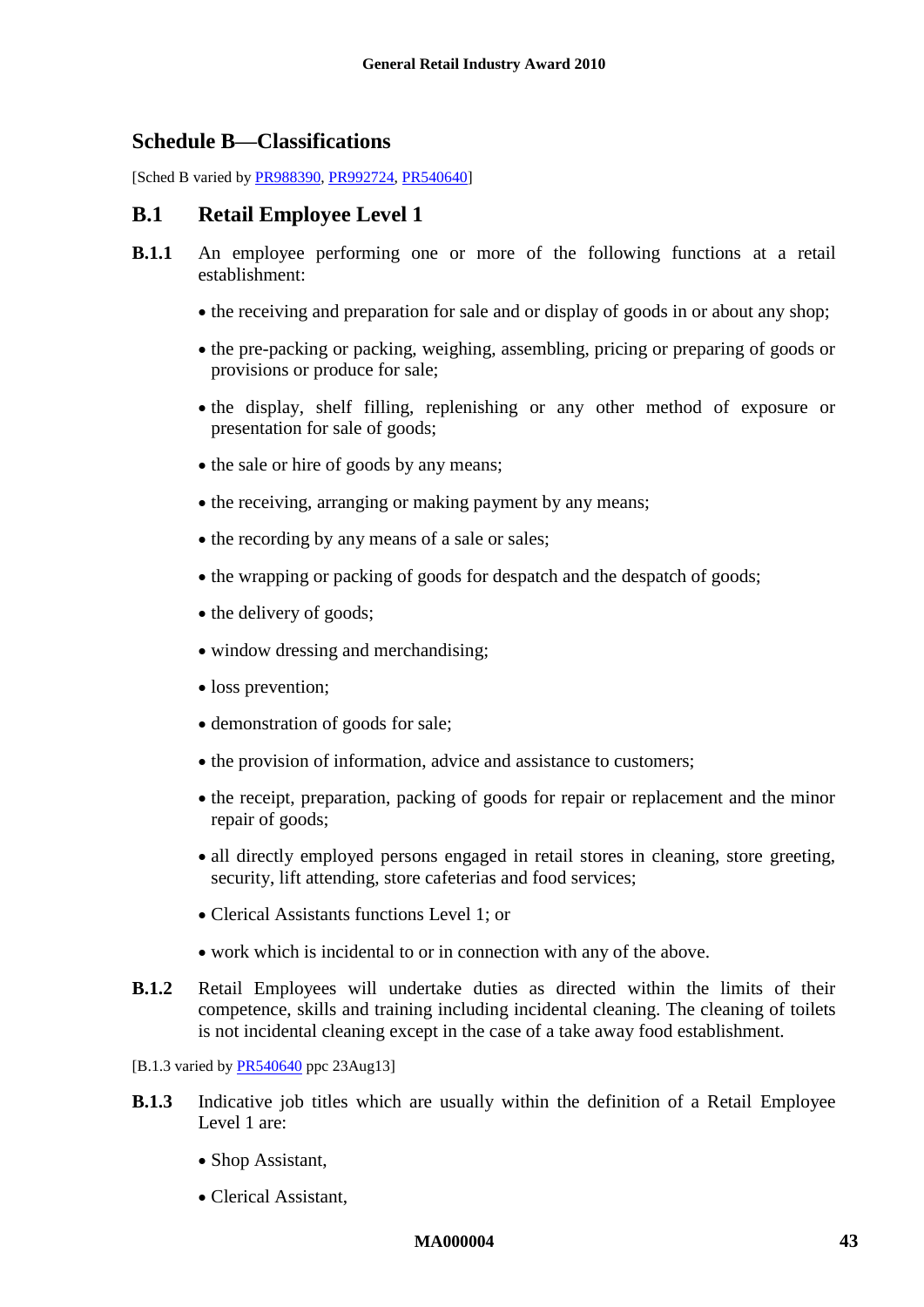- Check-out Operator,
- Store Worker,
- Reserve Stock Hand,
- Driver.
- Boot/Shoe Repairer (Not Qualified),
- Window Dresser (Not Qualified),
- LPO,
- Photographic Employee,
- Store Greeter,
- Assembler,
- Ticket Writer (Not Qualified),
- Trolley Collector,
- Video Hire Worker,
- Telephone Order Salesperson,
- Door-to-door Salesperson, or Retail Outdoor Salesperson, and,
- Demonstrator and/or Merchandiser not elsewhere classified (including a Demonstrator and/or Merchandiser who is not a direct employee of the retailer).
- **B.1.4 Clerical Assistant** means an employee accountable for clerical and office tasks as directed within the skill levels set out.
- **B.1.5** Employees at this level may include the initial recruit who may have limited relevant experience. Initially work is performed under close direction using established practices, procedures and instructions.
- **B.1.6** Such employees perform routine clerical and office functions requiring an understanding of clear, straightforward rules or procedures and may be required to operate certain office equipment. Problems can usually be solved by reference to established practices, procedures and instructions.
- **B.1.7** Employees at this level are responsible and accountable for their own work within established routines, methods and procedures and the less experienced employee's work may be subject to checking at all stages. The more experienced employee may be required to give assistance to less experienced employees in the same classification.
- **B.1.8** Indicative typical duties and skills at this level may include:
	- reception/switchboard, e.g. directing telephone callers to appropriate staff, issuing and receiving standard forms, relaying internal information and initial greeting of visitors;
	- maintenance of basic records: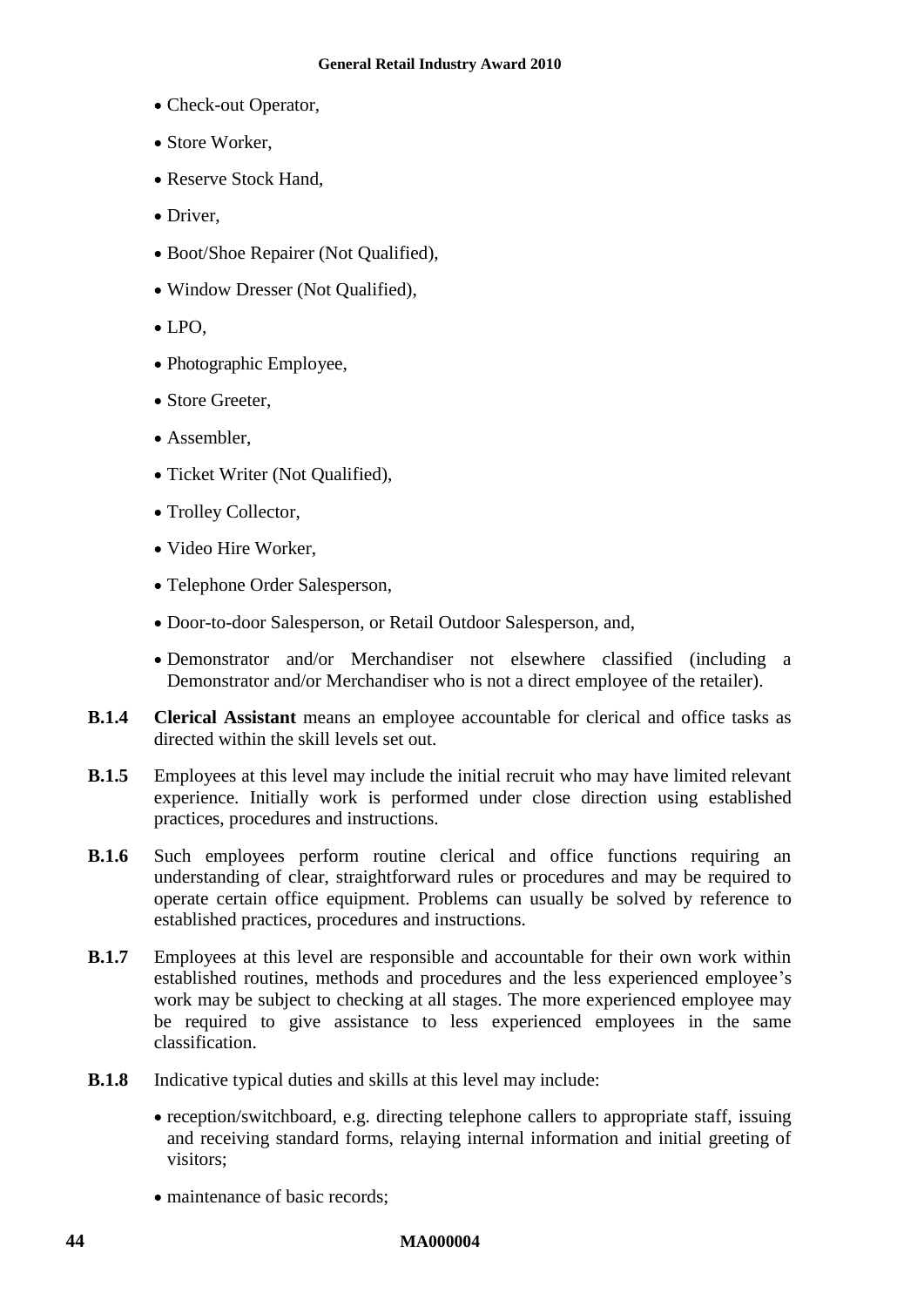- filing, collating, photocopying etc;
- handling or distributing mail including messenger service;
- recording, matching, checking and batching of accounts, invoices, orders, store requisitions etc; or
- the operation of keyboard and other allied equipment in order to achieve competency as prescribed in Level 2.

### **B.2 Retail Employee Level 2**

- **B.2.1** An employee performing work at a retail establishment at a higher skill level than a Retail Employee Level 1.
- **B.2.2** Indicative job titles which are usually within the definition of a Retail Employee Level 2 include:
	- Forklift Operator,
	- Ride on Equipment Operator.

### **B.3 Retail Employee Level 3**

- **B.3.1** An employee performing work at a retail establishment at a higher level than a Retail Employee Level 2.
- **B.3.2** Indicative of the tasks which might be required at this level are the following:
	- Supervisory assistance to a designated section manager or team leader,
	- Opening and closing of premises and associated security,
	- Security of cash, or
	- Fitting of surgical corset.
- **B.3.3** Indicative job titles which are usually within the definition of a Retail Employee 3 include:
	- Machine operators,
	- 2IC to Dept Manager,
	- Senior Salesperson,
	- Corsetiere,
	- Driver Selling Stock,
	- Cook (Not Qualified) in a cafeteria,
	- Senior LPO, including an armed LPO,
	- LPO Supervisor,
	- Designated second-in-charge of a section (i.e. senior sales assistant),
	- Designated second-in-charge to a service supervisor, or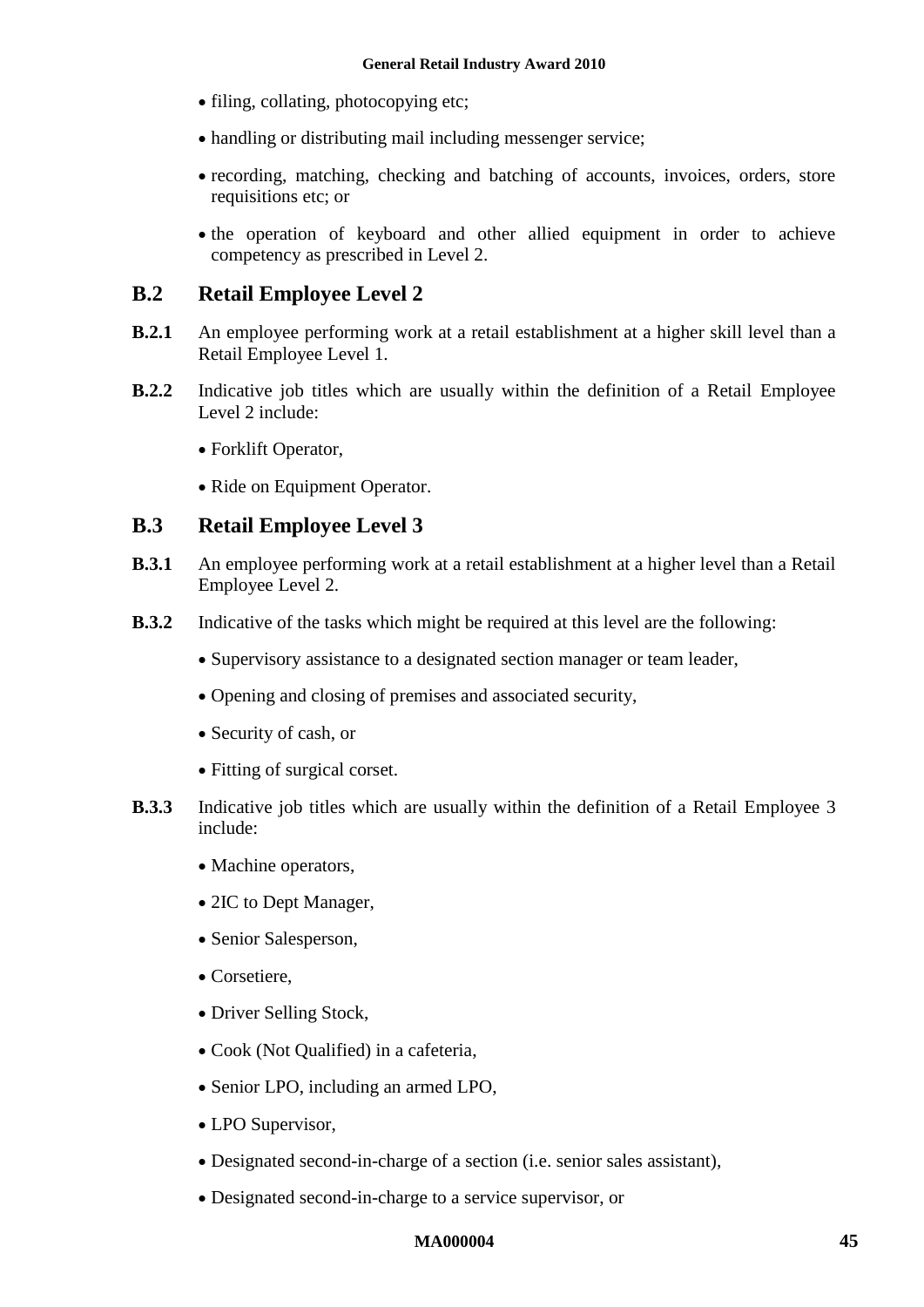Person employed alone, with responsibilities for the security and general running of a shop.

### **B.4 Retail Employee Level 4**

- **B.4.1** An employee performing work at a retail establishment at a higher level than a Retail Employee Level 3.
- **B.4.2** Indicative of the tasks which might be required at this level are the following:
	- Management of a defined section/department,
	- Supervision of up to 4 sales staff (including self),
	- Stock control.
	- Buying/ordering requiring the exercise of discretion as to price, quantity, quality etc.,
	- An employee who is required to utilise the skills of a trades qualification for the majority of the time in a week, or
	- Clerical functions Level 2.
- **B.4.3** Indicative job titles which are usually within the definition of a Retail Employee 4 include:
- [B.4.3 varied by [PR992724](http://www.fwc.gov.au/awardsandorders/html/PR992724.htm) ppc 29Jan10]
	- An Assistant, Deputy, or 2IC Shop Manager of a shop without Departments,
	- An employee who is required to utilise the skills of a trades qualified person for the majority of the time in a week. This includes: Butcher, Baker, Pastry Cook, Florist,
	- An employee who has completed an appropriate trades course or holds an appropriate Certificate III and is required to use their qualifications in the course of their work,
	- A Qualified Auto Parts and Accessories Salesperson,
	- A Window Dresser (Cert III or equivalent experience),
	- A Boot/Shoe Repairer (Cert III),
	- A Shiftwork Supervisor,
	- Section/Department manager with up to 2 employees (including self),
	- Service Supervisor of up to 15 employees,
	- Nightfill Supervisor/Leader,

#### **B.4.4 Clerical Officer Level 2 characteristics:**

 This level caters for the employees who have had sufficient experience and/or training to enable them to carry out their assigned duties under general direction.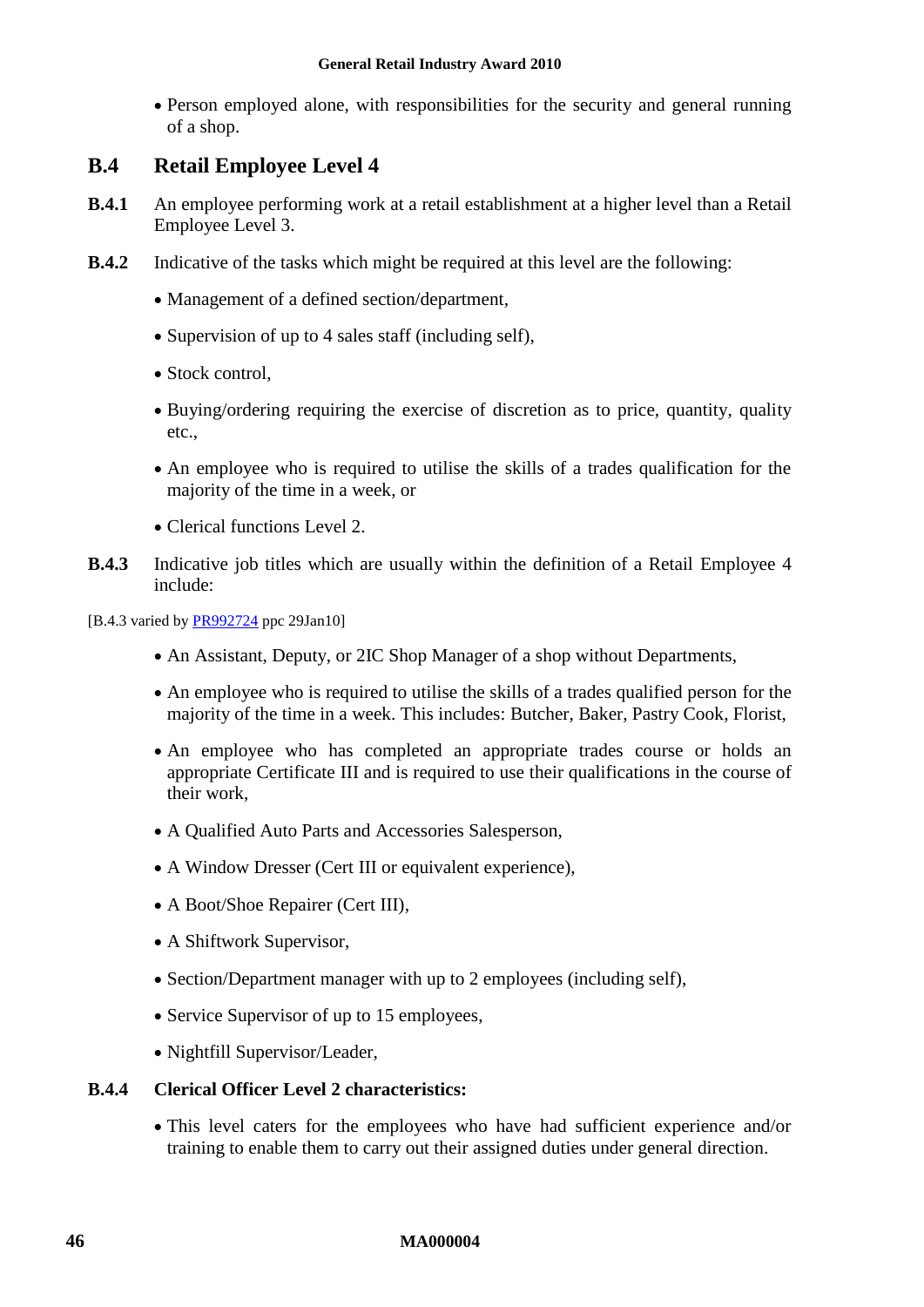- Employees at this level are responsible and accountable for their own work which is performed within established guidelines. In some situations detailed instructions may be necessary. This may require the employee to exercise limited judgment and initiative within the range of their skills and knowledge.
- The work of these employees may be subject to final checking and as required progress checking. Such employees may be required to check the work and/or provide guidance to other employees at a lower level and/or provide assistance to less experienced employees at the same level.
- **B.4.5** Indicative typical duties and skills at this level may include:
	- Reception/switchboard duties as in Level 1 and in addition responding to enquiries as appropriate, consistent with the acquired knowledge of the organisation's operations and services, and/or where presentation and use of interpersonal skills are a key aspect of the position.
	- Operation of computerised radio/telephone equipment, micro personal computer, printing devices attached to personal computer, dictaphone equipment, typewriter.
	- Word processing, e.g. the use of a word processing software package to create, format, edit, correct, print and save text documents, e.g. standard correspondence and business documents.
	- Stenographer/person solely employed to take shorthand and to transcribe by means of appropriate keyboard equipment.
	- Copy typing and audio typing.
	- Maintenance of records and/or journals including initial processing and recording relating to the following:
		- **(i)** reconciliation of accounts to balance;
		- **(ii)** incoming/outgoing cheques;
		- **(iii)** invoices;
		- **(iv)** debit/credit items;
		- **(v)** payroll data;
		- **(vi)** petty cash Imprest System;
		- **(vii)** letters etc.
	- Computer application involving use of a software package which may include one or more of the following functions:
		- **(i)** create new files and records;
		- **(ii)** spreadsheet/worksheet;
		- **(iii)** graphics;
		- **(iv)** accounting/payroll file;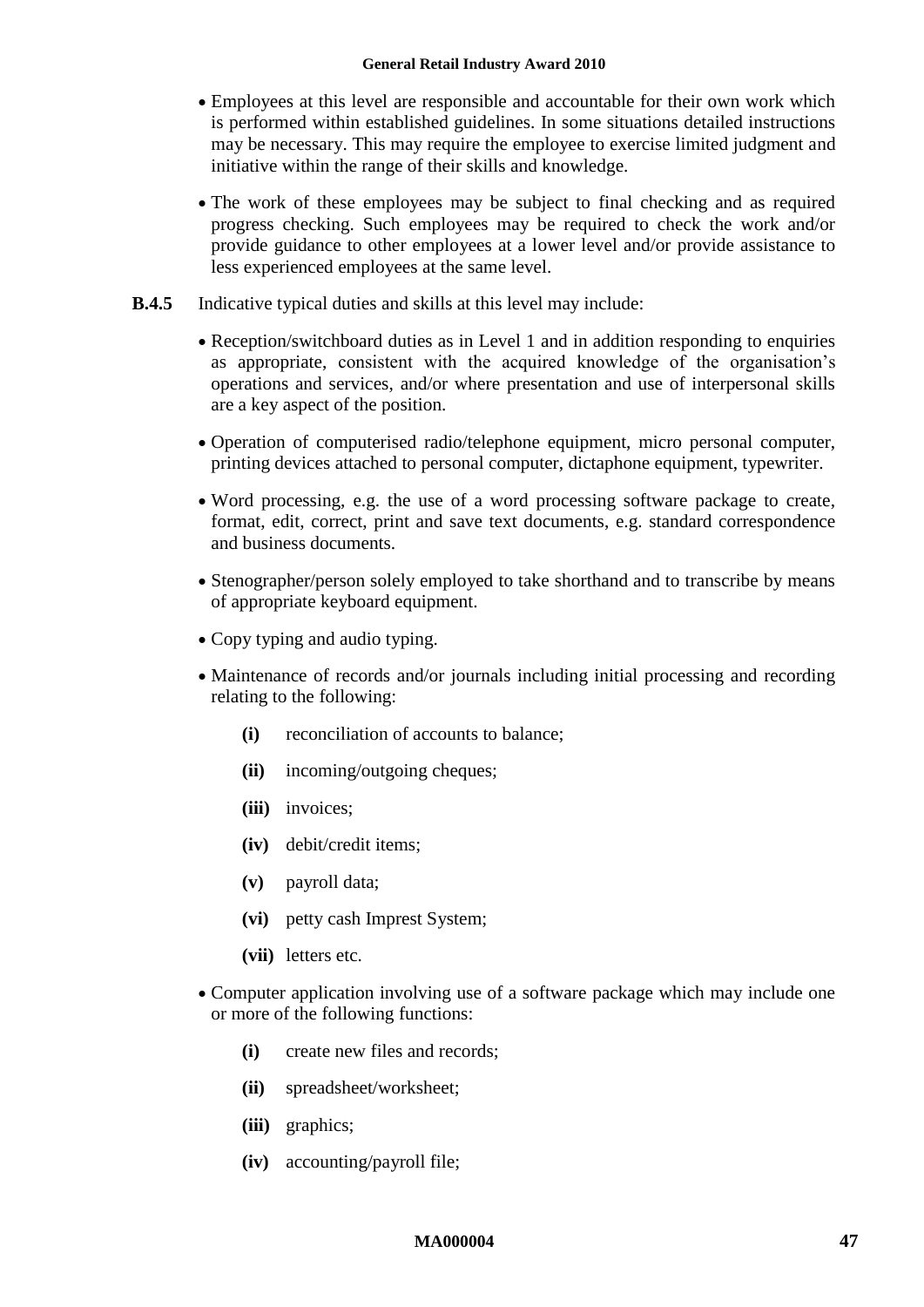- **(v)** following standard procedures and using existing models/fields of information.
- Arrange routine travel bookings and itineraries, make appointments.
- Provide general advice and information on the organisation's products and services, e.g. front counter/telephone.

## **B.5 Retail Employee Level 5**

- **B.5.1** An employee performing work in or in connection with a retail establishment at a higher level than a Retail Employee Level 4.
- **B.5.2** Indicative job titles which are usually within the definition of a Retail Employee 5 include:
	- A tradesperson in charge of other tradespersons within a section or department,
	- Service Supervisor (more than 15 employees).

### **B.6 Retail Employee Level 6**

- **B.6.1** An employee performing work in or in connection with a retail establishment at a higher level than a Retail Employee Level 5.
- **B.6.2** Indicative job titles which are usually within the definition of a Retail Employee 6 include:
	- Section/Department manager with 5 or more employees (including self),
	- Manager/Duty Manager in a shop without Departments/Sections (may be under direction of person not exclusively involved in shop management).

[B.6.2 varied by [PR992724](http://www.fwc.gov.au/awardsandorders/html/PR992724.htm) ppc 29Jan10]

- Assistant or Deputy or 2IC Shop Manager of a shop with Departments/Sections,
- Clerical Officer Level 3.

### **B.6.3 Clerical Officer Level 3** characteristics:

- Employees at this level have achieved a standard to be able to perform specialised or non-routine tasks or features of the work. Employees require only general guidance or direction and there is scope for the exercise of limited initiative, discretion and judgment in carrying out their assigned duties.
- Such employees may be required to give assistance and/or guidance (including guidance in relation to quality of work and which may require some allocation of duties) to employees in Levels 1 and 2 and would be able to train such employees by means of personal instruction and demonstration.
- **B.6.4** Indicative typical duties and skills at this level may include:
	- Prepare cash payment summaries, banking report and bank statements; calculate and maintain wage and salary records; follow credit referral procedures; apply purchasing and inventory control requirements; post journals to ledger.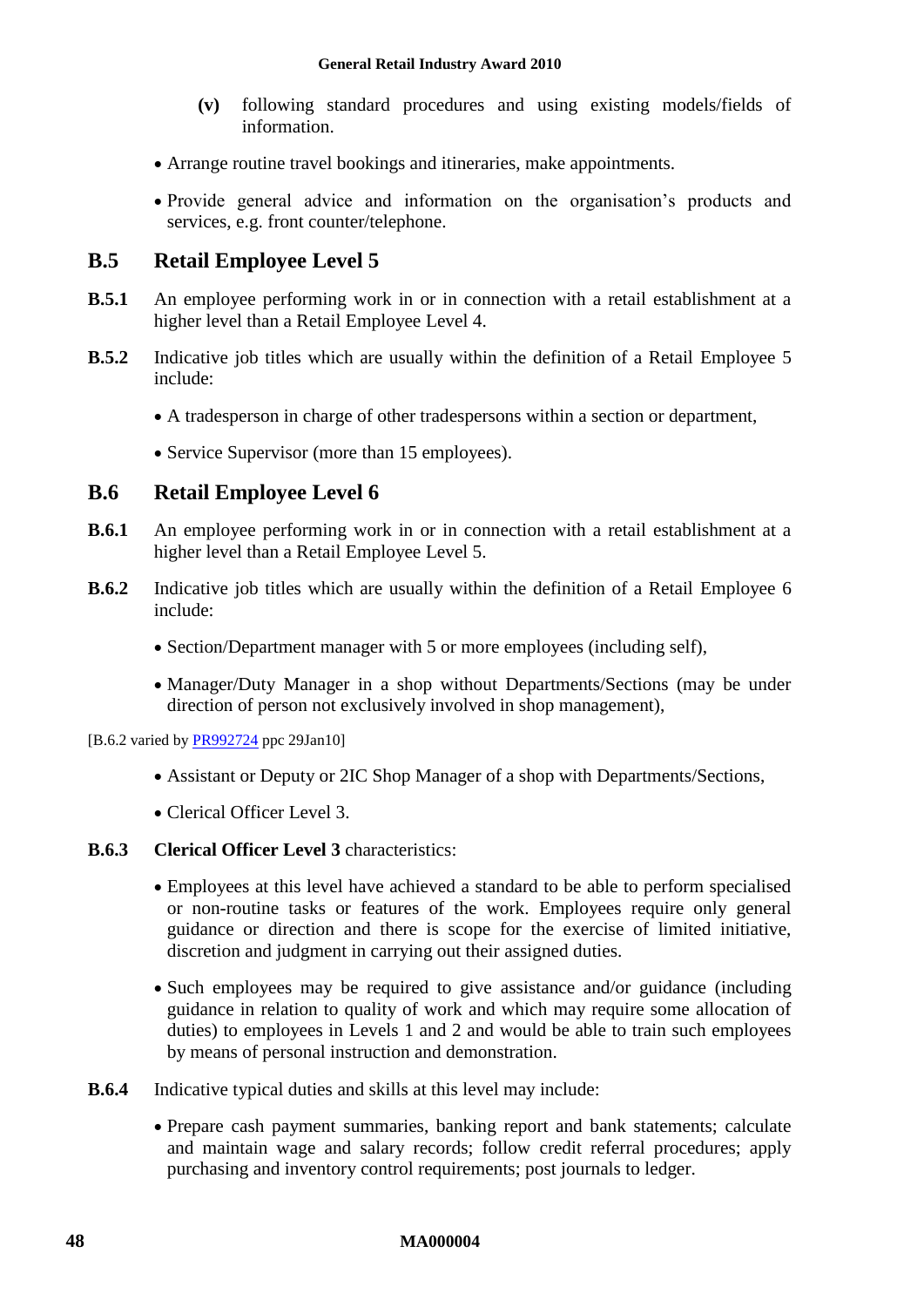- Provide specialised advice and information on the organisation's products and services; respond to client/public/supplier problems within own functional area utilising a high degree of interpersonal skills.
- \*Apply one or more computer software packages developed for a micro personal computer or a central computer resource to either/or:
	- **(i)** create new files and records;
	- **(ii)** maintain computer based records management systems;
	- **(iii)** identify and extract information from internal and external sources;
	- **(iv)** use of advanced word processing/keyboard functions.
- Arrange travel bookings and itineraries; make appointments; screen telephone calls; respond to invitations; organise internal meetings on behalf of executive(s); establish and maintain reference lists/personal contact systems for executive(s).
- Application of specialist terminology/processes in professional offices.

\*NOTE: These typical duties/skills may be either at Level 3 or Level 4 dependent upon the characteristics of that particular Level.

### **B.7 Retail Employee Level 7**

- **B.7.1** An employee performing work in or in connection with a retail establishment at a higher level than a Retail Employee Level 6.
- **B.7.2** Indicative job titles which are usually within the definition of a Retail Employee Level 7 include:
	- Visual Merchandiser (diploma),
	- Clerical Officer Level 4.

#### **B.7.3 Clerical Officer Level 4** characteristics:

- Employees at this level will have achieved a level of organisation or industry specific knowledge sufficient for them to give advice and/or information to the organisation and clients in relation to specific areas of their responsibility. They would require only limited guidance or direction and would normally report to more senior staff as required. Whilst not a pre-requisite, a principal feature of this level is supervision of employees in lower levels in terms of responsibility for the allocation of duties, co-ordinating work flow, checking progress, quality of work and resolving problems.
- They exercise initiative, discretion and judgment at times in the performance of their duties.
- They are able to train employees in Clerical Levels 1–3 by personal instruction and demonstration.
- **B.7.4** Indicative typical duties and skills at this level may include:
	- Secretarial/Executive support services which may include the following: maintain executive diary; attend executive/organisational meetings and take minutes;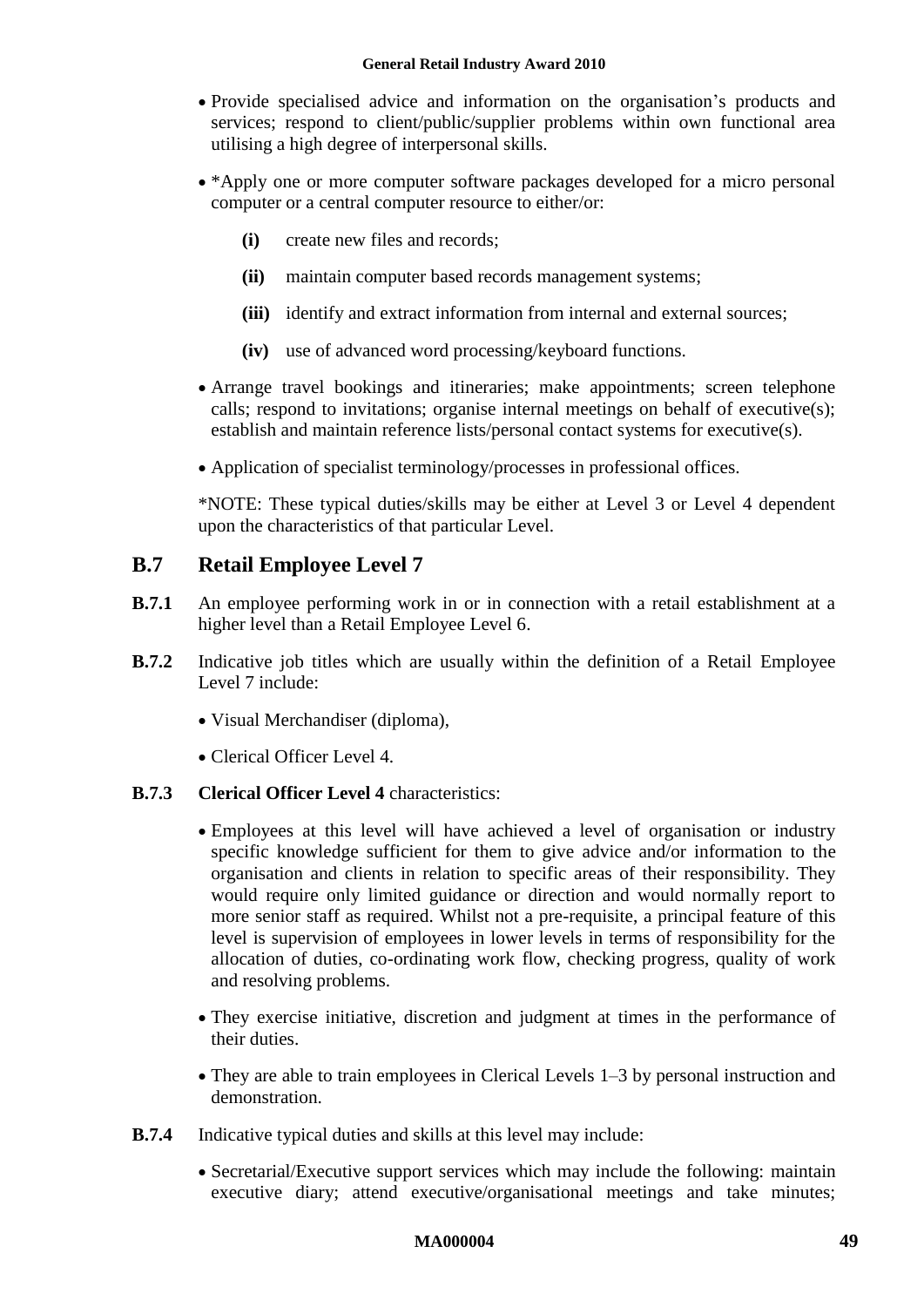establish and/or maintain current working and personal filing systems for executive; answer executive correspondence from verbal or handwritten instructions.

- Able to prepare financial/tax schedules, calculate costings and/or wage and salary requirements; complete personnel/payroll data for authorisation; reconciliation of accounts to balance.
- Advise on/provide information on one or more of the following:
	- **(i)** employment conditions
	- **(ii)** workers compensation procedures and regulations
	- **(iii)** superannuation entitlements, procedures and regulations
- \*Apply one or more computer software packages, developed for a micro personal computer or a central computer resource to either/or:
	- **(i)** create new files and records;
	- **(ii)** maintain computer based management systems;
	- **(iii)** identify and extract information from internal and external sources;
	- **(iv)** use of advanced word processing/keyboard functions.

\*NOTE: These typical duties/skills may be either at Level 3 or Level 4 dependent upon the characteristics of that particular Level.

### **B.8 Retail Employee Level 8**

- **B.8.1** An employee performing work in or in connection with a retail establishment at a higher level than a Retail Employee Level 7.
- **B.8.2** A person with a Diploma qualification.
- **B.8.3** Indicative job titles which are usually within the definition of a Retail Employee 8 include:

[B.8.3 varied by [PR992724](http://www.fwc.gov.au/awardsandorders/html/PR992724.htm) ppc 29Jan10]

- A Shop Manager of a shop with Departments/Sections, or
- Clerical Officer Level 5.
- **B.8.4 Clerical Officer Level 5** characteristics:
	- Employees at this level are subject to broad guidance or direction and would report to more senior staff as required.
	- Such employees will typically have worked or studied in a relevant field and will have achieved a standard of relevant and/or specialist knowledge and experience sufficient to enable them to advise on a range of activities and features and contribute, as required, to the determination of objectives, within the relevant field(s) of their expertise.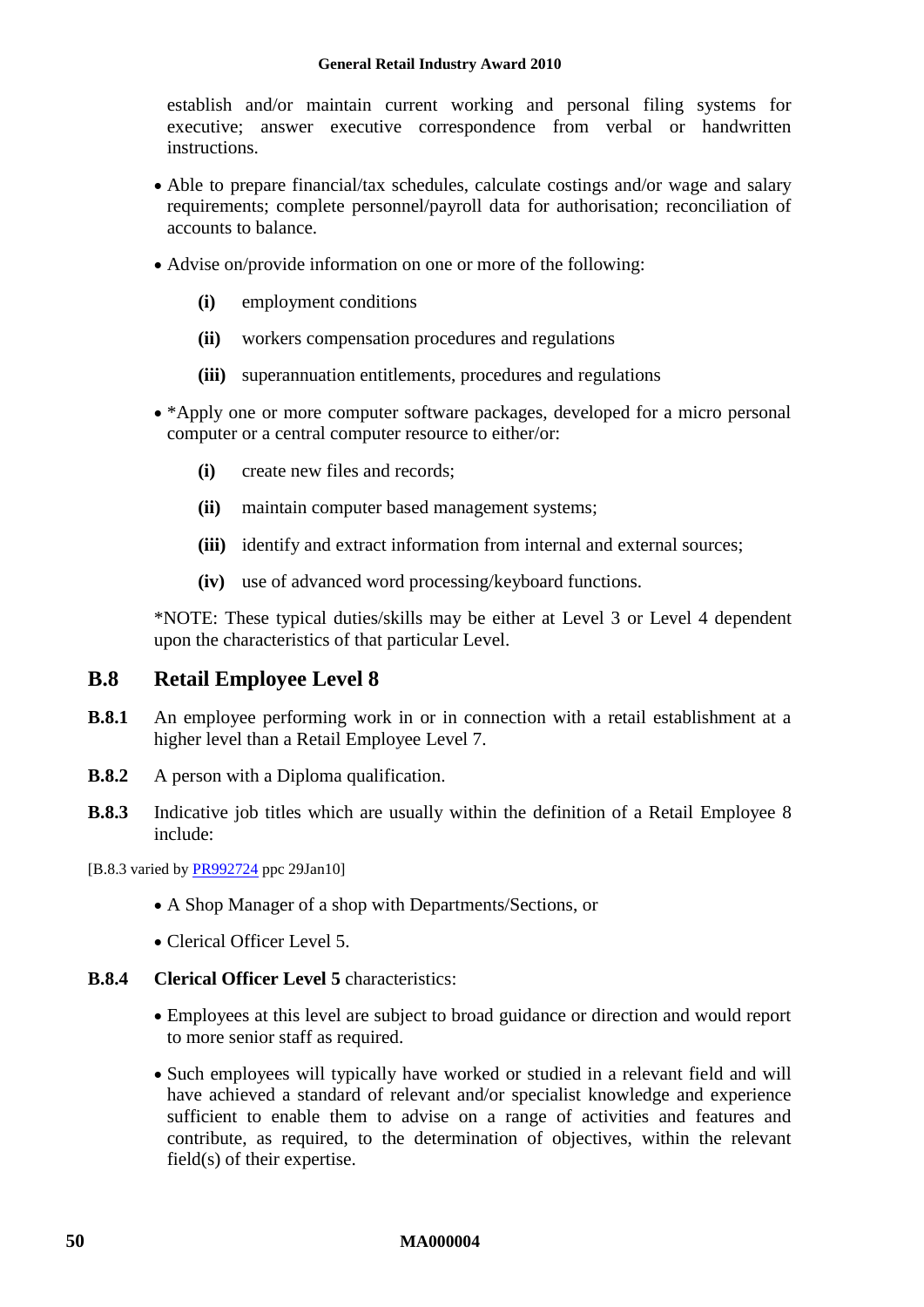#### **General Retail Industry Award 2010**

- They are responsible and accountable for their own work and may have delegated responsibility for the work under their control or supervision, in terms of, among other things, scheduling workloads, resolving operations problems, monitoring the quality of work produced as well as counselling staff for performance as well as work related matters.
- They would also be able to train and to supervise employees in lower levels by means of personal instruction and demonstration. They would also be able to assist in the delivery of training courses. They often exercise initiative, discretion and judgment in the performance of their duties.
- The possession of relevant post secondary qualifications may be appropriate but not essential.
- **B.8.5** Indicative typical duties and skills at this level may include:
	- Apply knowledge of organisation's objectives, performance, projected areas of growth, product trends and general industry conditions.
	- Application of computer software packages within either a micropersonal computer or a central computer resource including the integration of complex word processing/desktop publishing, text and data documents.
	- Provide reports for management in any or all of the following areas:
		- **(i)** account/financial
		- **(ii)** staffing
		- **(iii)** legislative requirements
		- **(iv)** other company activities.
	- Administer individual executive salary packages, travel expenses, allowances and company transport; administer salary and payroll requirements of the organisation.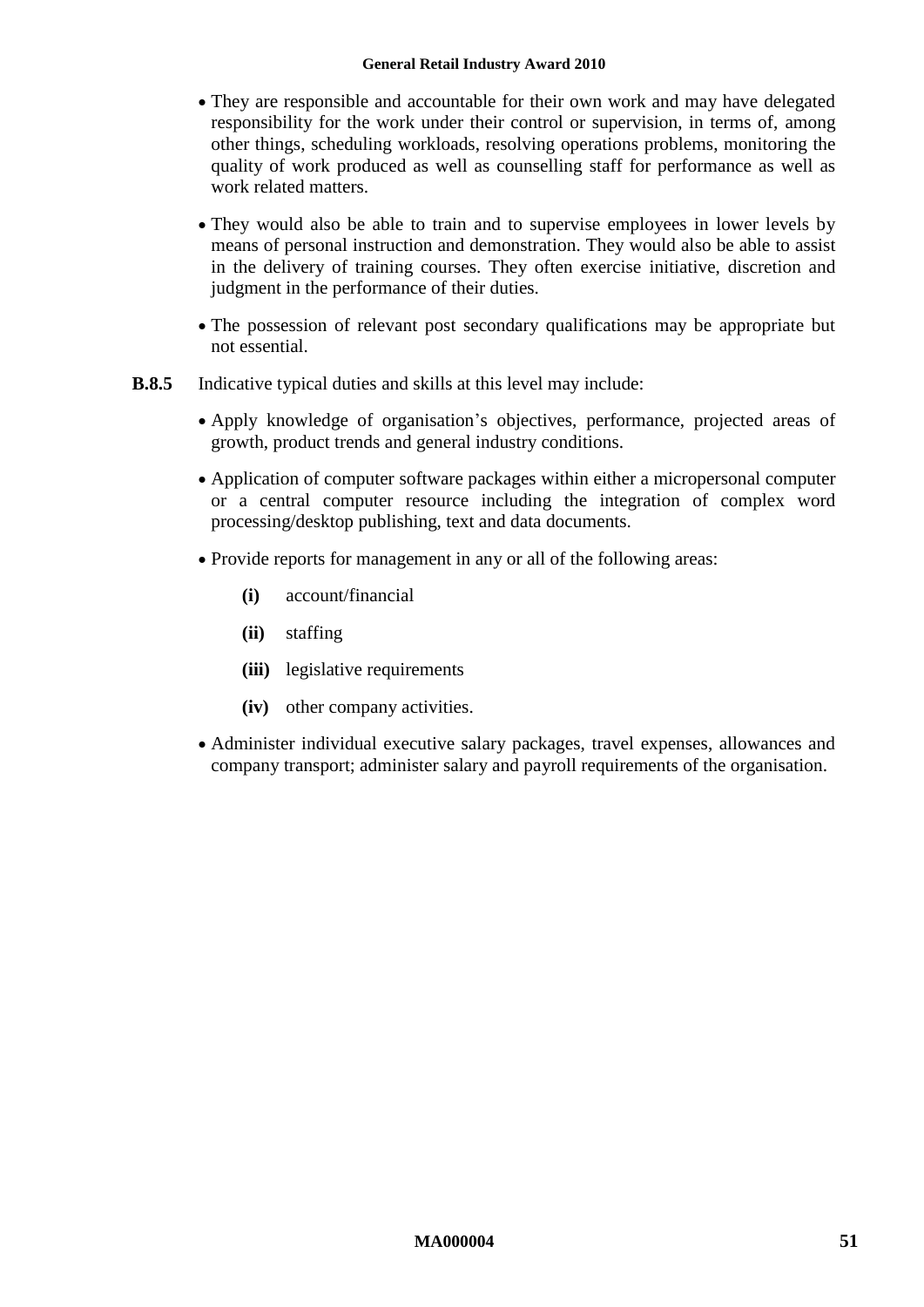### <span id="page-51-1"></span><span id="page-51-0"></span>**Schedule C—Supported Wage System**

[Varied by [PR988390;](http://www.fwc.gov.au/awardsandorders/html/PR988390.htm) Sched C substituted by [PR994449](http://www.fwc.gov.au/awardsandorders/html/PR994449.htm) ppc 01Jan10; varied by [PR994449,](http://www.fwc.gov.au/awardsandorders/html/PR994449.htm) [PR998748,](http://www.fwc.gov.au/awardsandorders/html/PR998748.htm) [PR510670,](http://www.fwc.gov.au/awardsandorders/html/PR510670.htm) [PR525068,](http://www.fwc.gov.au/awardsandorders/html/PR525068.htm) [PR537893,](http://www.fwc.gov.au/awardsandorders/html/PR537893.htm) [PR542124,](http://www.fwc.gov.au/awardsandorders/html/PR542124.htm) [PR551831,](http://www.fwc.gov.au/awardsandorders/html/PR551831.htm) [PR568050\]](http://www.fwc.gov.au/awardsandorders/html/PR568050.htm)

**C.1** This schedule defines the conditions which will apply to employees who because of the effects of a disability are eligible for a supported wage under the terms of this award.

[C.2 varied by  $PR568050$  ppc01Jul15]

**C.2** In this schedule:

**approved assessor** means a person accredited by the management unit established by the Commonwealth under the supported wage system to perform assessments of an individual's productive capacity within the supported wage system

**assessment instrument** means the tool provided for under the supported wage system that records the assessment of the productive capacity of the person to be employed under the supported wage system

**disability support pension** means the Commonwealth pension scheme to provide income security for persons with a disability as provided under the *Social Security Act 1991* (Cth), as amended from time to time, or any successor to that scheme

**relevant minimum wage** means the minimum wage prescribed in this award for the class of work for which an employee is engaged

**supported wage system** (SWS) means the Commonwealth Government system to promote employment for people who cannot work at full award wages because of a disability, as documented in the Supported Wage System Handbook. The Handbook is available from the following website: [www.jobaccess.gov.au](http://www.jobaccess.gov.au/)

**SWS wage assessment agreement** means the document in the form required by the Department of Social Services that records the employee's productive capacity and agreed wage rate

### **C.3 Eligibility criteria**

- **C.3.1** Employees covered by this schedule will be those who are unable to perform the range of duties to the competence level required within the class of work for which the employee is engaged under this award, because of the effects of a disability on their productive capacity and who meet the impairment criteria for receipt of a disability support pension.
- **C.3.2** This schedule does not apply to any existing employee who has a claim against the employer which is subject to the provisions of workers compensation legislation or any provision of this award relating to the rehabilitation of employees who are injured in the course of their employment.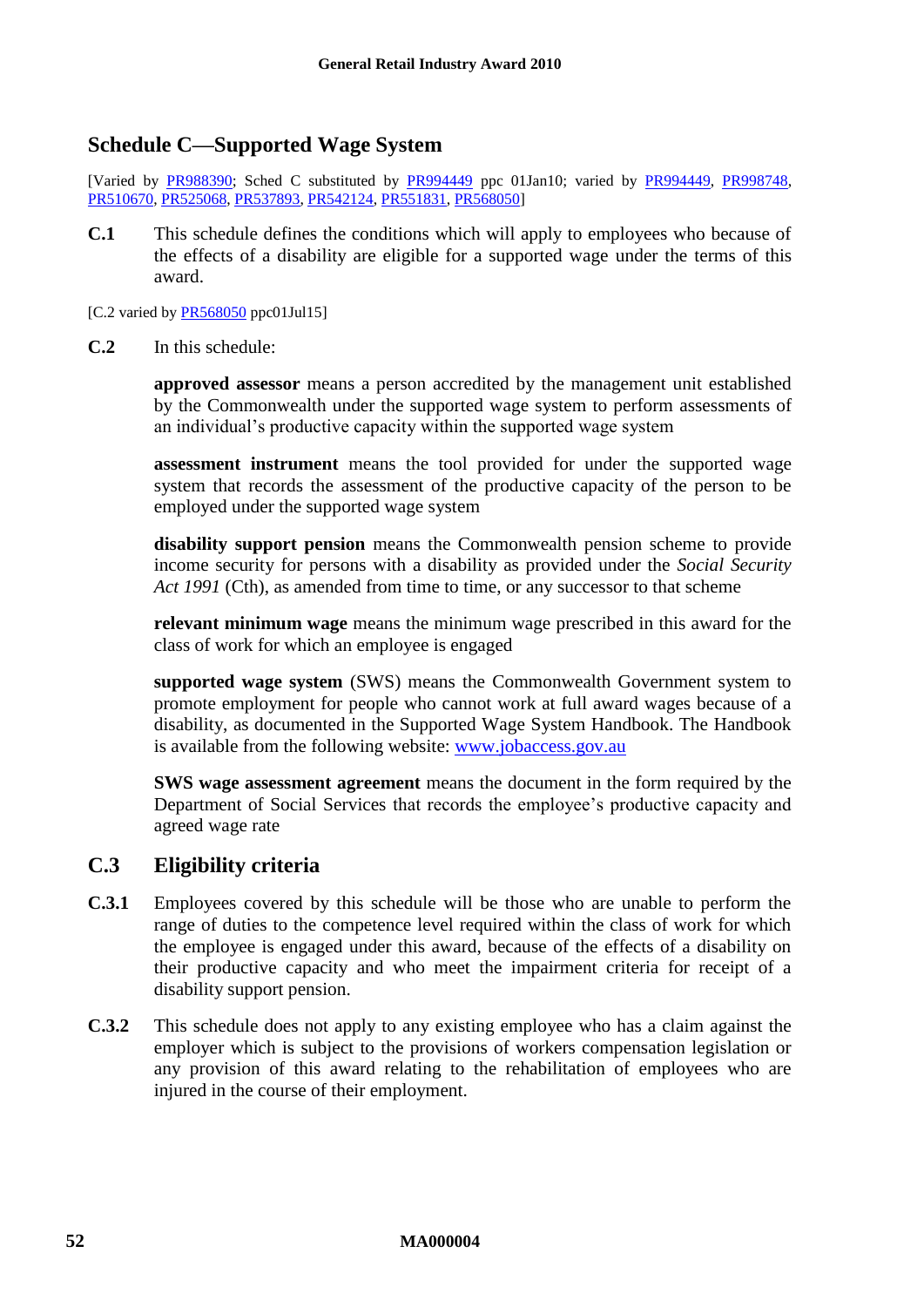### **C.4 Supported wage rates**

**C.4.1** Employees to whom this schedule applies will be paid the applicable percentage of the relevant minimum wage according to the following schedule:

| Assessed capacity (clause C.5) Relevant minimum wage |               |
|------------------------------------------------------|---------------|
| $\frac{0}{0}$                                        | $\frac{0}{0}$ |
| 10                                                   | 10            |
| 20                                                   | 20            |
| $30\,$                                               | 30            |
| 40                                                   | 40            |
| 50                                                   | 50            |
| 60                                                   | 60            |
| 70                                                   | 70            |
| 80                                                   | 80            |
| 90                                                   | 90            |

[C.4.2 varied b[y PR998748,](http://www.fwc.gov.au/awardsandorders/html/PR998748.htm) [PR510670,](http://www.fwc.gov.au/awardsandorders/html/PR510670.htm) [PR525068,](http://www.fwc.gov.au/awardsandorders/html/PR525068.htm) [PR537893,](http://www.fwc.gov.au/awardsandorders/html/PR537893.htm) [PR551831,](http://www.fwc.gov.au/awardsandorders/html/PR551831.htm) [PR568050](http://www.fwc.gov.au/awardsandorders/html/PR568050.htm) ppc 01Jul15]

- **C.4.2** Provided that the minimum amount payable must be not less than \$81 per week.
- **C.4.3** Where an employee's assessed capacity is 10%, they must receive a high degree of assistance and support.

### <span id="page-52-0"></span>**C.5 Assessment of capacity**

- **C.5.1** For the purpose of establishing the percentage of the relevant minimum wage, the productive capacity of the employee will be assessed in accordance with the Supported Wage System by an approved assessor, having consulted the employer and employee and, if the employee so desires, a union which the employee is eligible to join.
- **C.5.2** All assessments made under this schedule must be documented in an SWS wage assessment agreement, and retained by the employer as a time and wages record in accordance with the Act.

### **C.6 Lodgement of SWS wage assessment agreement**

[C.6.1 varied by  $PR542124$  ppc 04Dec13]

**C.6.1** All SWS wage assessment agreements under the conditions of this schedule, including the appropriate percentage of the relevant minimum wage to be paid to the employee, must be lodged by the employer with the Fair Work Commission.

[C.6.2 varied b[y PR542124](http://www.fwc.gov.au/awardsandorders/html/PR542124.htm) ppc 04Dec13]

**C.6.2** All SWS wage assessment agreements must be agreed and signed by the employee and employer parties to the assessment. Where a union which has an interest in the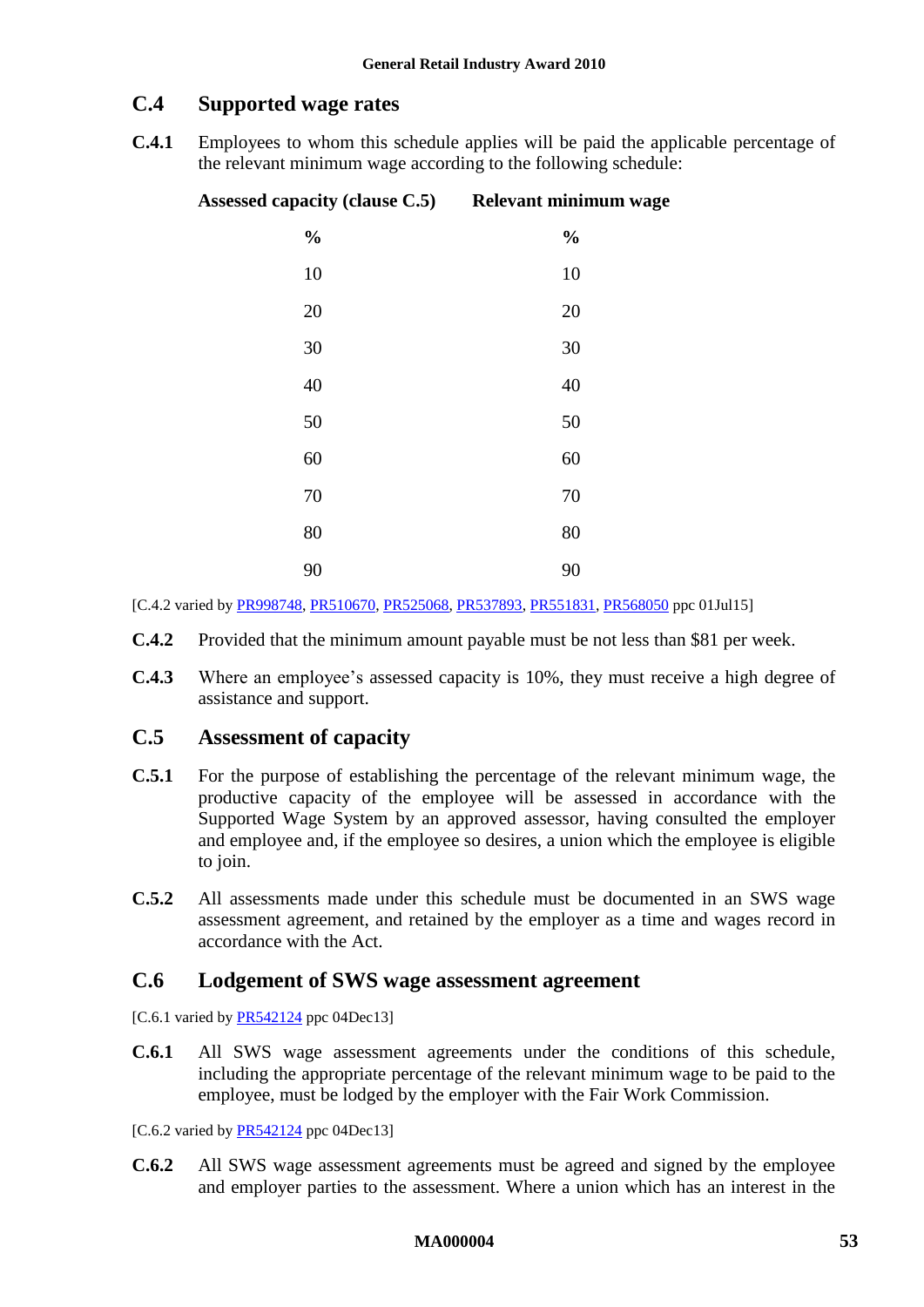award is not a party to the assessment, the assessment will be referred by the Fair Work Commission to the union by certified mail and the agreement will take effect unless an objection is notified to the Fair Work Commission within 10 working days.

### **C.7 Review of assessment**

The assessment of the applicable percentage should be subject to annual or more frequent review on the basis of a reasonable request for such a review. The process of review must be in accordance with the procedures for assessing capacity under the supported wage system.

### **C.8 Other terms and conditions of employment**

Where an assessment has been made, the applicable percentage will apply to the relevant minimum wage only. Employees covered by the provisions of this schedule will be entitled to the same terms and conditions of employment as other workers covered by this award on a pro rata basis.

## **C.9 Workplace adjustment**

An employer wishing to employ a person under the provisions of this schedule must take reasonable steps to make changes in the workplace to enhance the employee's capacity to do the job. Changes may involve re-design of job duties, working time arrangements and work organisation in consultation with other workers in the area.

### **C.10 Trial period**

- **C.10.1** In order for an adequate assessment of the employee's capacity to be made, an employer may employ a person under the provisions of this schedule for a trial period not exceeding 12 weeks, except that in some cases additional work adjustment time (not exceeding four weeks) may be needed.
- **C.10.2** During that trial period the assessment of capacity will be undertaken and the percentage of the relevant minimum wage for a continuing employment relationship will be determined.

[C.10.3 varied by [PR998748,](http://www.fwc.gov.au/awardsandorders/html/PR998748.htm) [PR510670,](http://www.fwc.gov.au/awardsandorders/html/PR510670.htm) [PR525068,](http://www.fwc.gov.au/awardsandorders/html/PR525068.htm) [PR537893,](http://www.fwc.gov.au/awardsandorders/html/PR537893.htm) [PR551831,](http://www.fwc.gov.au/awardsandorders/html/PR551831.htm) [PR568050](http://www.fwc.gov.au/awardsandorders/html/PR568050.htm) ppc 01Jul15]

- **C.10.3** The minimum amount payable to the employee during the trial period must be no less than \$81 per week.
- **C.10.4** Work trials should include induction or training as appropriate to the job being trialled.
- **C.10.5** Where the employer and employee wish to establish a continuing employment relationship following the completion of the trial period, a further contract of employment will be entered into based on the outcome of assessment under clause [C.5.](#page-52-0)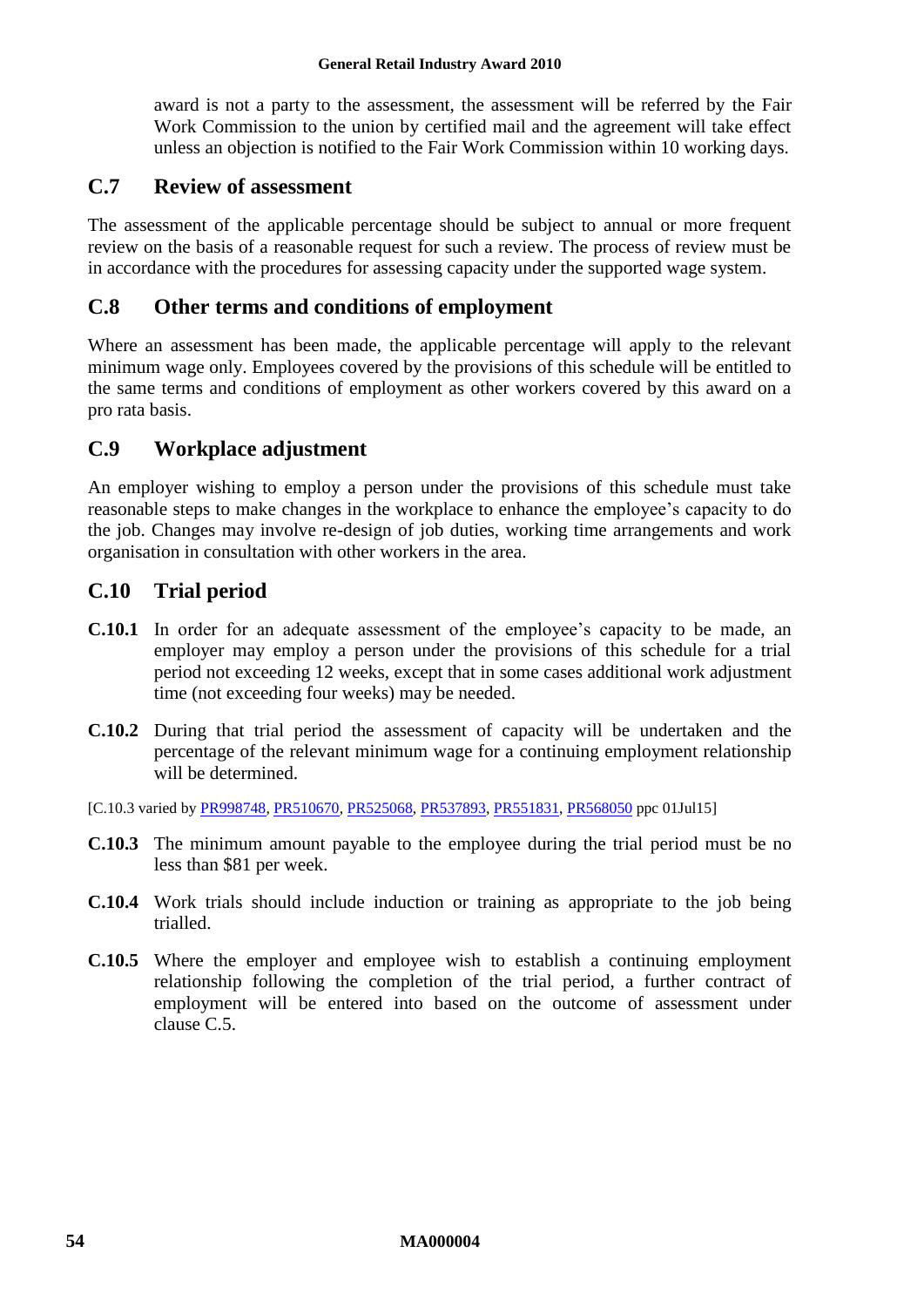### <span id="page-54-1"></span><span id="page-54-0"></span>**Schedule D—National Training Wage**

[Varied by [PR988390;](http://www.fwc.gov.au/awardsandorders/html/PR988390.htm) Sched D substituted by [PR994449](http://www.fwc.gov.au/awardsandorders/html/PR994449.htm) ppc 1Jan10; varied by [PR997881,](http://www.fwc.gov.au/awardsandorders/html/PR997881.htm) [PR509035,](http://www.fwc.gov.au/awardsandorders/html/PR509035.htm) [PR522866,](http://www.fwc.gov.au/awardsandorders/html/PR522866.htm) [PR536669,](http://www.fwc.gov.au/awardsandorders/html/PR536669.htm) [PR545787,](http://www.fwc.gov.au/awardsandorders/html/PR545787.htm) [PR551592,](https://www.fwc.gov.au/awardsandorders/html/PR551592.htm) [PR566669\]](https://www.fwc.gov.au/awardsandorders/html/PR566669.htm)

### **D.1 Title**

This is the *National Training Wage Schedule*.

### **D.2 Definitions**

In this schedule:

**adult trainee** is a trainee who would qualify for the highest minimum wage in Wage Level A, B or C if covered by that wage level

**approved training** means the training specified in the training contract

**Australian Qualifications Framework (AQF)** is a national framework for qualifications in post-compulsory education and training

**out of school** refers only to periods out of school beyond Year 10 as at the first of January in each year and is deemed to:

- **(a)** include any period of schooling beyond Year 10 which was not part of or did not contribute to a completed year of schooling;
- **(b)** include any period during which a trainee repeats in whole or part a year of schooling beyond Year 10; and
- **(c)** not include any period during a calendar year in which a year of schooling is completed

**relevant State or Territory training authority** means the bodies in the relevant State or Territory which exercise approval powers in relation to traineeships and register training contracts under the relevant State or Territory vocational education and training legislation

**relevant State or Territory vocational education and training legislation** means the following or any successor legislation:

Australian Capital Territory: *Training and Tertiary Education Act 2003*;

New South Wales: *Apprenticeship and Traineeship Act 2001*;

Northern Territory: *Northern Territory Employment and Training Act 1991*;

Queensland: *Vocational Education, Training and Employment Act 2000*;

South Australia: *Training and Skills Development Act 2008*;

Tasmania: *Vocational Education and Training Act 1994*;

Victoria: *Education and Training Reform Act 2006*; or

Western Australia: *Vocational Education and Training Act 1996*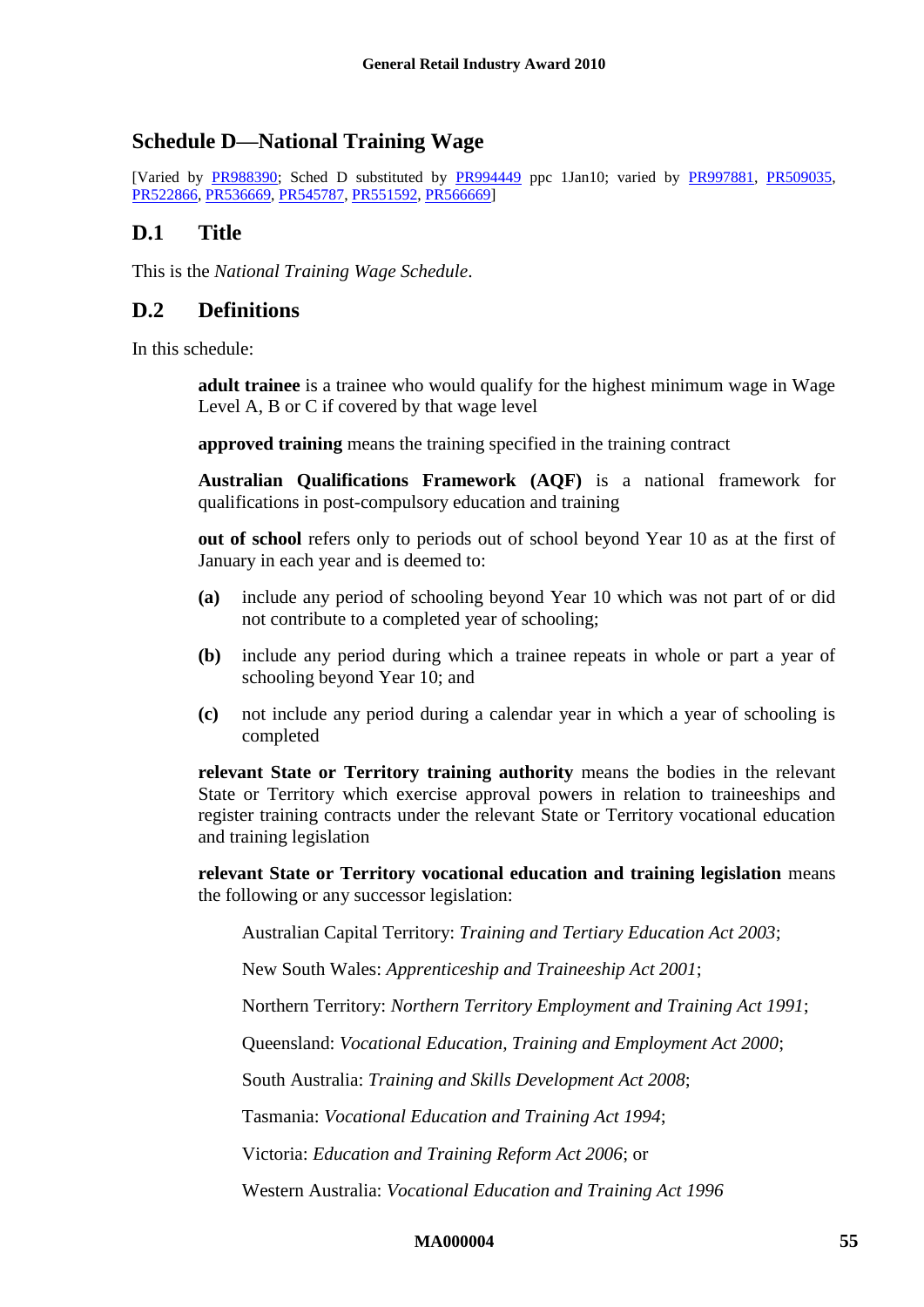**trainee** is an employee undertaking a traineeship under a training contract

**traineeship** means a system of training which has been approved by the relevant State or Territory training authority, which meets the requirements of a training package developed by the relevant Industry Skills Council and endorsed by the National Quality Council, and which leads to an AQF certificate level qualification

**training contract** means an agreement for a traineeship made between an employer and an employee which is registered with the relevant State or Territory training authority

**training package** means the competency standards and associated assessment guidelines for an AQF certificate level qualification which have been endorsed for an industry or enterprise by the National Quality Council and placed on the National Training Information Service with the approval of the Commonwealth, State and Territory Ministers responsible for vocational education and training, and includes any relevant replacement training package

**year 10** includes any year before Year 10

### **D.3 Coverage**

- **D.3.1** Subject to clauses [D.3.2](#page-55-0) to [D.3.6](#page-55-1) of this schedule, this schedule applies in respect of an employee covered by this award who is undertaking a traineeship whose training package and AQF certificate level is allocated to a wage level by Appendix D1 to this schedule or by clause [D.5.4](#page-60-0) of this schedule.
- <span id="page-55-0"></span>**D.3.2** This schedule only applies to AQF Certificate Level IV traineeships for which a relevant AQF Certificate Level III traineeship is listed in Appendix D1 to this schedule.
- **D.3.3** This schedule does not apply to the apprenticeship system or to any training program which applies to the same occupation and achieves essentially the same training outcome as an existing apprenticeship in an award as at 25 June 1997.
- **D.3.4** This schedule does not apply to qualifications not identified in training packages or to qualifications in training packages which are not identified as appropriate for a traineeship.
- <span id="page-55-2"></span>**D.3.5** Where the terms and conditions of this schedule conflict with other terms and conditions of this award dealing with traineeships, the other terms and conditions of this award prevail.
- <span id="page-55-1"></span>**D.3.6** At the conclusion of the traineeship, this schedule ceases to apply to the employee.

### **D.4 Types of Traineeship**

The following types of traineeship are available under this schedule:

- **D.4.1** a full-time traineeship based on 38 ordinary hours per week, with 20% of ordinary hours being approved training; and
- **D.4.2** a part-time traineeship based on less than 38 ordinary hours per week, with 20% of ordinary hours being approved training solely on-the-job or partly on-the-job and partly off-the-job, or where training is fully off-the-job.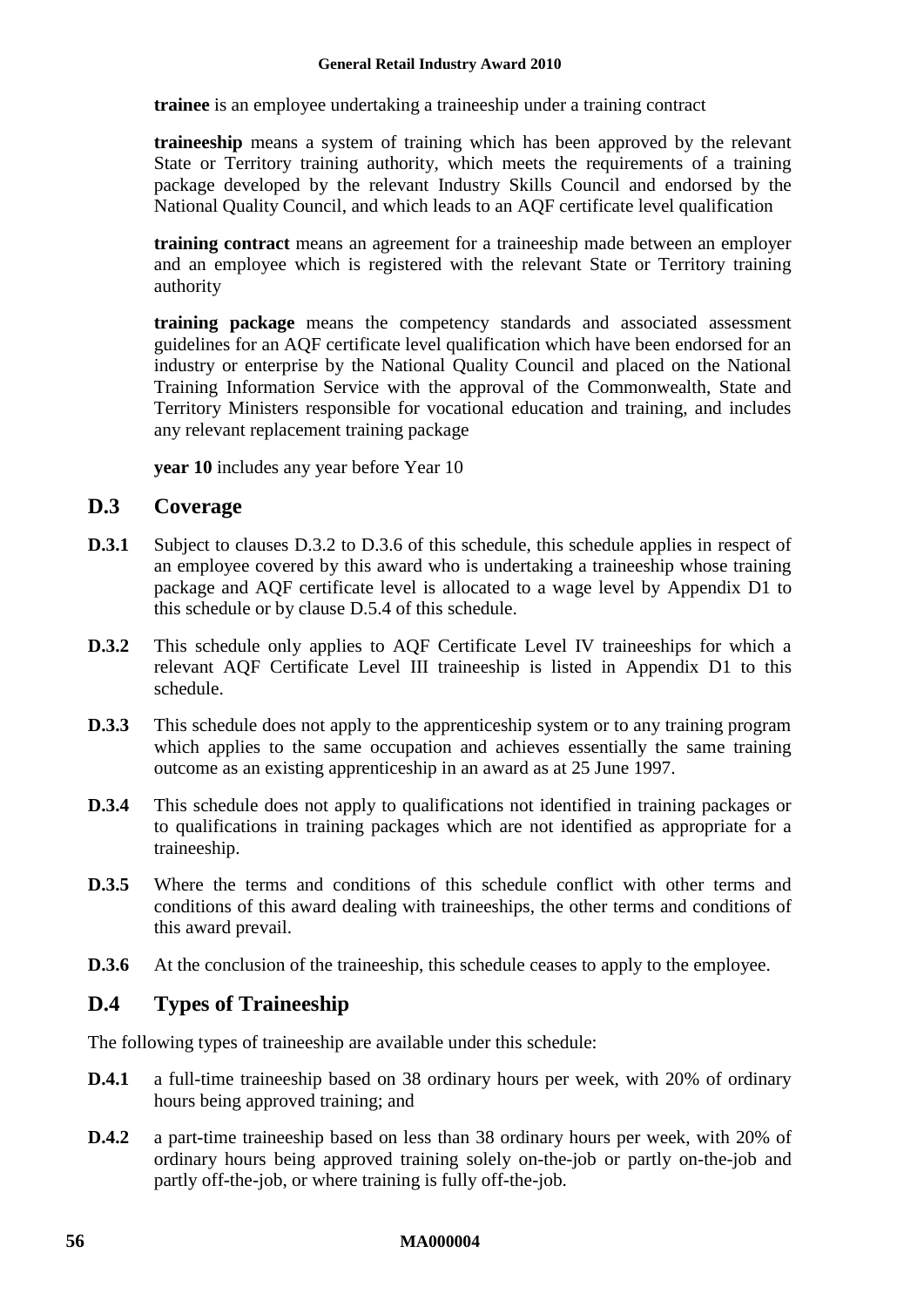### **D.5 Minimum Wages**

[D.5 substituted by [PR997881,](http://www.fwc.gov.au/awardsandorders/html/PR997881.htm) [PR509035,](http://www.fwc.gov.au/awardsandorders/html/PR509035.htm) [PR522866,](http://www.fwc.gov.au/awardsandorders/html/PR522866.htm) [PR536669,](http://www.fwc.gov.au/awardsandorders/html/PR536669.htm) [PR551592,](https://www.fwc.gov.au/awardsandorders/html/PR551592.htm) [PR566669](https://www.fwc.gov.au/awardsandorders/html/PR566669.htm) ppc 01Jul15]

#### **D.5.1 Minimum wages for full-time traineeships**

### **(a) Wage Level A**

Subject to clause [D.5.3](#page-60-1) of this schedule, the minimum wages for a trainee undertaking a full-time AQF Certificate Level I–III traineeship whose training package and AQF certificate levels are allocated to Wage Level A by Appendix D1 are:

|                                    | <b>Highest year of schooling completed</b> |          |          |  |
|------------------------------------|--------------------------------------------|----------|----------|--|
|                                    | Year 10                                    | Year 11  | Year 12  |  |
|                                    | per week                                   | per week | per week |  |
|                                    | \$                                         | \$       | \$       |  |
| School leaver                      | 295.10                                     | 325.00   | 387.20   |  |
| Plus 1 year out of school          | 325.00                                     | 387.20   | 450.60   |  |
| Plus 2 years out of school         | 387.20                                     | 450.60   | 524.40   |  |
| Plus 3 years out of school         | 450.60                                     | 524.40   | 600.40   |  |
| Plus 4 years out of school         | 524.40                                     | 600.40   |          |  |
| Plus 5 or more years out of school | 600.40                                     |          |          |  |

#### **(b) Wage Level B**

Subject to clause [D.5.3](#page-60-1) of this schedule, the minimum wages for a trainee undertaking a full-time AQF Certificate Level I–III traineeship whose training package and AQF certificate levels are allocated to Wage Level B by Appendix D<sub>1</sub> are:

|                                    | <b>Highest year of schooling completed</b> |          |          |  |
|------------------------------------|--------------------------------------------|----------|----------|--|
|                                    | <b>Year 10</b>                             | Year 11  | Year 12  |  |
|                                    | per week                                   | Per week | per week |  |
|                                    | \$                                         | \$       | \$       |  |
| School leaver                      | 295.10                                     | 325.00   | 376.80   |  |
| Plus 1 year out of school          | 325.00                                     | 376.80   | 433.40   |  |
| Plus 2 years out of school         | 376.80                                     | 433.40   | 508.20   |  |
| Plus 3 years out of school         | 433.40                                     | 508.20   | 579.70   |  |
| Plus 4 years out of school         | 508.20                                     | 579.70   |          |  |
| Plus 5 or more years out of school | 579.70                                     |          |          |  |

#### **(c) Wage Level C**

Subject to clause [D.5.3](#page-60-1) of this schedule, the minimum wages for a trainee undertaking a full-time AQF Certificate Level I–III traineeship whose training package and AQF certificate levels are allocated to Wage Level C by Appendix D<sub>1</sub> are: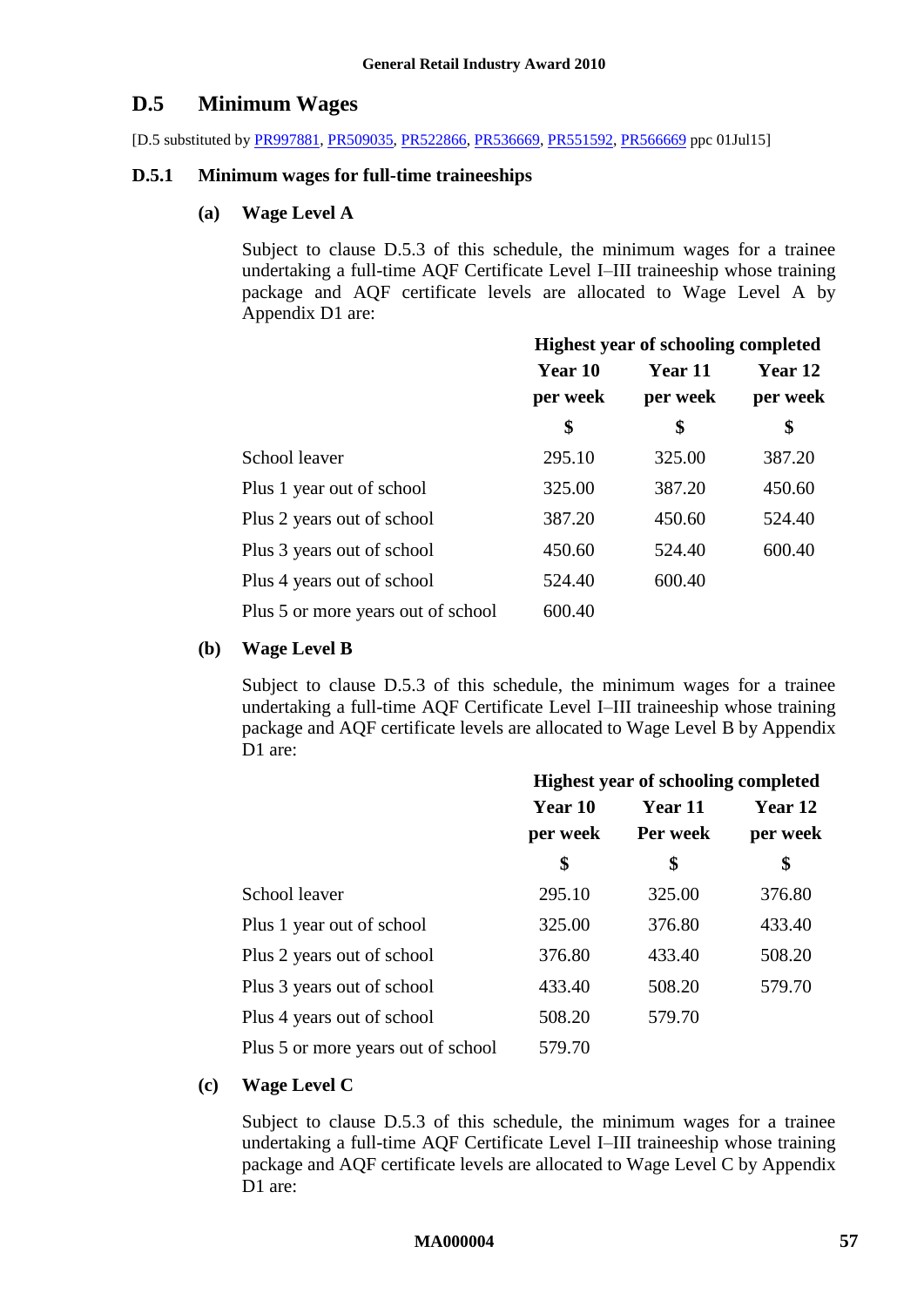|                                    | <b>Highest year of schooling completed</b> |          |          |  |
|------------------------------------|--------------------------------------------|----------|----------|--|
|                                    | Year 10                                    | Year 11  | Year 12  |  |
|                                    | per week                                   | per week | per week |  |
|                                    | \$                                         | \$       | \$       |  |
| School leaver                      | 295.10                                     | 325.00   | 376.80   |  |
| Plus 1 year out of school          | 325.00                                     | 376.80   | 424.10   |  |
| Plus 2 years out of school         | 376.80                                     | 424.10   | 473.80   |  |
| Plus 3 years out of school         | 424.10                                     | 473.80   | 527.90   |  |
| Plus 4 years out of school         | 473.80                                     | 527.90   |          |  |
| Plus 5 or more years out of school | 527.90                                     |          |          |  |

#### **(d) AQF Certificate Level IV traineeships**

- **(i)** Subject to clause [D.5.3](#page-60-1) of this schedule, the minimum wages for a trainee undertaking a full-time AQF Certificate Level IV traineeship are the minimum wages for the relevant full-time AQF Certificate Level III traineeship with the addition of 3.8% to those minimum wages.
- **(ii)** Subject to clause [D.5.3](#page-60-1) of this schedule, the minimum wages for an adult trainee undertaking a full-time AQF Certificate Level IV traineeship are as follows, provided that the relevant wage level is that for the relevant AQF Certificate Level III traineeship:

| <b>Wage level</b> | First year of<br>traineeship | <b>Second and</b><br>subsequent years of<br>traineeship |
|-------------------|------------------------------|---------------------------------------------------------|
|                   | per week                     | per week                                                |
|                   | \$                           | \$                                                      |
| Wage Level A      | 623.50                       | 647.70                                                  |
| Wage Level B      | 601.60                       | 624.70                                                  |
| Wage Level C      | 547.50                       | 568.20                                                  |

#### <span id="page-57-0"></span>**D.5.2 Minimum wages for part-time traineeships**

#### **(a) Wage Level A**

Subject to clauses [D.5.2\(f\)](#page-59-0) and [D.5.3](#page-60-1) of this schedule, the minimum wages for a trainee undertaking a part-time AQF Certificate Level I–III traineeship whose training package and AQF certificate levels are allocated to Wage Level A by Appendix D1 are:

|                           | <b>Highest year of schooling completed</b> |          |          |
|---------------------------|--------------------------------------------|----------|----------|
|                           | Year 10                                    | Year 11  | Year 12  |
|                           | per hour                                   | per hour | per hour |
|                           | \$                                         |          | \$       |
| School leaver             | 9.71                                       | 10.70    | 12.74    |
| Plus 1 year out of school | 10.70                                      | 12.74    | 14.83    |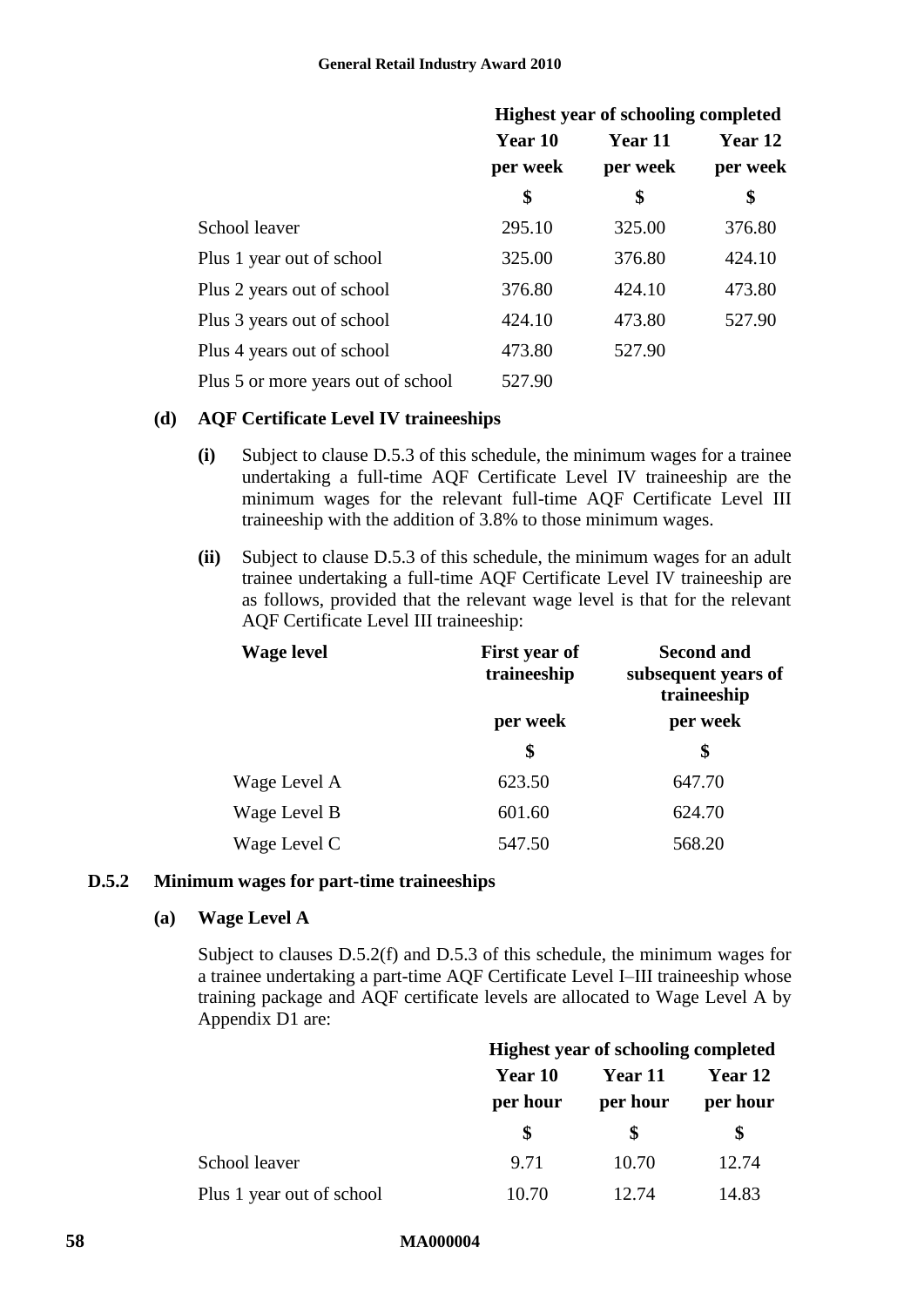|                                    | <b>Highest year of schooling completed</b> |                |          |
|------------------------------------|--------------------------------------------|----------------|----------|
|                                    | Year 10                                    | <b>Year 11</b> | Year 12  |
|                                    | per hour                                   | per hour       | per hour |
|                                    | \$                                         | \$             | \$       |
| Plus 2 years out of school         | 12.74                                      | 14.83          | 17.25    |
| Plus 3 years out of school         | 14.83                                      | 17.25          | 19.74    |
| Plus 4 years out of school         | 17.25                                      | 19.74          |          |
| Plus 5 or more years out of school | 19.74                                      |                |          |

#### **(b) Wage Level B**

Subject to clauses [D.5.2\(f\)](#page-59-0) and [D.5.3](#page-60-1) of this schedule, the minimum wages for a trainee undertaking a part-time AQF Certificate Level I–III traineeship whose training package and AQF certificate levels are allocated to Wage Level B by Appendix D1 are:

|                                    | <b>Highest year of schooling completed</b> |                |          |
|------------------------------------|--------------------------------------------|----------------|----------|
|                                    | <b>Year 10</b>                             | <b>Year 11</b> | Year 12  |
|                                    | per hour                                   | per hour       | per hour |
|                                    | \$                                         | \$             | \$       |
| School leaver                      | 9.71                                       | 10.70          | 12.40    |
| Plus 1 year out of school          | 10.70                                      | 12.40          | 14.26    |
| Plus 2 years out of school         | 12.40                                      | 14.26          | 16.73    |
| Plus 3 years out of school         | 14.26                                      | 16.73          | 19.08    |
| Plus 4 years out of school         | 16.73                                      | 19.08          |          |
| Plus 5 or more years out of school | 19.08                                      |                |          |

#### **(c) Wage Level C**

Subject to clauses [D.5.2\(f\)](#page-59-0) and [D.5.3](#page-60-1) of this schedule, the minimum wages for a trainee undertaking a part-time AQF Certificate Level I–III traineeship whose training package and AQF certificate levels are allocated to Wage Level C by Appendix D1 are:

|                                    | <b>Highest year of schooling completed</b> |          |                |
|------------------------------------|--------------------------------------------|----------|----------------|
|                                    | Year 10                                    | Year 11  | <b>Year 12</b> |
|                                    | per hour                                   | per hour | per hour       |
|                                    | \$                                         | \$       | \$             |
| School leaver                      | 9.71                                       | 10.70    | 12.40          |
| Plus 1 year out of school          | 10.70                                      | 12.40    | 13.95          |
| Plus 2 years out of school         | 12.40                                      | 13.95    | 15.58          |
| Plus 3 years out of school         | 13.95                                      | 15.58    | 17.36          |
| Plus 4 years out of school         | 15.58                                      | 17.36    |                |
| Plus 5 or more years out of school | 17.36                                      |          |                |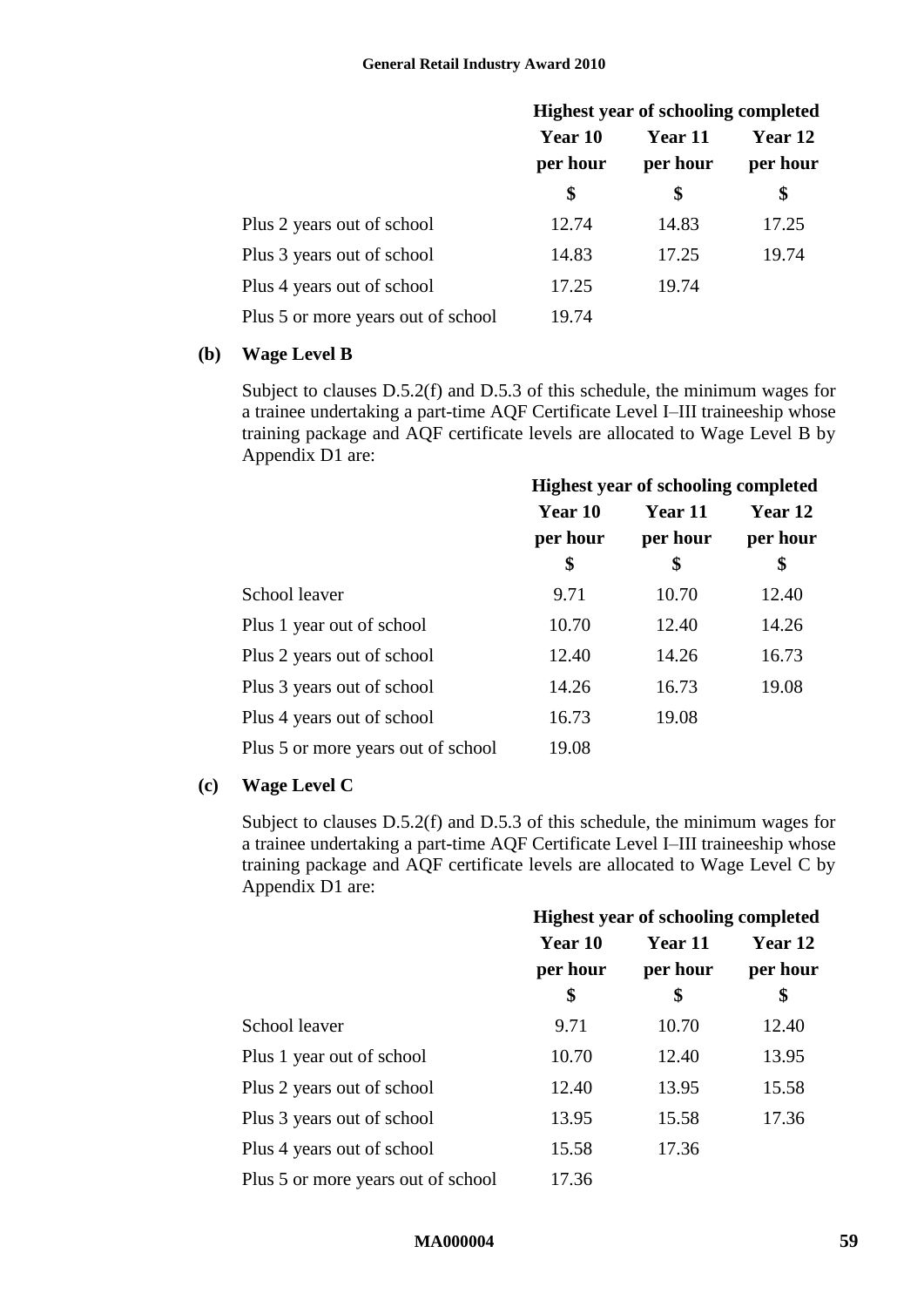#### **(d) School-based traineeships**

Subject to clauses [D.5.2\(f\)](#page-59-0) and [D.5.3](#page-60-1) of this schedule, the minimum wages for a trainee undertaking a school-based AQF Certificate Level I–III traineeship whose training package and AQF certificate levels are allocated to Wage Levels A, B or C by Appendix D1 are as follows when the trainee works ordinary hours:

| <b>Year of schooling</b> |          |  |
|--------------------------|----------|--|
| <b>Year 11 or lower</b>  | Year 12  |  |
| per hour                 | per hour |  |
| \$                       | \$       |  |
| 9.71                     | 10.70    |  |

#### <span id="page-59-1"></span>**(e) AQF Certificate Level IV traineeships**

- **(i)** Subject to clauses [D.5.2\(f\)](#page-59-0) and [D.5.3](#page-60-1) of this schedule, the minimum wages for a trainee undertaking a part-time AQF Certificate Level IV traineeship are the minimum wages for the relevant part-time AQF Certificate Level III traineeship with the addition of 3.8% to those minimum wages.
- **(ii)** Subject to clauses [D.5.2\(f\)](#page-59-0) and [D.5.3](#page-60-1) of this schedule, the minimum wages for an adult trainee undertaking a part-time AQF Certificate Level IV traineeship are as follows, provided that the relevant wage level is that for the relevant AQF Certificate Level III traineeship:

| <b>Wage level</b> | <b>First year of</b><br>traineeship | <b>Second and</b><br>subsequent years<br>of traineeship |
|-------------------|-------------------------------------|---------------------------------------------------------|
|                   | per hour<br>\$                      | per hour<br>\$                                          |
| Wage Level A      | 20.51                               | 21.31                                                   |
| Wage Level B      | 19.77                               | 20.54                                                   |
| Wage Level C      | 18.01                               | 18.70                                                   |

#### <span id="page-59-0"></span>**(f) Calculating the actual minimum wage**

- **(i)** Where the full-time ordinary hours of work are not 38 or an average of 38 per week, the appropriate hourly minimum wage is obtained by multiplying the relevant minimum wage in clauses  $D.5.2(a)$ [–\(e\)](#page-59-1) of this schedule by 38 and then dividing the figure obtained by the full-time ordinary hours of work per week.
- <span id="page-59-2"></span>**(ii)** Where the approved training for a part-time traineeship is provided fully off-the-job by a registered training organisation, for example at school or at TAFE, the relevant minimum wage in clauses  $D.5.2(a)$ [–\(e\)](#page-59-1) of this schedule applies to each ordinary hour worked by the trainee.
- **(iii)** Where the approved training for a part-time traineeship is undertaken solely on-the-job or partly on-the-job and partly off-the-job, the relevant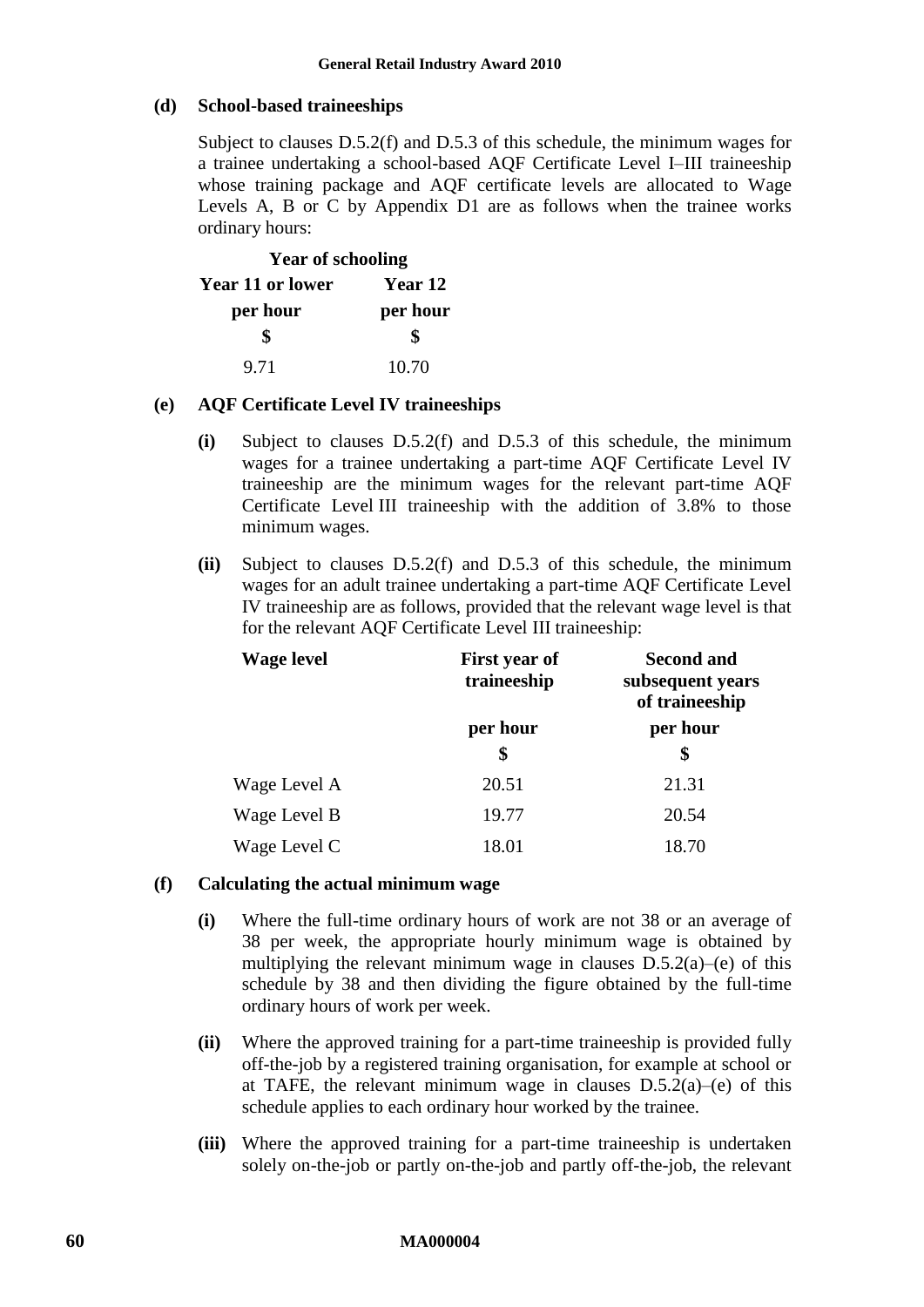minimum wage in clauses  $D.5.2(a)$ [–\(e\)](#page-59-1) of this schedule minus 20% applies to each ordinary hour worked by the trainee.

#### <span id="page-60-1"></span>**D.5.3 Other minimum wage provisions**

- **(a)** An employee who was employed by an employer immediately prior to becoming a trainee with that employer must not suffer a reduction in their minimum wage per week or per hour by virtue of becoming a trainee. Casual loadings will be disregarded when determining whether the employee has suffered a reduction in their minimum wage.
- **(b)** If a qualification is converted from an AQF Certificate Level II to an AQF Certificate Level III traineeship, or from an AQF Certificate Level III to an AQF Certificate Level IV traineeship, then the trainee must be paid the next highest minimum wage provided in this schedule, where a higher minimum wage is provided for the new AQF certificate level.

### <span id="page-60-0"></span>**D.5.4 Default wage rate**

The minimum wage for a trainee undertaking an AQF Certificate Level I–III traineeship whose training package and AQF certificate level are not allocated to a wage level by Appendix D1 is the relevant minimum wage under this schedule for a trainee undertaking an AQF Certificate to Level I–III traineeship whose training package and AQF certificate level are allocated to Wage Level B.

### **D.6 Employment conditions**

- **D.6.1** A trainee undertaking a school-based traineeship may, with the agreement of the trainee, be paid an additional loading of 25% on all ordinary hours worked instead of paid annual leave, paid personal/carer's leave and paid absence on public holidays, provided that where the trainee works on a public holiday then the public holiday provisions of this award apply.
- **D.6.2** A trainee is entitled to be released from work without loss of continuity of employment and to payment of the appropriate wages to attend any training and assessment specified in, or associated with, the training contract.
- **D.6.3** Time spent by a trainee, other than a trainee undertaking a school-based traineeship, in attending any training and assessment specified in, or associated with, the training contract is to be regarded as time worked for the employer for the purposes of calculating the trainee's wages and determining the trainee's employment conditions.

[Note inserted by [PR545787](http://www.fwc.gov.au/awardsandorders/html/PR545787.htm) ppc 01Jan14]

Note: The time to be included for the purpose of calculating the wages for part-time trainees whose approved training is fully off-the-job is determined by clause [D.5.2\(f\)\(ii\)](#page-59-2) and not by this clause.

**D.6.4** Subject to clause [D.3.5](#page-55-2) of this schedule, all other terms and conditions of this award apply to a trainee unless specifically varied by this schedule.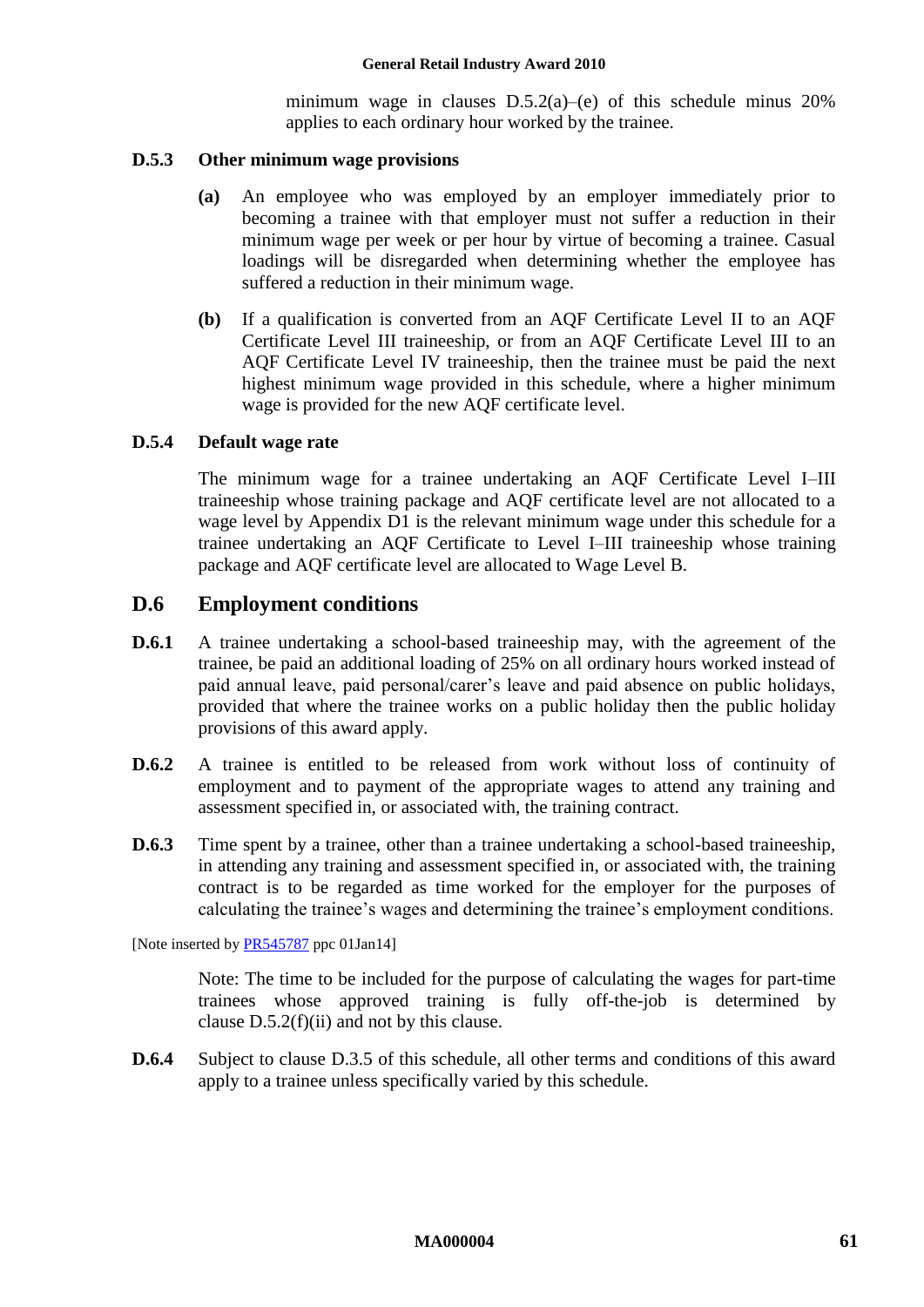# <span id="page-61-0"></span>**Appendix D1: Allocation of Traineeships to Wage Levels**

The wage levels applying to training packages and their AQF certificate levels are:

| D1.1 | <b>Wage Level A</b>                                                       |                                                 |
|------|---------------------------------------------------------------------------|-------------------------------------------------|
|      | <b>Training package</b>                                                   | <b>AQF</b> certificate level                    |
|      | Aeroskills                                                                | $\mathbf{I}$                                    |
|      | Aviation                                                                  | I                                               |
|      |                                                                           | $\mathbf{I}$<br>Ш                               |
|      | <b>Beauty</b>                                                             | III                                             |
|      | <b>Business Services</b>                                                  | I                                               |
|      |                                                                           | $\mathbf{I}$<br>III                             |
|      | Chemical, Hydrocarbons and Refining                                       | $\mathbf I$                                     |
|      |                                                                           | $\mathbf{I}$                                    |
|      |                                                                           | III                                             |
|      | Civil Construction                                                        | III                                             |
|      | <b>Coal Training Package</b>                                              | $\mathbf{I}$<br>III                             |
|      | <b>Community Services</b>                                                 | $\mathbf{I}$                                    |
|      |                                                                           | III                                             |
|      | <b>Construction, Plumbing and Services</b>                                | $\mathbf I$                                     |
|      | <b>Integrated Framework</b>                                               | $\mathbf{I}$<br>III                             |
|      | <b>Correctional Services</b>                                              | $\mathbf{I}$                                    |
|      |                                                                           | III                                             |
|      | Drilling                                                                  | $\mathbf{I}$<br>III                             |
|      |                                                                           | $\mathbf{I}$                                    |
|      | Electricity Supply Industry—Generation<br><b>Sector</b>                   | III (in Western Australia only)                 |
|      | Electricity Supply Industry—Transmission,<br>Distribution and Rail Sector | $\mathbf{I}$                                    |
|      | Electrotechnology                                                         | $\mathbf I$                                     |
|      |                                                                           | $\mathbf{I}$<br>III (in Western Australia only) |
|      | <b>Financial Services</b>                                                 | $\bf{I}$                                        |
|      |                                                                           | $\mathbf{I}$<br>III                             |
|      |                                                                           | III                                             |
|      | Floristry                                                                 |                                                 |
|      | Food Processing Industry                                                  | Ш                                               |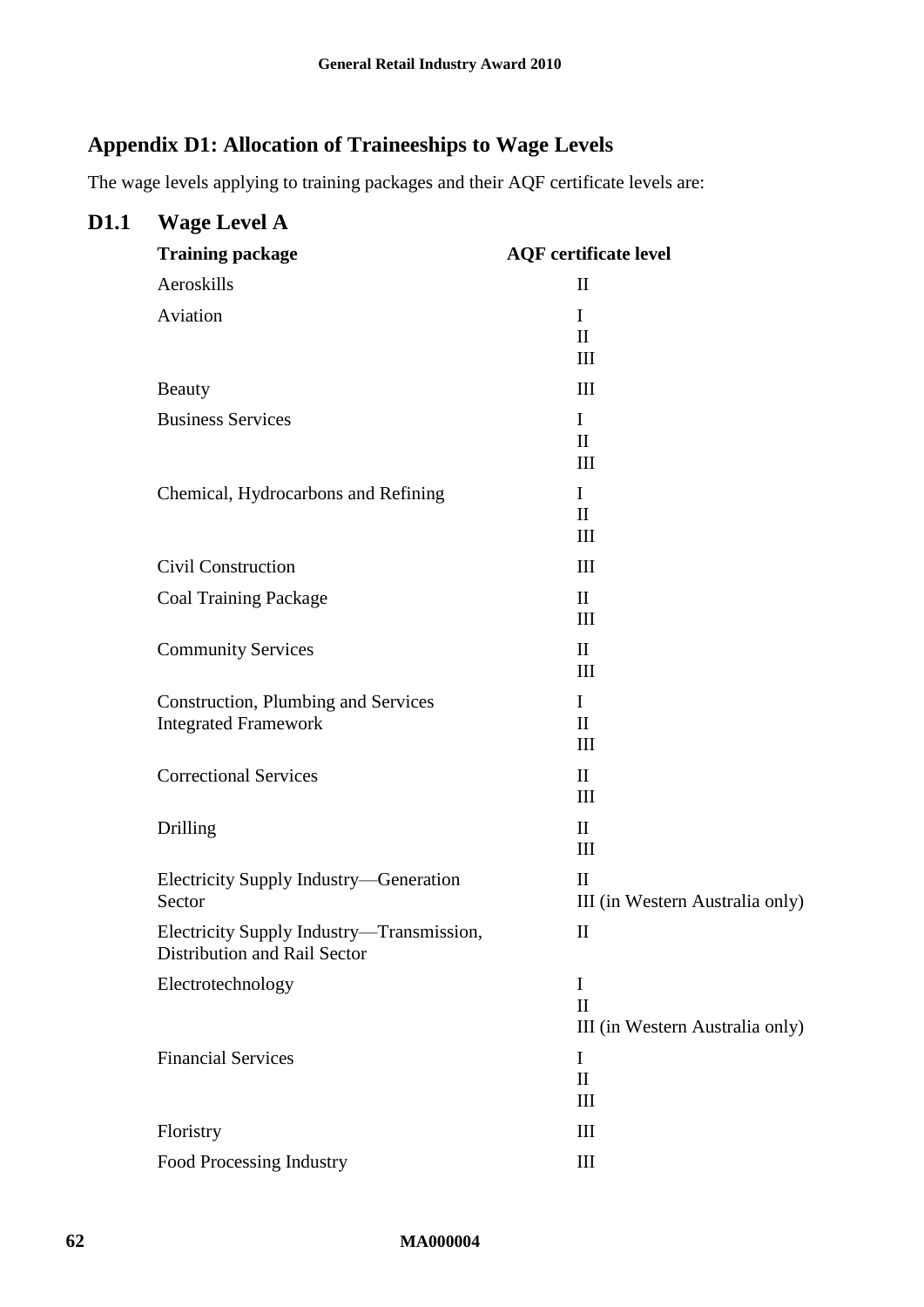| <b>Training package</b>                                          | <b>AQF</b> certificate level |
|------------------------------------------------------------------|------------------------------|
| Gas Industry                                                     | Ш                            |
| <b>Information and Communications</b><br>Technology              | I<br>$\mathbf{I}$            |
| <b>Laboratory Operations</b>                                     | Ш<br>$\mathbf{I}$<br>Ш       |
| Local Government (other than Operational<br>Works Cert I and II) | I<br>$\mathbf{I}$<br>III     |
| <b>Manufactured Mineral Products</b>                             | III                          |
| Manufacturing                                                    | I<br>$\mathbf{I}$<br>Ш       |
| Maritime                                                         | I<br>$\mathbf{I}$<br>Ш       |
| Metal and Engineering (Technical)                                | $\mathbf{I}$<br>III          |
| <b>Metalliferous Mining</b>                                      | $\mathbf{I}$<br>Ш            |
| Museum, Library and Library/Information<br>Services              | $\mathbf{I}$<br>III          |
| Plastics, Rubber and Cablemaking                                 | III                          |
| <b>Public Safety</b>                                             | Ш                            |
| <b>Public Sector</b>                                             | $\mathbf{I}$<br>Ш            |
| Pulp and Paper Manufacturing Industries                          | Ш                            |
| Retail Services (including wholesale and<br>Community pharmacy)  | Ш                            |
| Telecommunications                                               | $\mathbf{I}$<br>Ш            |
| Textiles, Clothing and Footwear                                  | Ш                            |
| Tourism, Hospitality and Events                                  | T<br>$\mathbf{I}$<br>Ш       |
| Training and Assessment                                          | Ш                            |
| <b>Transport and Distribution</b>                                | Ш                            |
| Water Industry (Utilities)                                       | III                          |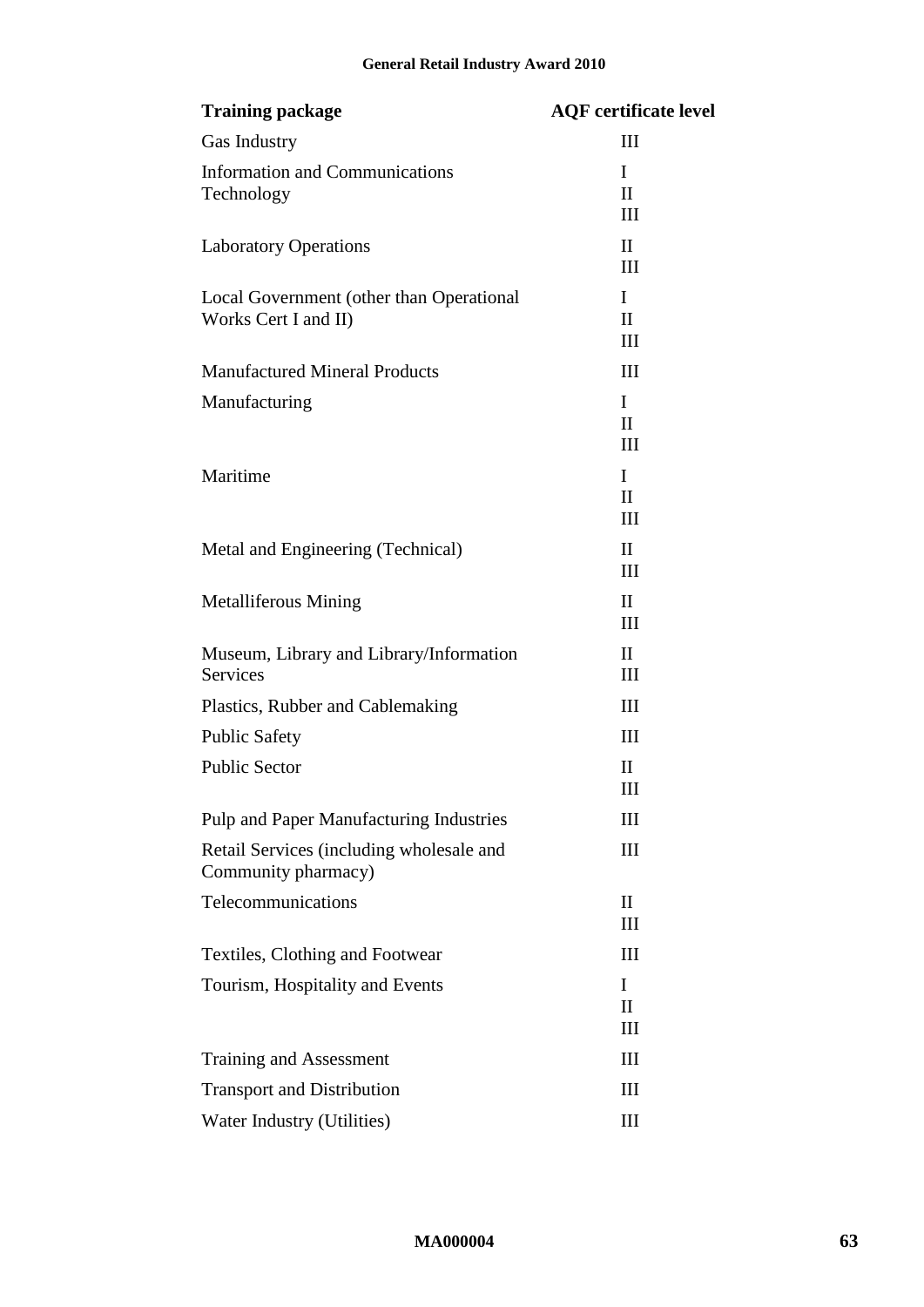# **D1.2 Wage Level B**

| <b>Training package</b>                    | <b>AQF</b> certificate level       |
|--------------------------------------------|------------------------------------|
| <b>Animal Care and Management</b>          | I                                  |
|                                            | $\mathbf{I}$<br>$\mathop{\rm III}$ |
| <b>Asset Maintenance</b>                   | I                                  |
|                                            | $\mathbf{I}$                       |
|                                            | $\mathop{\rm III}$                 |
| <b>Australian Meat Industry</b>            | $\mathbf{I}$<br>$\mathbf{I}$       |
|                                            | $\mathop{\rm III}$                 |
| <b>Automotive Industry Manufacturing</b>   | $\mathbf{I}$                       |
|                                            | $\mathop{\rm III}$                 |
| Automotive Industry Retail, Service and    | L                                  |
| Repair                                     | $\mathbf{I}$<br>$\mathop{\rm III}$ |
| <b>Beauty</b>                              | $\mathbf{I}$                       |
| Caravan Industry                           | $\mathbf{I}$                       |
|                                            | $\mathop{\rm III}$                 |
| <b>Civil Construction</b>                  | I                                  |
| <b>Community Recreation Industry</b>       | III                                |
| Entertainment                              | I                                  |
|                                            | $\mathbf{I}$<br>$\mathop{\rm III}$ |
| <b>Extractive Industries</b>               | $\mathbf{I}$                       |
|                                            | $\mathop{\rm III}$                 |
| <b>Fitness Industry</b>                    | $\mathop{\rm III}$                 |
| Floristry                                  | $\mathbf{I}$                       |
| Food Processing Industry                   | I                                  |
|                                            | $\mathbf{I}$                       |
| <b>Forest and Forest Products Industry</b> | I<br>$\mathbf{I}$                  |
|                                            | Ш                                  |
| Furnishing                                 | I                                  |
|                                            | $\mathbf{I}$                       |
|                                            | Ш                                  |
| Gas Industry                               | I<br>$\mathbf{I}$                  |
| Health                                     | $\mathbf{I}$                       |
|                                            | III                                |
| Local Government (Operational Works)       | I                                  |
|                                            | $\mathop{\rm II}\nolimits$         |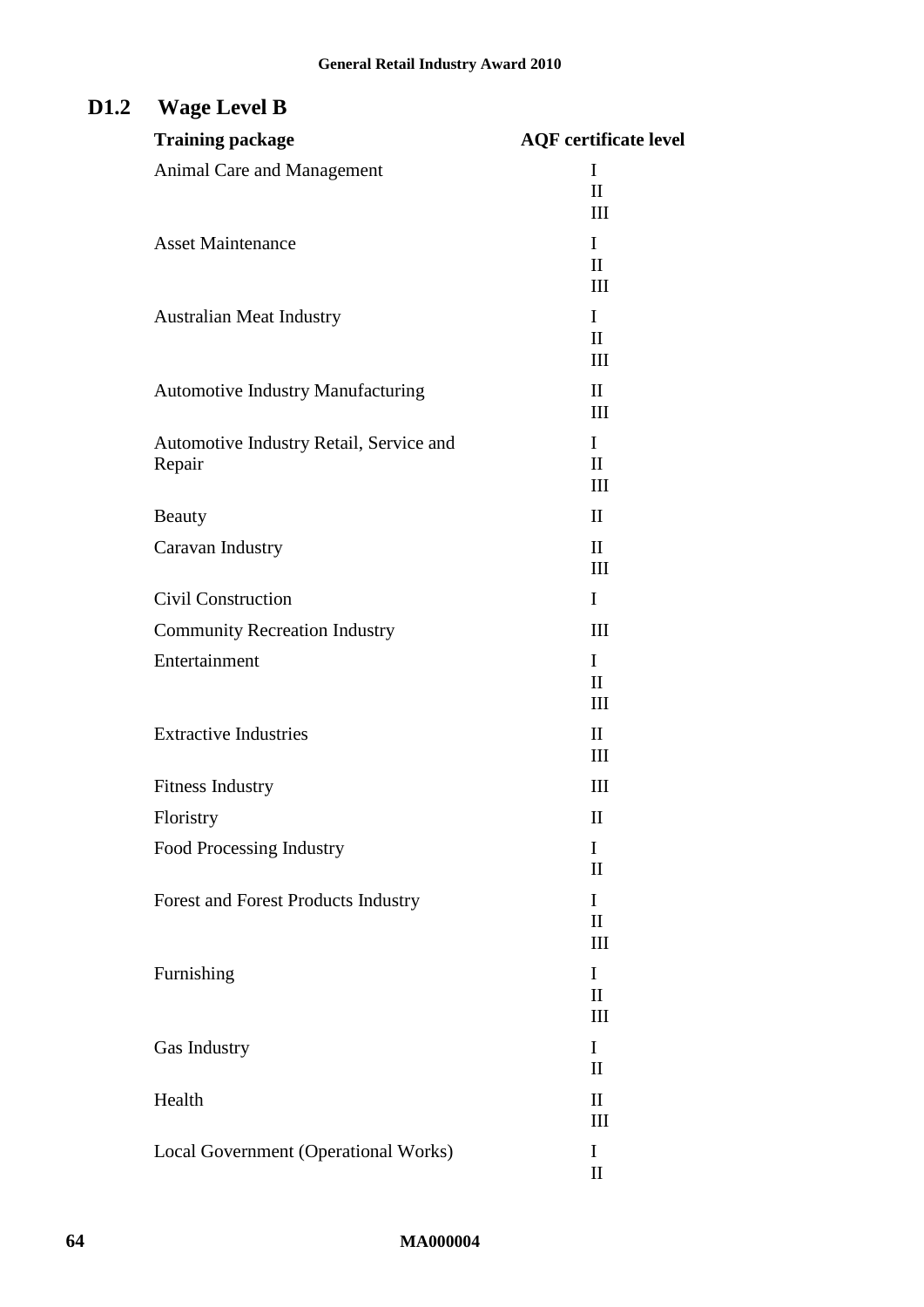| <b>Training package</b>                 | <b>AQF</b> certificate level       |
|-----------------------------------------|------------------------------------|
| <b>Manufactured Mineral Products</b>    | I<br>$\mathbf{I}$                  |
| Metal and Engineering (Production)      | $\mathbf{I}$<br>$\mathop{\rm III}$ |
| <b>Outdoor Recreation Industry</b>      | I<br>$\mathbf{I}$<br>Ш             |
| Plastics, Rubber and Cablemaking        | $\mathbf{I}$                       |
| Printing and Graphic Arts               | $\mathbf{I}$<br>Ш                  |
| <b>Property Services</b>                | I<br>$\mathbf{I}$<br>Ш             |
| <b>Public Safety</b>                    | I<br>$\mathbf{I}$                  |
| Pulp and Paper Manufacturing Industries | I<br>$\mathbf{I}$                  |
| <b>Retail Services</b>                  | I<br>$\mathbf{I}$                  |
| Screen and Media                        | I<br>$\mathbf{I}$<br>Ш             |
| Sport Industry                          | $\mathbf{I}$<br>III                |
| <b>Sugar Milling</b>                    | I<br>$\mathbf{I}$<br>III           |
| Textiles, Clothing and Footwear         | I<br>$\mathbf{I}$                  |
| <b>Transport and Logistics</b>          | I<br>$\mathbf{I}$                  |
| Visual Arts, Craft and Design           | I<br>$\mathbf{I}$<br>Ш             |
| Water Industry                          | I<br>$\mathbf{I}$                  |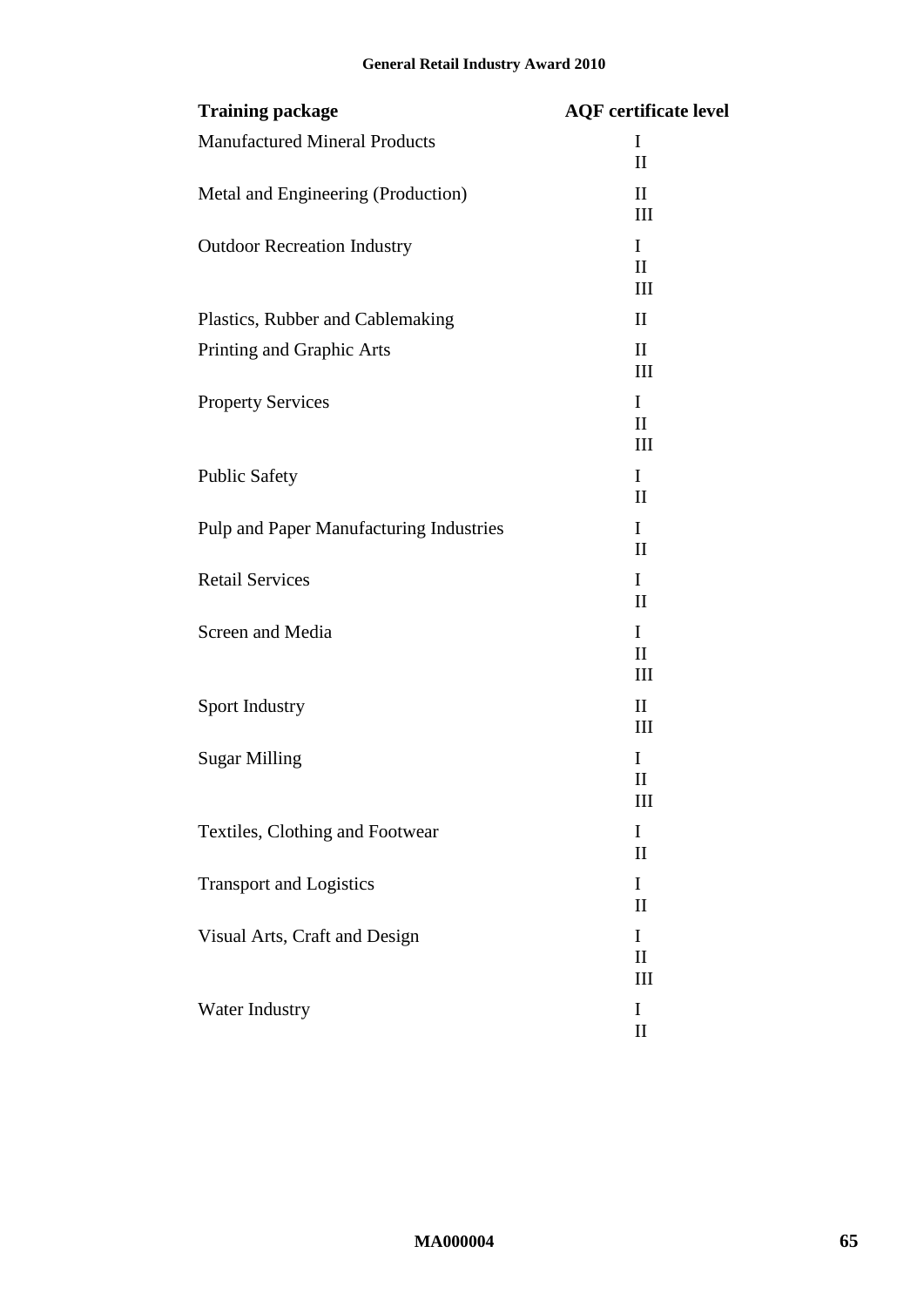# **D1.3 Wage Level C**

| <b>Training package</b>                 | <b>AQF</b> certificate level        |
|-----------------------------------------|-------------------------------------|
| Agri-Food                               | $\mathbf I$                         |
| <b>Amenity Horticulture</b>             | I<br>$\mathbf{I}$<br>III            |
| <b>Conservation and Land Management</b> | $\mathbf I$<br>$\mathbf{I}$<br>III  |
| <b>Funeral Services</b>                 | $\mathbf I$<br>$\rm II$<br>III      |
| Music                                   | $\mathbf{I}$<br>$\mathbf{I}$<br>III |
| Racing Industry                         | $\mathbf I$<br>$\mathbf{I}$<br>III  |
| <b>Rural Production</b>                 | $\mathbf I$<br>$\mathbf{I}$<br>III  |
| Seafood Industry                        | I<br>$\mathbf{I}$<br>III            |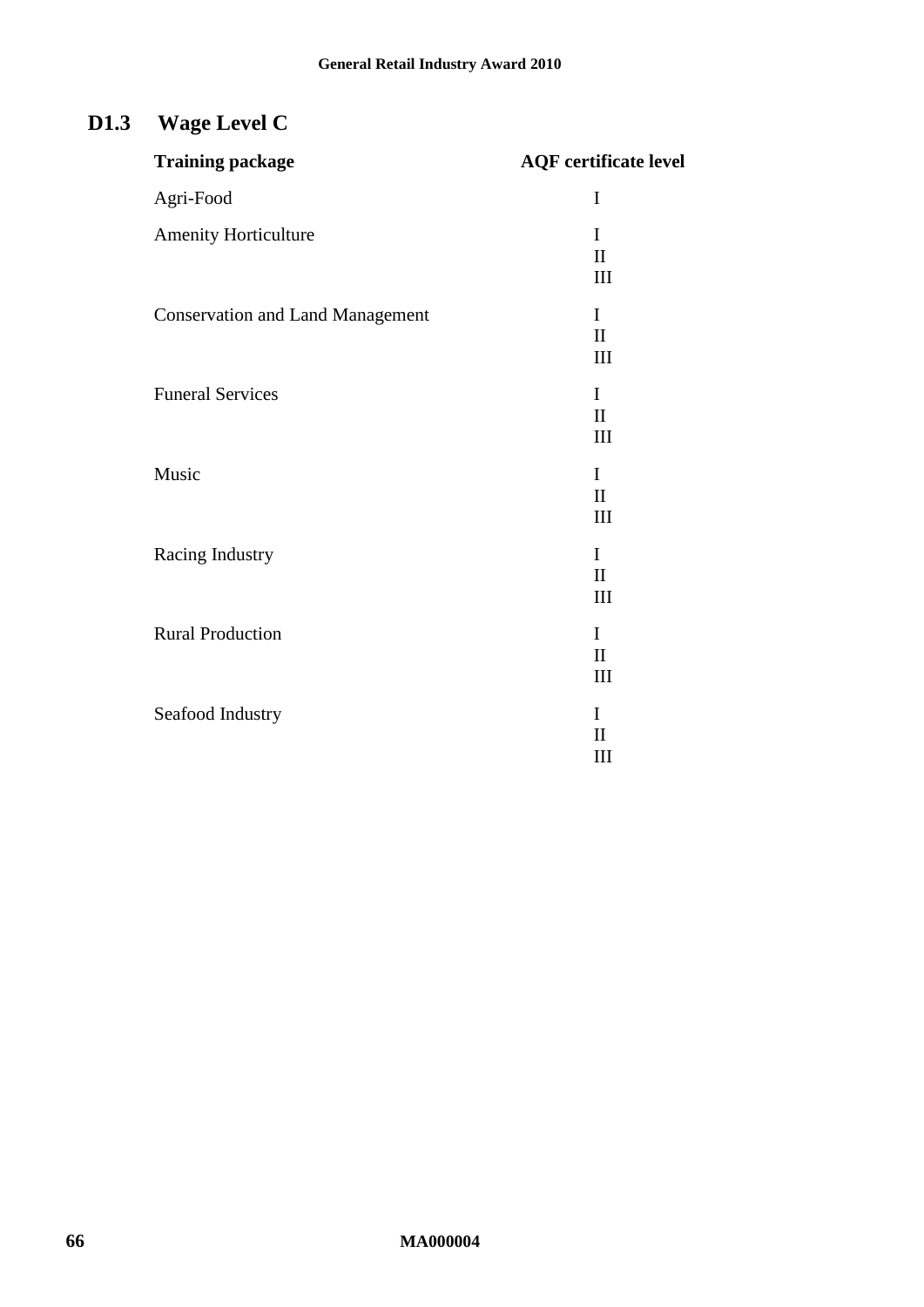### <span id="page-66-2"></span><span id="page-66-1"></span><span id="page-66-0"></span>**Schedule E—School-based Apprentices**

[Sched E inserted b[y PR998580](http://www.fwc.gov.au/awardsandorders/html/PR998580.htm) from 01Jul10; varied by [PR544243\]](http://www.fwc.gov.au/awardsandorders/html/PR544243.htm)

- **E.1** This schedule applies to school-based apprentices. A school-based apprentice is a person who is undertaking an apprenticeship in accordance with this schedule while also undertaking a course of secondary education.
- **E.2** A school-based apprenticeship may be undertaken in the trades covered by this award under a training agreement or contract of training for an apprentice declared or recognised by the relevant State or Territory authority.
- <span id="page-66-3"></span>**E.3** The relevant minimum wages for full-time junior and adult apprentices provided for in this award, calculated hourly, will apply to school-based apprentices for total hours worked including time deemed to be spent in off-the-job training.
- **E.4** For the purposes of clause [E.3,](#page-66-3) where an apprentice is a full-time school student, the time spent in off-the-job training for which the apprentice must be paid is 25% of the actual hours worked each week on-the-job. The wages paid for training time may be averaged over the semester or year.
- **E.5** A school-based apprentice must be allowed, over the duration of the apprenticeship, the same amount of time to attend off-the-job training as an equivalent full-time apprentice.
- **E.6** For the purposes of this schedule, off-the-job training is structured training delivered by a Registered Training Organisation separate from normal work duties or general supervised practice undertaken on the job.
- **E.7** The duration of the apprenticeship must be as specified in the training agreement or contract for each apprentice but must not exceed six years.

[E.8 substituted by **PR544243** ppc 01Jan14]

**E.8** School-based apprentices progress through the relevant wage scale at the rate of 12 months progression for each two years of employment as an apprentice or at the rate of competency-based progression if provided for in this award.

[E.9 substituted by [PR544243](http://www.fwc.gov.au/awardsandorders/html/PR544243.htm) ppc 01Jan14]

- **E.9** The apprentice wage scales are based on a standard full-time apprenticeship of four years (unless the apprenticeship is of three years duration) or stages of competency based progression (if provided for in this award). The rate of progression reflects the average rate of skill acquisition expected from the typical combination of work and training for a school-based apprentice undertaking the applicable apprenticeship.
- [E.10 substituted by **PR544243** ppc 01Jan14]
- **E.10** If an apprentice converts from school-based to full-time, the successful completion of competencies (if provided for in this award) and all time spent as a full-time apprentice will count for the purposes of progression through the relevant wage scale in addition to the progression achieved as a school-based apprentice.
- **E.11** School-based apprentices are entitled pro rata to all of the other conditions in this award.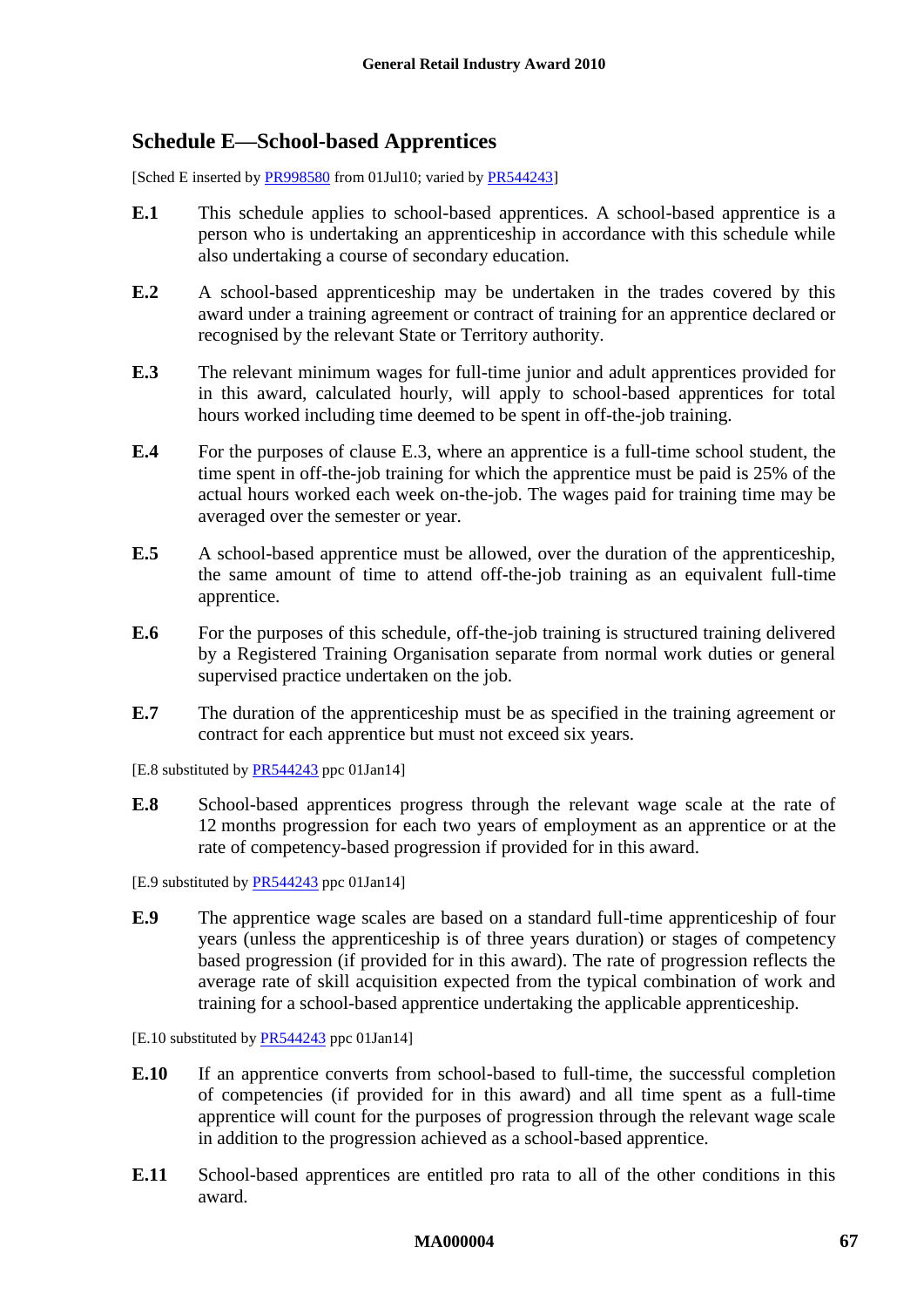### <span id="page-67-0"></span>**Schedule F—2014 Part-day Public Holidays**

[Sched F inserted by [PR532630](http://www.fwc.gov.au/awardsandorders/html/pr532630.htm) ppc 23Nov12; renamed and varied by [PR544519](http://www.fwc.gov.au/awardsandorders/html/pr544519.htm) ppc 21Nov13; renamed and varied b[y PR557581](http://www.fwc.gov.au/awardsandorders/html/PR557581.htm) ppc 12Nov14]

This schedule operates where this award otherwise contains provisions dealing with public holidays that supplement the NES.

- <span id="page-67-2"></span><span id="page-67-1"></span>**F.1** Where a part-day public holiday is declared or prescribed between 7.00pm and midnight on Christmas Eve (24 December 2014) or New Year's Eve (31 December 2014) the following will apply on Christmas Eve and New Year's Eve and will override any provision in this award relating to public holidays to the extent of the inconsistency:
	- **(a)** All employees will have the right to refuse to work on the part-day public holiday if the request to work is not reasonable or the refusal is reasonable as provided for in the NES.
	- **(b)** Where a part-time or full-time employee is usually rostered to work ordinary hours between 7.00pm and midnight but as a result of exercising their right under the NES does not work, they will be paid their ordinary rate of pay for such hours not worked.
	- **(c)** Where a part-time or full-time employee is usually rostered to work ordinary hours between 7.00pm and midnight but as a result of being on annual leave does not work, they will be taken not to be on annual leave between those hours of 7.00pm and midnight that they would have usually been rostered to work and will be paid their ordinary rate of pay for such hours.
	- **(d)** Where a part-time or full-time employee is usually rostered to work ordinary hours between 7.00pm and midnight, but as a result of having a rostered day off (RDO) provided under this award, does not work, the employee will be taken to be on a public holiday for such hours and paid their ordinary rate of pay for those hours.
	- **(e)** Excluding annualised salaried employees to whom clause [F.1\(f\)](#page-67-1) applies, where an employee works any hours between 7.00pm and midnight they will be entitled to the appropriate public holiday penalty rate (if any) in this award for those hours worked.
	- **(f)** Where an employee is paid an annualised salary under the provisions of this award and is entitled under this award to time off in lieu or additional annual leave for work on a public holiday, they will be entitled to time off in lieu or pro-rata annual leave equivalent to the time worked between 7.00pm and midnight.